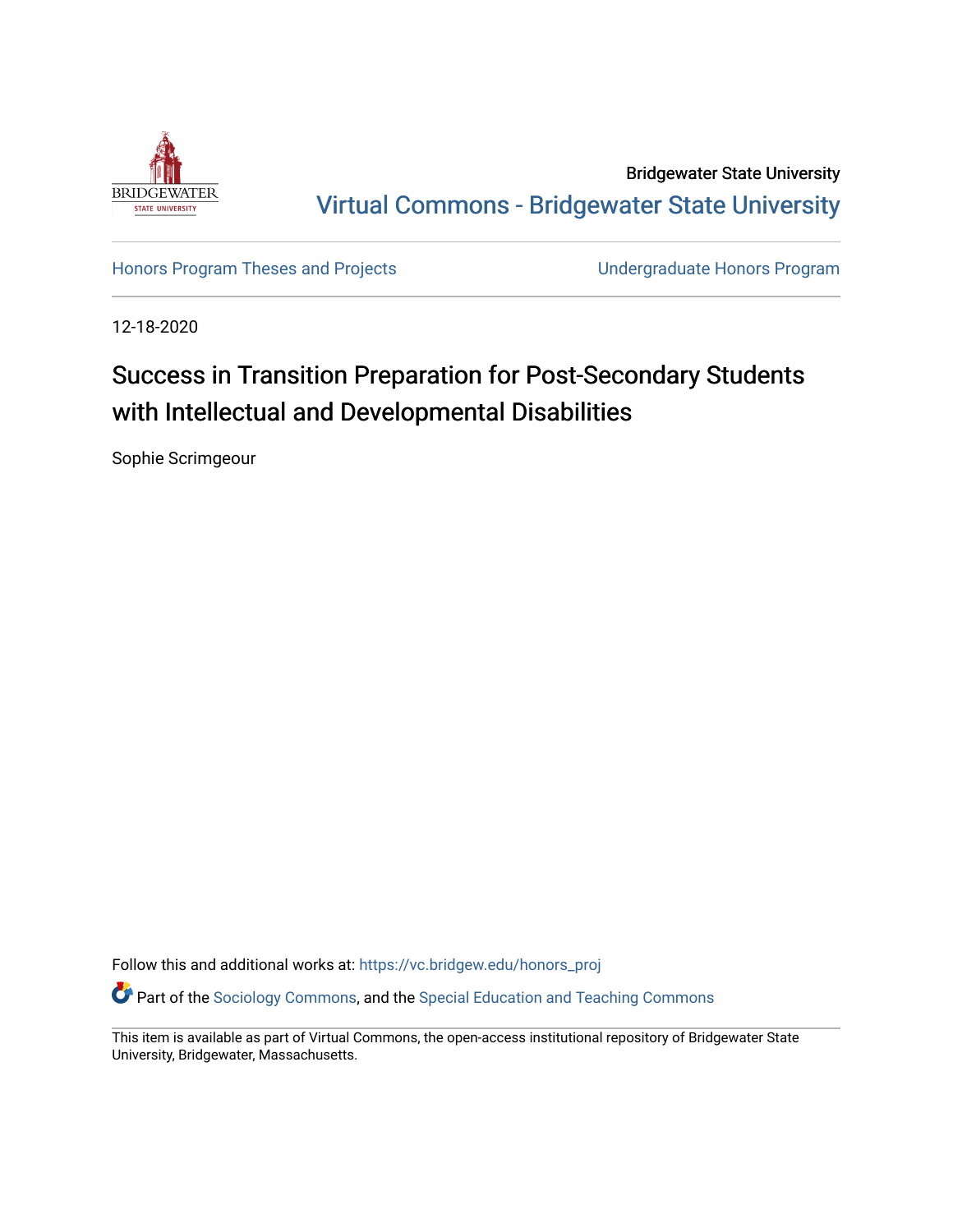## Success in Transition Preparation for Post-Secondary Students with Intellectual and Developmental Disabilities

Sophie Scrimgeour

Submitted in Partial Completion of the

Requirements for Interdisciplinary Honors in Sociology and Special Education

Bridgewater State University

December 18, 2020

Dr. Jodi H. Cohen, Thesis Advisor

Dr. Ashley B. Rodrigues, Thesis Advisor

Dr. Meghan Murphy, Committee Member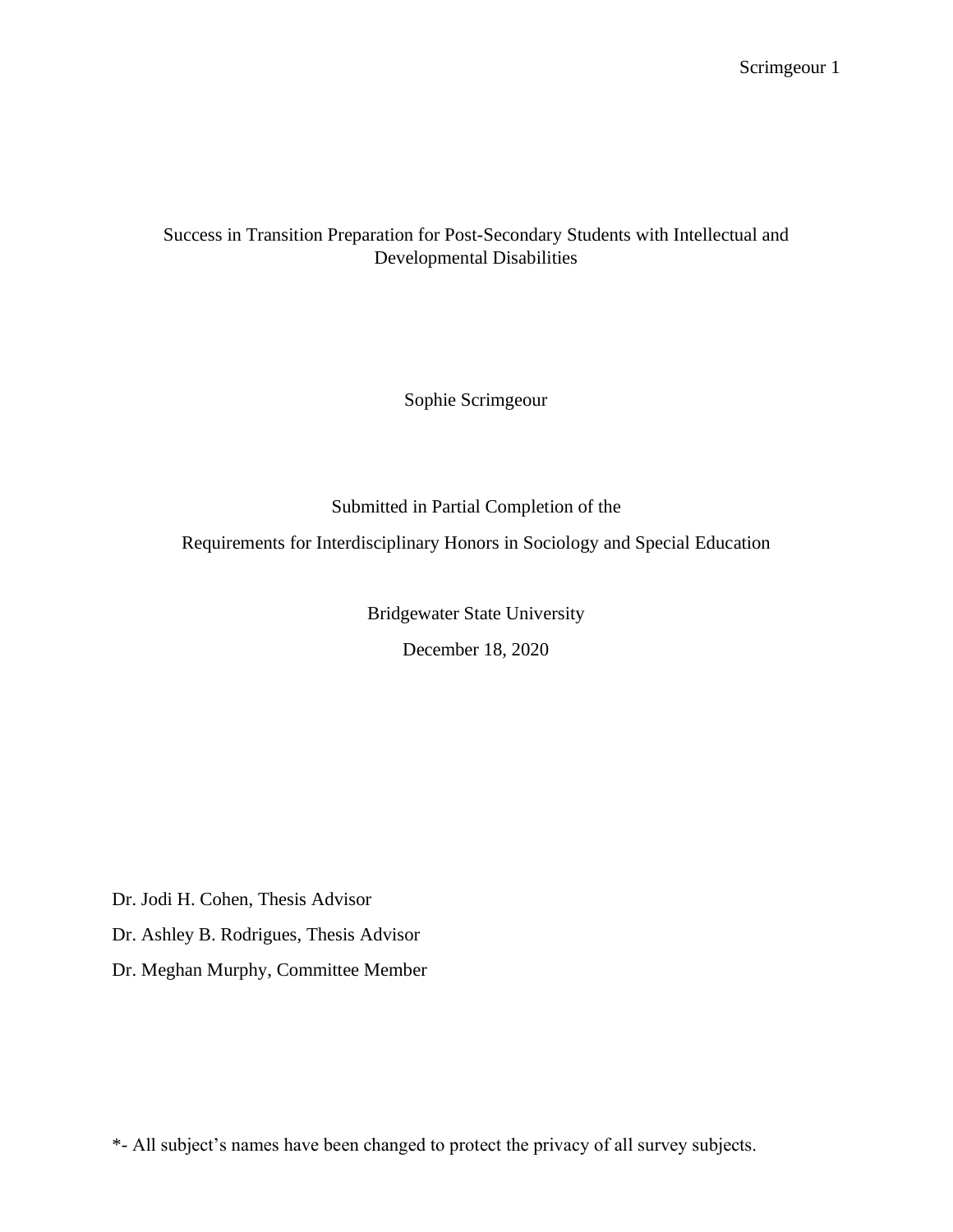#### **Introduction**

Students with disabilities face a wide range of barriers in their transition from school-towork that their family and community can help them to overcome. The transition from school-towork has become a heightened topic of interest, especially when it comes to the transition of a student with a disability. The role that family members play in that transition, their knowledge of the student's transition plan, and their active participation are critical (Riesen et al., 2014). However, demographics and the economic environment can create barriers in the parents/guardians' access to resources. Parental involvement with their child's education is designed to decrease as the student grows older, such that the student develops individual selfadvocacy efforts and self-independence, but this can hinder the student. Students with disabilities, and their education, should have the positive influence of parents or guardians on their education and overall outcomes, independent of their demographics or economic environment.

Transition planning that includes long-term goals for education, vocational training, and reviewing postsecondary opportunities for the student typically begins at or before the age of 14, depending on the student's disability (Osgood, 2010). While special educational services (occupational therapy, physical therapy, speech/reading, small group setting, adapted physical education, etc.) for these students extends into early adulthood, many of these services are no longer available once the student reaches the cut-off age. The goal of transitional planning for students with disabilities is to explore their postsecondary endeavors which could include going to college, having the adaptive skills to be as independent as possible, and/or being able to find employment in their community (Hoover, 2016).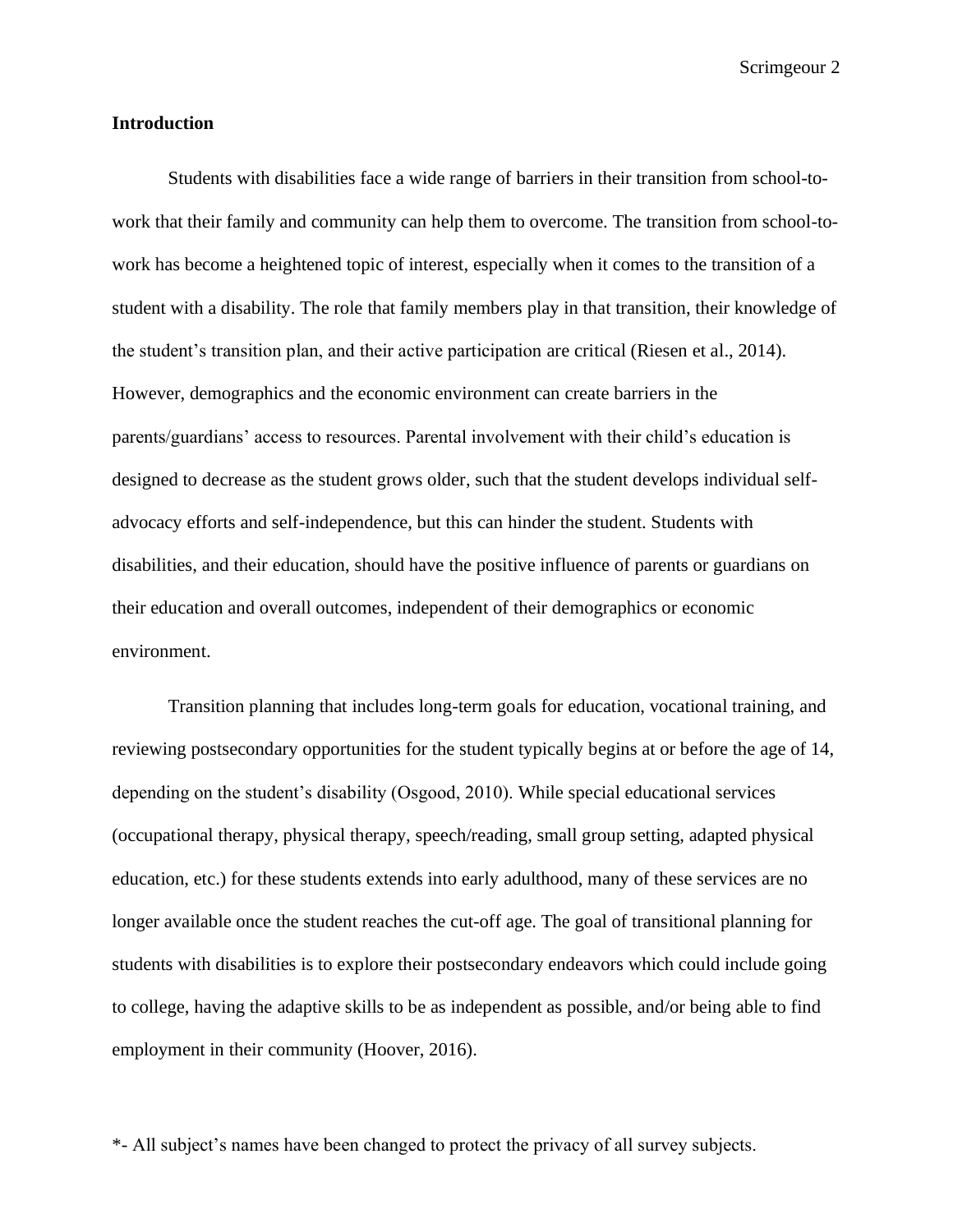Legislation, such as the Individuals with Disabilities Education Improvement Act (IDEA 2004) and the Rehabilitation Act of 1973, were designed to help individualize transitional planning to each student's needs (Trainor et al., 2016) and to help these students bridge the gap, between them and students who do not have disabilities, in postsecondary opportunities (employment, vocational rehabilitation, postsecondary education, and independent living). Despite the intent of IDEA 2004, only 21% of working age individuals with disabilities are employed (Riesen et al., 2014), making less money (Hoover, 2016), with less than 25% of students enrolled in a postsecondary education program (Brewer et al., 2011). This leaves student relying on community and family supports in the transition stage and facing wider gaps in postsecondary opportunities when compared to their peers without disabilities (Hirano et al., 2016).

In this study, I surveyed ten of the 27 Bridgewater State University's Extraordinary Expectation- Career- Education-Life (EXCEL) Program participants. The EXCEL Program is a fully inclusive postsecondary program for young adults with intellectual and developmental disabilities who receive special educational services from their high schools' post-secondary program and whose school districts have created a partnership with the EXCEL Program. This program was started as a grant-funded program through the Massachusetts Inclusive Concurrent Enrollment Initiative (MAICEI) and was awarded funding to implement the first MAICEI Residence Life Pilot Program on campus. Once a school district has created a partnership with the EXCEL program, the district can recommend their students to apply based on eligibility criteria. Eligible EXCEL students must meet the following criteria: currently receiving special education services in a Bridgewater State University EXCEL Program partnering school district, applicant's school district must agree to fund student's participation in program (approximately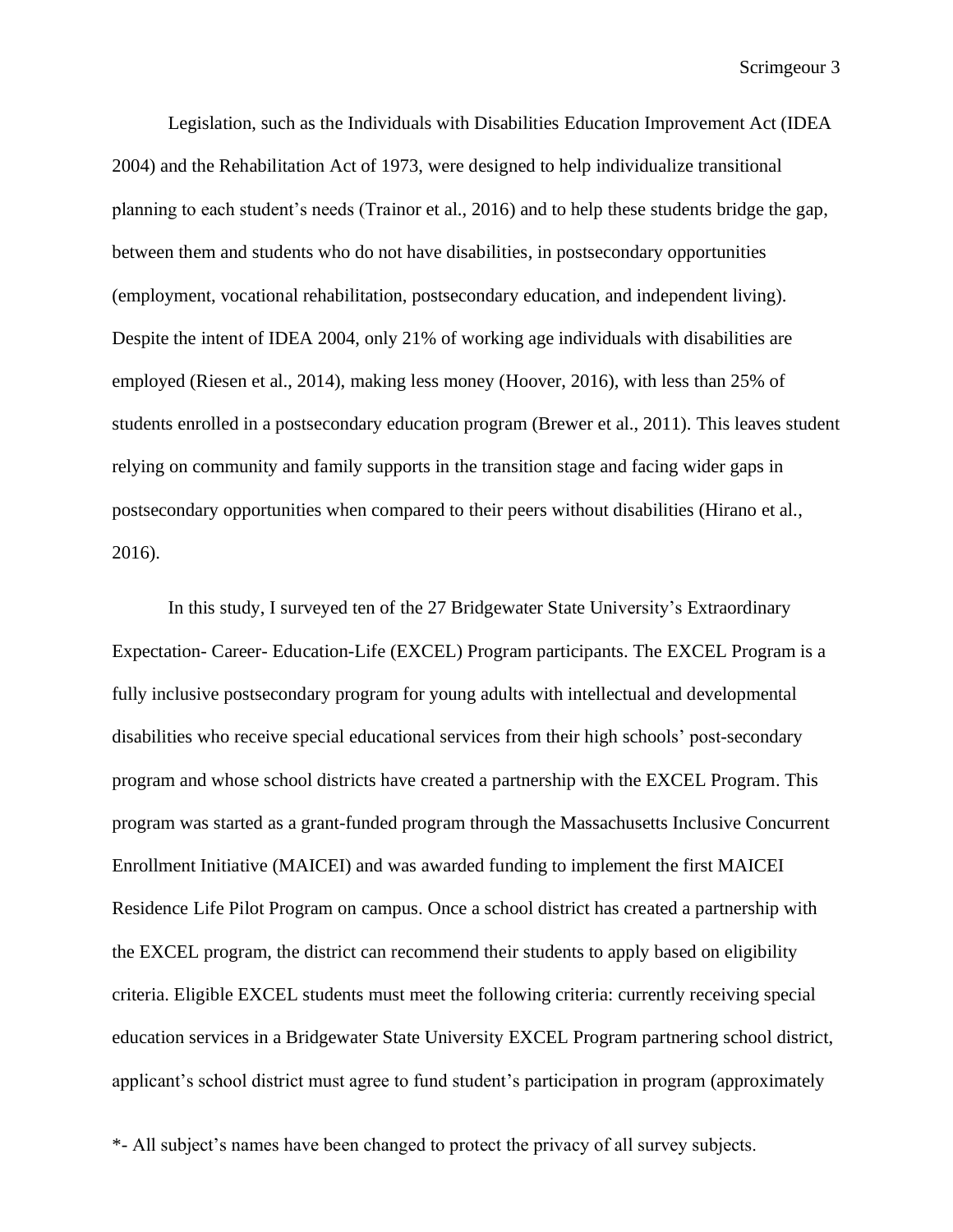\$10,000 per year for non-residential), documentation of an intellectual disability, age 18 to 22 and has not passed the Massachusetts Comprehensive Assessment System (MCAS), the Massachusetts' statewide standards-based assessment or age 20-22 and has passed the MCAS requirements but is enrolled in a post program because of significant functional disabilities, transition needs, and demonstrates emotional stability and maturity, no history of disruptive or challenging behavior, eagerness to continue learning in a college setting, solid high school attendance record, expresses interest in living and working as independently as possible in their community after completing the program, a vision supported by family/guardian, able to identify job-related interests and career goals, demonstrates communication skills adequate to interact with other on the BSU campus, has the ability to adhere to the BSU Code of Conduct, able to identify job-related interests and career goals, and whose ultimate goal is paid employment. Students enrolled in this program are dually enrolled in both their high school and at the university. While participating they are enrolled in courses, take part in campus internships, work with job coaches and education coaches, are actively paired with a peer mentor to help them assimilate to college life, and some have the chance to partake in living in the residential halls on campus. Students enrolled in programs like EXCEL have greater access to job training and experiences in the greater community. But, access to such programs is often dependent on the knowledge of the parents and the school district, and this can differ by a community's economic demographics.

The aim of this study was to better understand the impact that high-income and lowincome communities have on parental access to knowledge and resources to support their child(ren) with intellectual and developmental disabilities. Students with disabilities who have their parents/guardians involved within their education and transitional planning process often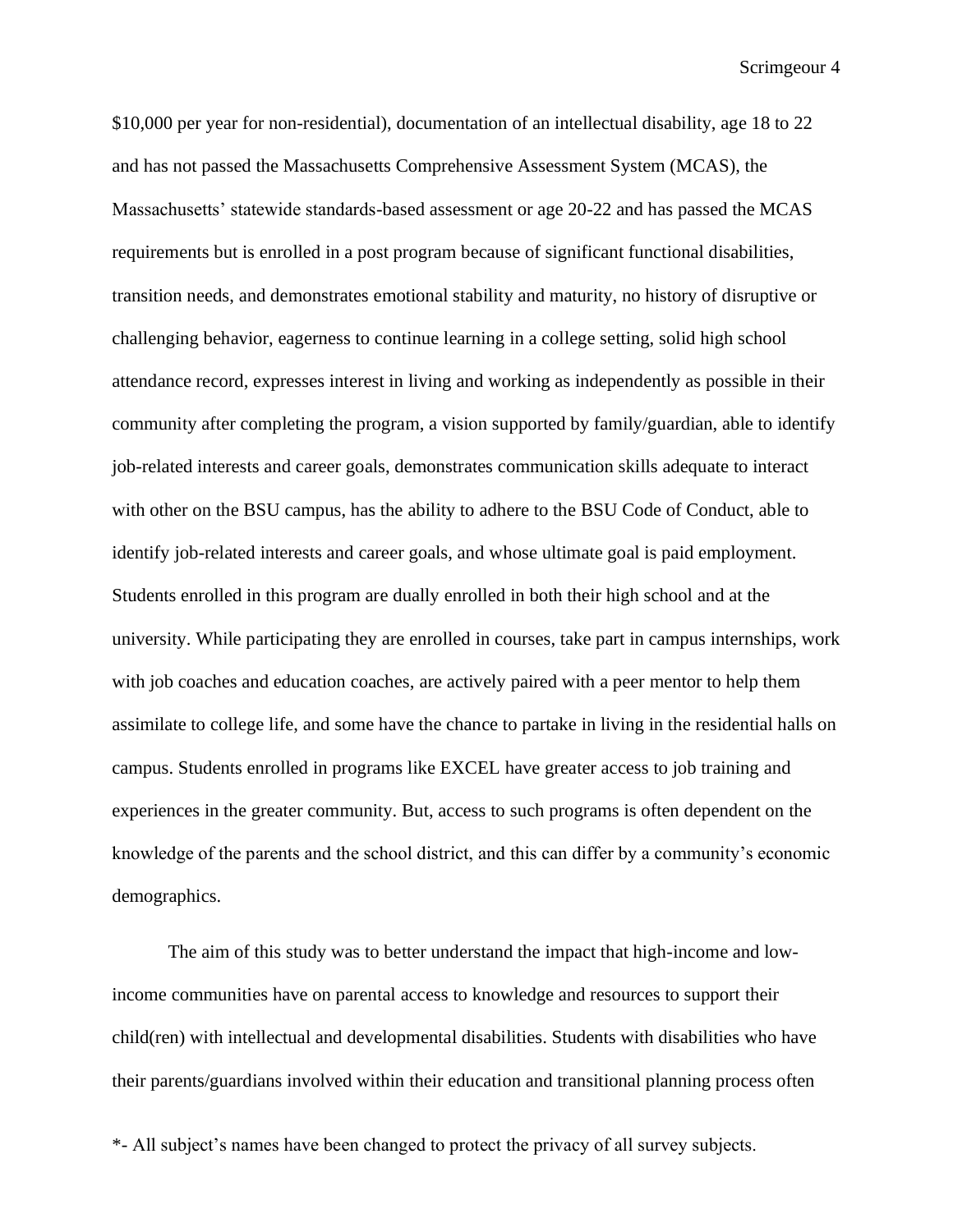have more positive overall outcomes, but the parents/guardians' involvement and access to resources and knowledge of the transition can be limited by their demographics and the resources available through the school district. The data collected from the survey subjects reinforces the critical role that parents/guardians play in their child(ren)'s education and transitional planning process and the impact that high- and low-income communities have on accessibility to necessary resources and opportunities for the student and their family.

#### **Literature Review**

#### **Barriers Faced in Transition**

The goal for many students with disabilities as they exit high school is to find employment, go to college, and have the necessary adaptive skills to be able to be as independent as possible in the adult world (Hoover, 2016). In the United States, students who are on Individualized Education Programs (IEPs) begin planning their transition to postsecondary opportunities at or before the age of fourteen, depending on their disability. When a student reaches the transitional age where school ends, the services they require, such as physical therapy, occupational therapy, speech and language therapy, as well as their access to the community and their peers, are often cut dramatically. The planning of the transition from school-to-work and into adulthood is a long journey with demands from the student, the parents, and their school systems. With these supports and services now cut-off, it can hinder the parents' ability to help their child through the transition into adulthood (Osgood et al., 2010). These vulnerable youth face multiple challenges requiring specific supports into adulthood that could be and should be provided by multiple sources, however barriers within the community can hinder the student's ability to achieve. In assessing barriers faced in transition, students with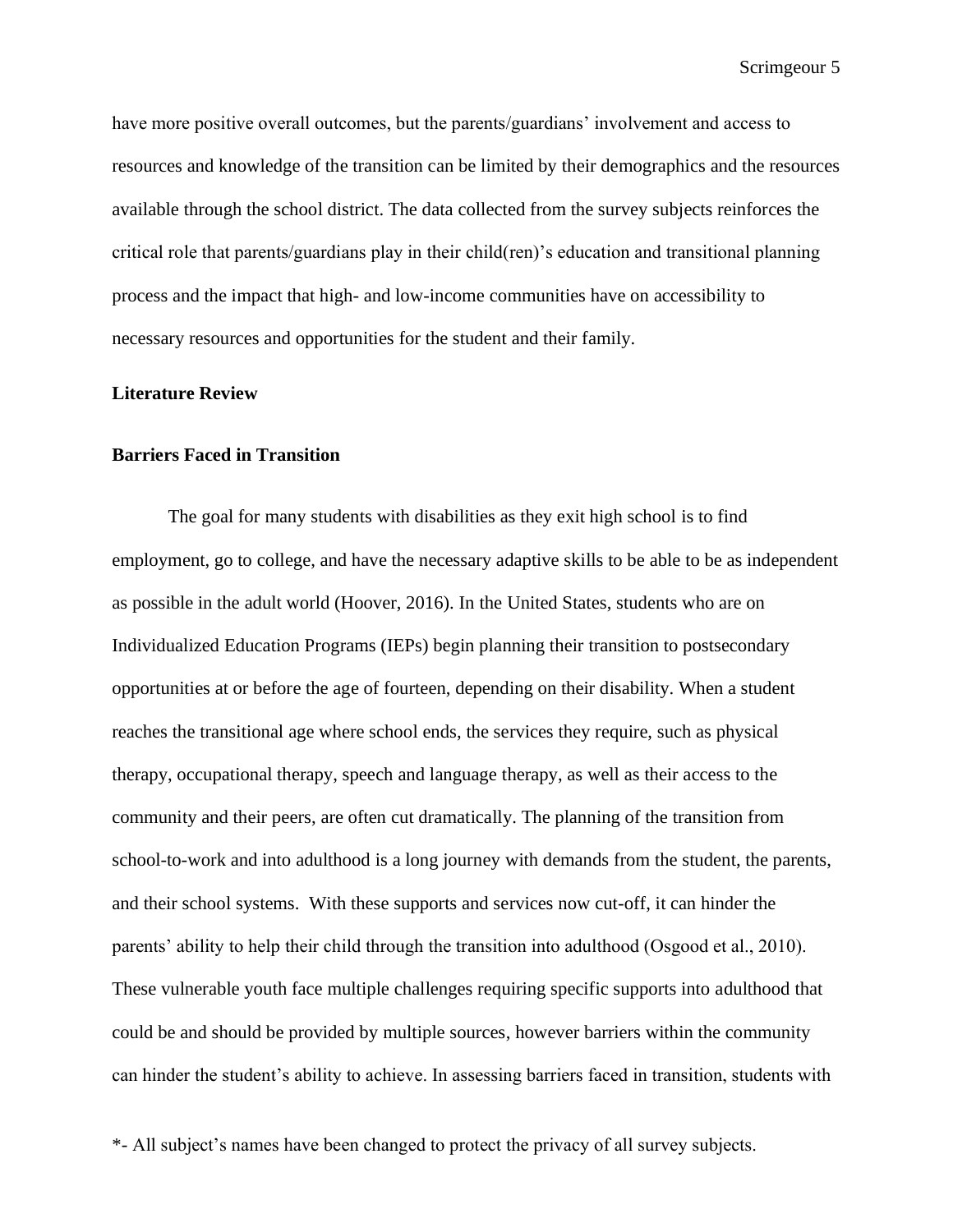disabilities face numerous poor post-school outcomes (Test et al., 2018), including the lack of legislation and interagency coordination for transition services (Osgood et al., 2010), parent's unrealistic expectations for post-graduation outcomes (Riesen et al., 2014), lack of previous training experience and community support (Hoover, 2016), and different levels of family involvement (Hirano et al., 2018).

The dynamic process of transitioning from school-to-work requires support and involvement of community, secondary-school special educators, and the student's family (Riesen et al., 2014). Post-school outcomes for individuals with disabilities show that they continue to fall behind their peers without disabilities in multiple categories including employment, education, and independent living (Test et al., 2018). The U.S. Bureau of Labor Statistics reported in 2017, that employment rates for individuals with disabilities were 18% compared to 66% for individuals without disabilities (Test et al., 2018). Only 21% of working age individuals with disabilities are employed part-time or full-time (Riesen et al., 2014) and students with disabilities are less likely to live independently and find financial stability than their peers (Test et al., 2018). Additionally, only 76% of individuals with disabilities are expected to enroll in some type of postsecondary education/training compared to 94% of their peers without disabilities (Test et al., 2018).

\*- All subject's names have been changed to protect the privacy of all survey subjects. In the past 30 years, legislators in the U.S. House of Representatives have tried to enhance post-school employment opportunities for students with disabilities, but chronic underemployment remains an issue (Riesen et al., 2014), leaving individuals with disabilities to fall behind their peers in employment (Hirano et al., 2018). As Osgood et al. (2010) explains, the simple identification of the entire population and the ability to declare overall policy directions is difficult. Osgood et al. (2010) conducted a study at Pennsylvania State University, to examine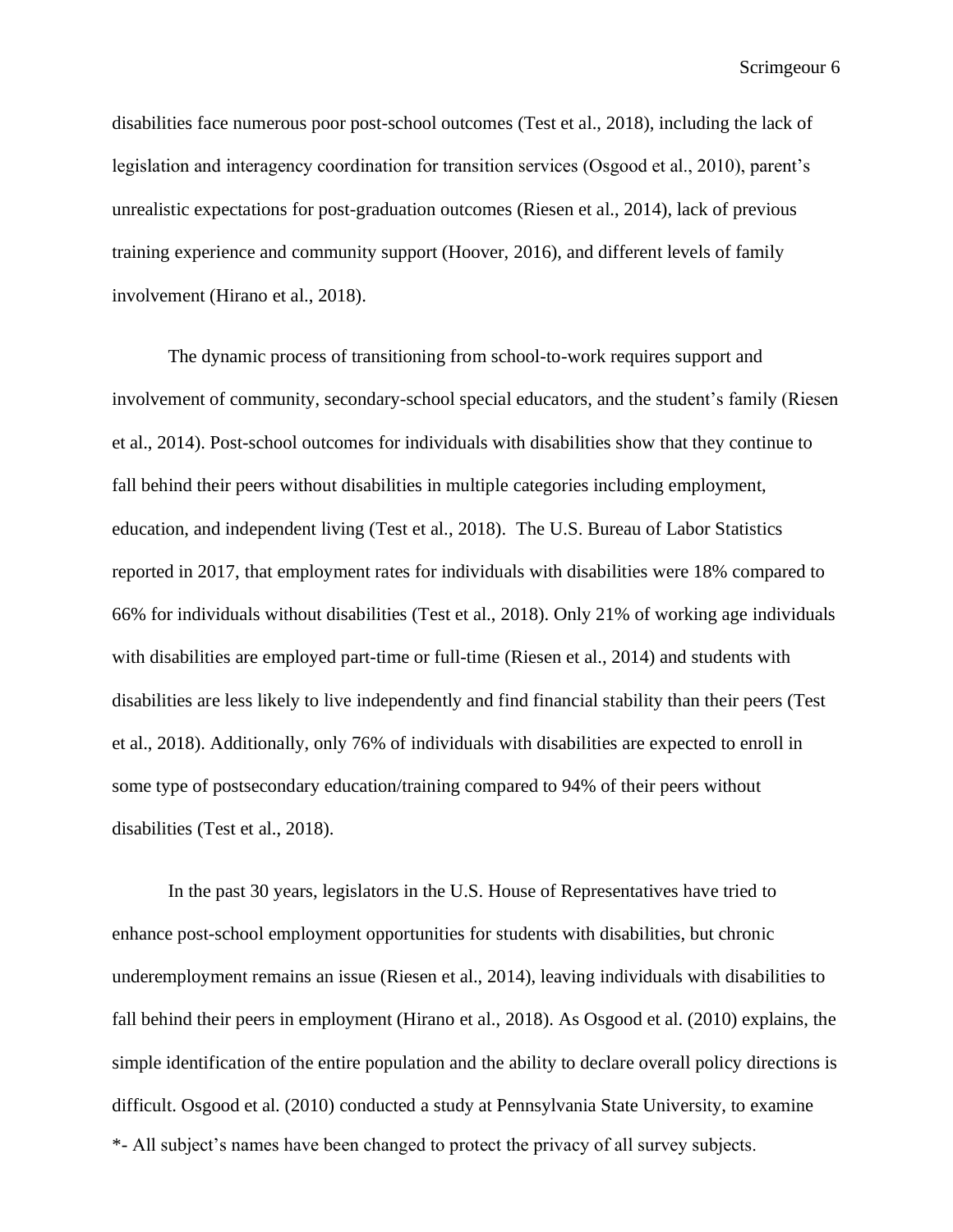the transition to adulthood for youth involved in social services and the policies that supported them in their transition. These authors describe four major issues in public policy of concern in vulnerable youth groups with disabilities: eligibility criteria that excludes these youth, inadequate funding for transition services, lack of coordination across systems, and the lack of training for professionals to aid these specific youth (Osgood et al., 2010). To improve upon these issues, Osgood et al. (2010) discusses different policy options that could help to create an inclusive system of support that would aid these groups as they reached adulthood. To improve policies that improve the transition for students with disabilities, Osgood et al. (2010) says that each special education student must have a plan with long-term goals for education that specify the services needed to achieve these goals.

The community that surrounds an adult with intellectual and developmental disabilities could play a major role as an inclusive support system by increasing resources and providing additional sources of help to the student in their transition (Hoover, 2016). Hoover (2016) describes five community resources that can be used to help solve the dilemma that comes in asking the community to take a key role in helping a student with special needs to transition out of school and into adulthood: service learning, summer employment, community mapping, community-based instruction, and vocational-based community instruction. Riesen et al. (2014) finds that by offering activities such as pre-employment training, vocational training skills, and integrated summer employment, communities can enhance the student's chance of securing competitive employment post-transition. Hoover (2016) points to summer employment as an important opportunity for students with disabilities who are still in school, yet only 17% are likely to work during the summer and only 57% are employed after leaving high school. This is significantly lower than the 66% of their peers in general education who are likely to be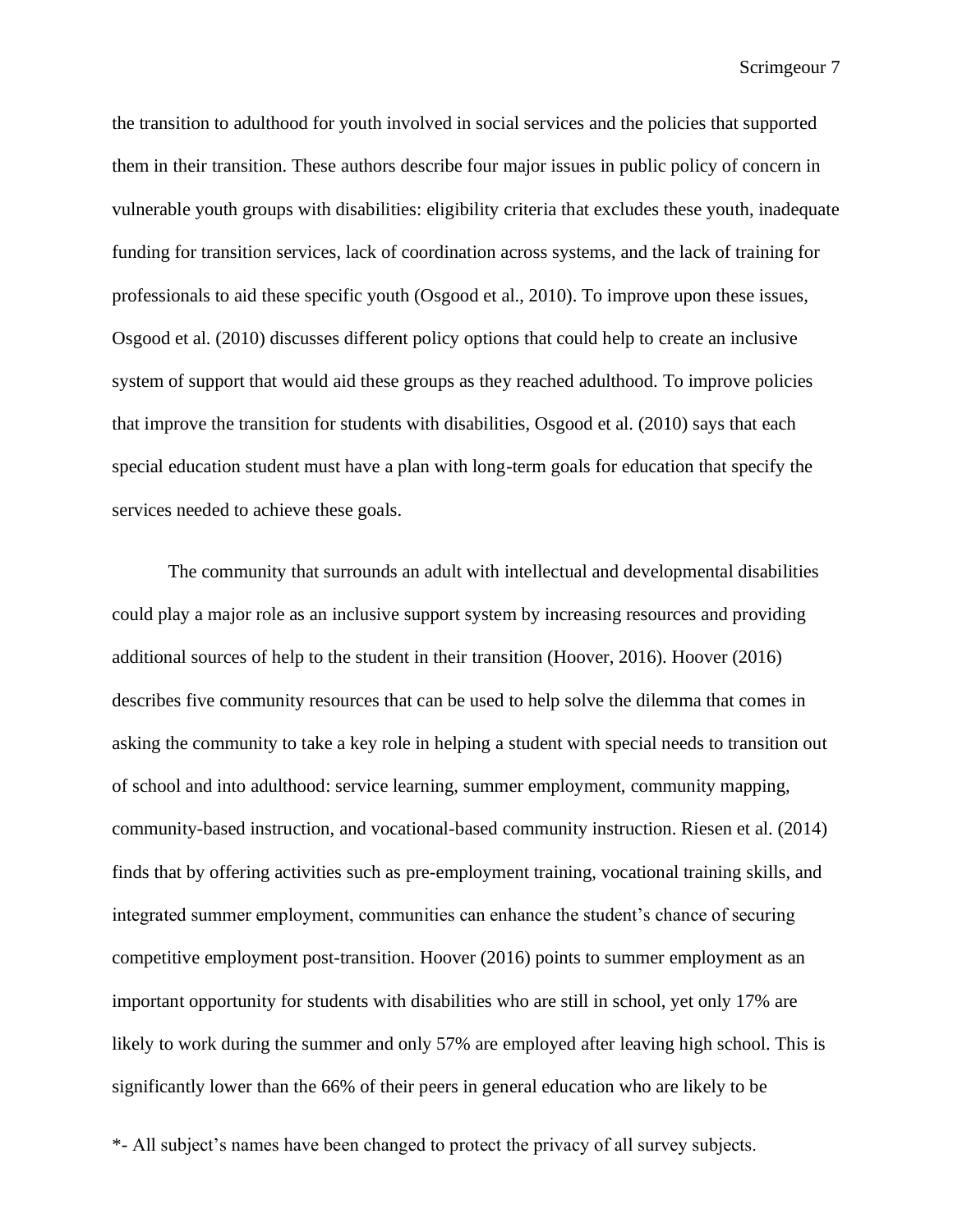employed after leaving high school (Hoover, 2016). Vocational programs could also help the student to build community support systems (Riesen et al., 2014) and acquire new skills for independent living and employment (Hoover et al., 2016). Playing a key role in the student's acquisition of competitive employment options and long-term opportunities in their transition to adulthood, participating in vocational programs during school can help the student to succeed (Riesen et al., 2014). By participating in vocational programs during school, the chance of success in transition is increased, as it plays a key role in the student's acquisition of competitive employment options and long-term opportunities as they transition. However, Riesen et al. (2014) finds that even with additional experiences in vocational programs, finding stable employment remains a major issue.

Over the last decade, participating in meaningful career awareness for students with disabilities has become a major concern (Riesen et al., 2014). Riesen et al. (2014) reports that students in transition lack employment skills and that when their parents set unrealistically high expectations for these students, the change of a successful outcome decreases. Hirano et al. (2018) reports family involvement as a particularly important role in helping the student with disabilities to succeed in their post- high school endeavors, but families still see a lack of schoolhome partnerships despite there being numerous State-mandates for implementation. Regrettably, parents are more likely to be invited as passive participants in their child's education and transition planning (Hirano et al., 2018). Yet, students were 41 times more likely to attend post-secondary education if their parents were involved in their education than students whose parents were not involved (Hirano et al., 2018). Hirano et al. (2018) discussed that families also face their own barriers in their ability to be involved in their child's education including limited resources, stress, and lack of knowledge of transition planning. Typically, the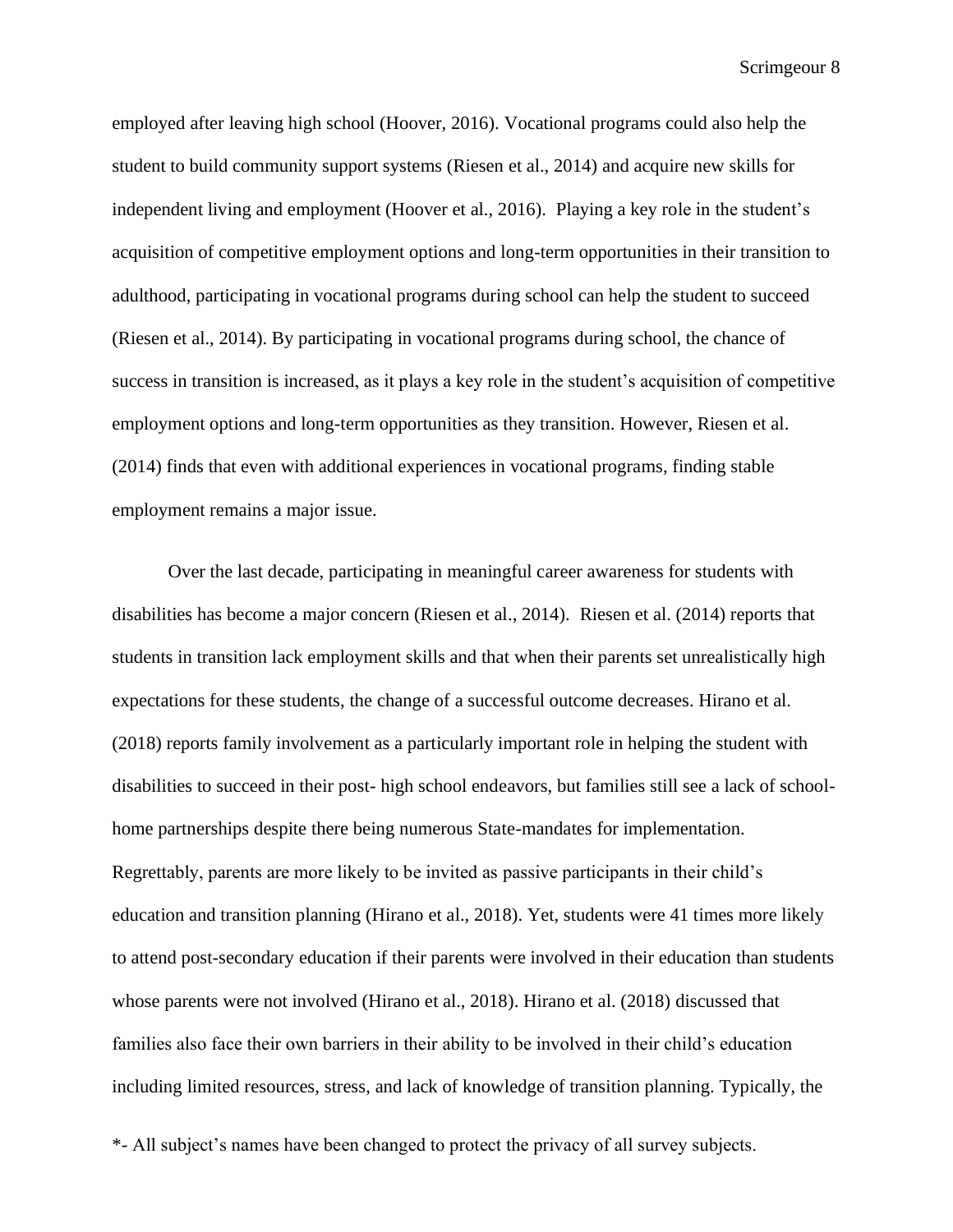family's motivation is not of concern, but rather the long ranging demands that come with transition planning and the limited opportunities for the individuals with disabilities to pursue that can be the biggest barriers of all (Osgood et al., 2010)

Facing multiple barriers, students with disabilities are more likely to be socioeconomically disadvantaged and at a higher risk of health and communication problems (Test et al., 2018). Due to lack of interagency collaborations especially within the realms of education and healthcare, it is hard to find a community with a shared focus dedicated to the delivery of transition services (Test et al., 2018). The lack of coordination across and between providers and inadequate training about young adult developmental issues for service professionals can create major issues and barriers within the success of the transition into adulthood (Osgood et al., 2010). In a study conducted at Utah State University, Riesen et al. (2014) surveyed 264 secondary school special educators and vocational rehabilitation Counselors to analyze their participation and involvement in the student's transition. Those surveyed reported teaching a wide range of disabilities and identified the three highest rated categories that they faced as teachers supporting a student in their transition from school-to-work: lack of student involvement/skills, parent/family involvement, and interagency collaboration (Riesen et al., 2014). Results from the Riesen et al. (2014) study indicate that transition professionals do not help to create school-to-work networks that might successfully support the student's transition. Test et al. (2018) reviewed the Communicating Interagency Relationships and Collaborative Linkages for Exceptional Students (CIRCLES) model to show that a seamless transition for students with disabilities was possible, but it was dependent on the functional relationships between schools, adult education programs, disability related agencies, and the students' community resources. Thus, it appears that seamless transitions for students with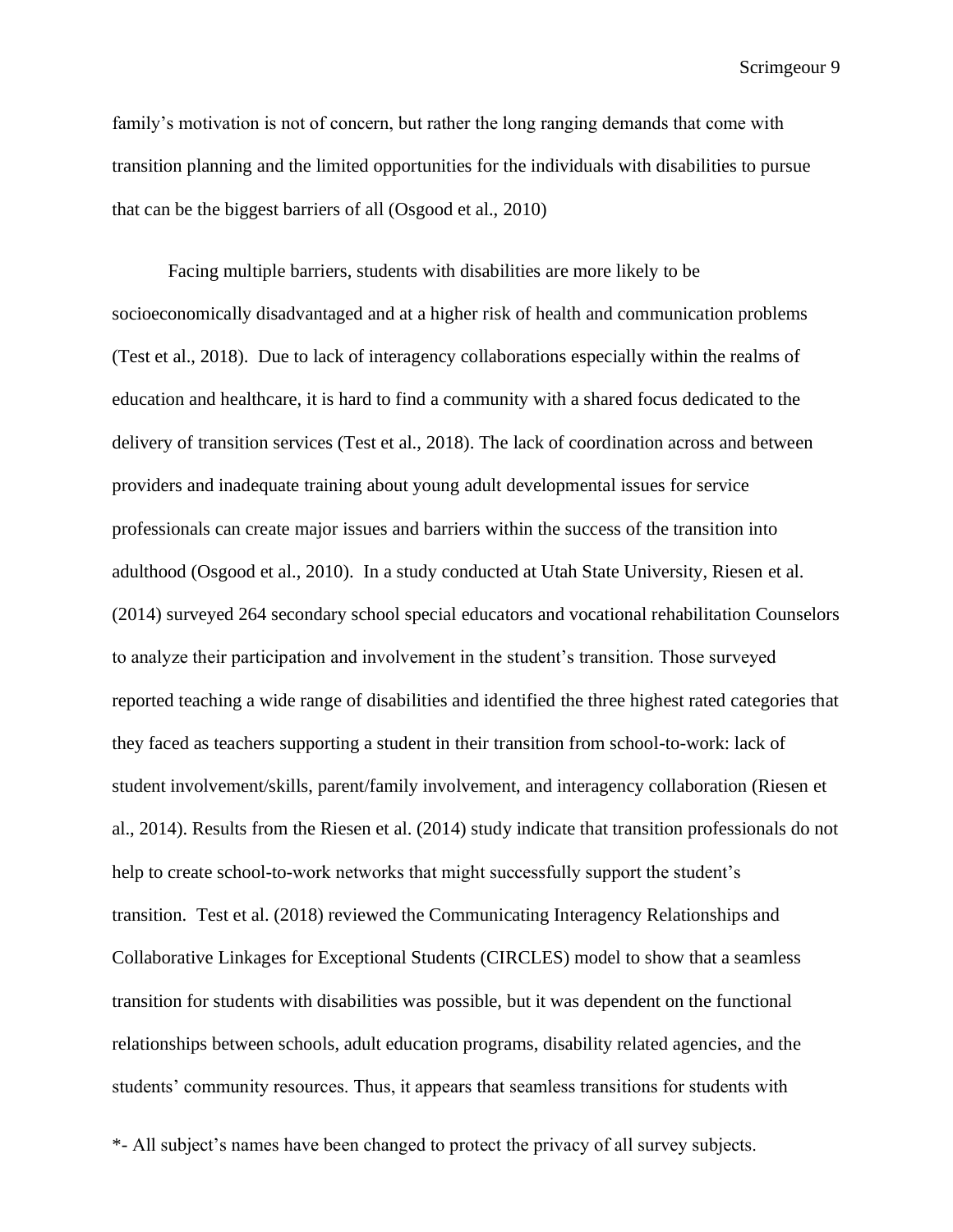disabilities are possible, but with lack of interagency collaborations, the students transitioning find themselves lacking an adequate support system.

The lack of support these students with disabilities receive from their communities and the lack of resources that their communities provide them and their families in their transition overall reduces the student's achievement of a successful outcome to decrease. Riesen et al. (2014) reports that more attention be put towards creating collaborations between different agencies in order to eliminate barriers that students often encounter in their transition from school-to-work. Osgood et al. (2010) describes the need for special attention to be paid to these groups of vulnerable youth in their transition to adulthood as they have reached the age in which their eligibility for certain services will be cut off. Rather than seeing these vulnerable groups of youth as helpless dependents, policy makers, employers, parents, and educators might want to consider these groups as individuals using these services to shape their own futures (Osgood et al., 2010). Students with disabilities require individual support inside and outside of the classroom and while multiple community providers may be needed in order to help the student during their transition, it can help them to achieve their postsecondary goals and succeed in their transition to adulthood.

### **Ethnicity and Transitions to Adulthood**

Students of different racial and ethnic backgrounds may have a harder time adapting to and adjusting to adulthood. According to Guan and Fulgini (2015), transitioning to adulthood has the child taking higher roles of responsibility and making important decisions about their education, career, and romantic goals. Cultural orientations are rooted in the transition to adulthood and stress the importance of family relationships (Guan & Fulgini, 2015). However,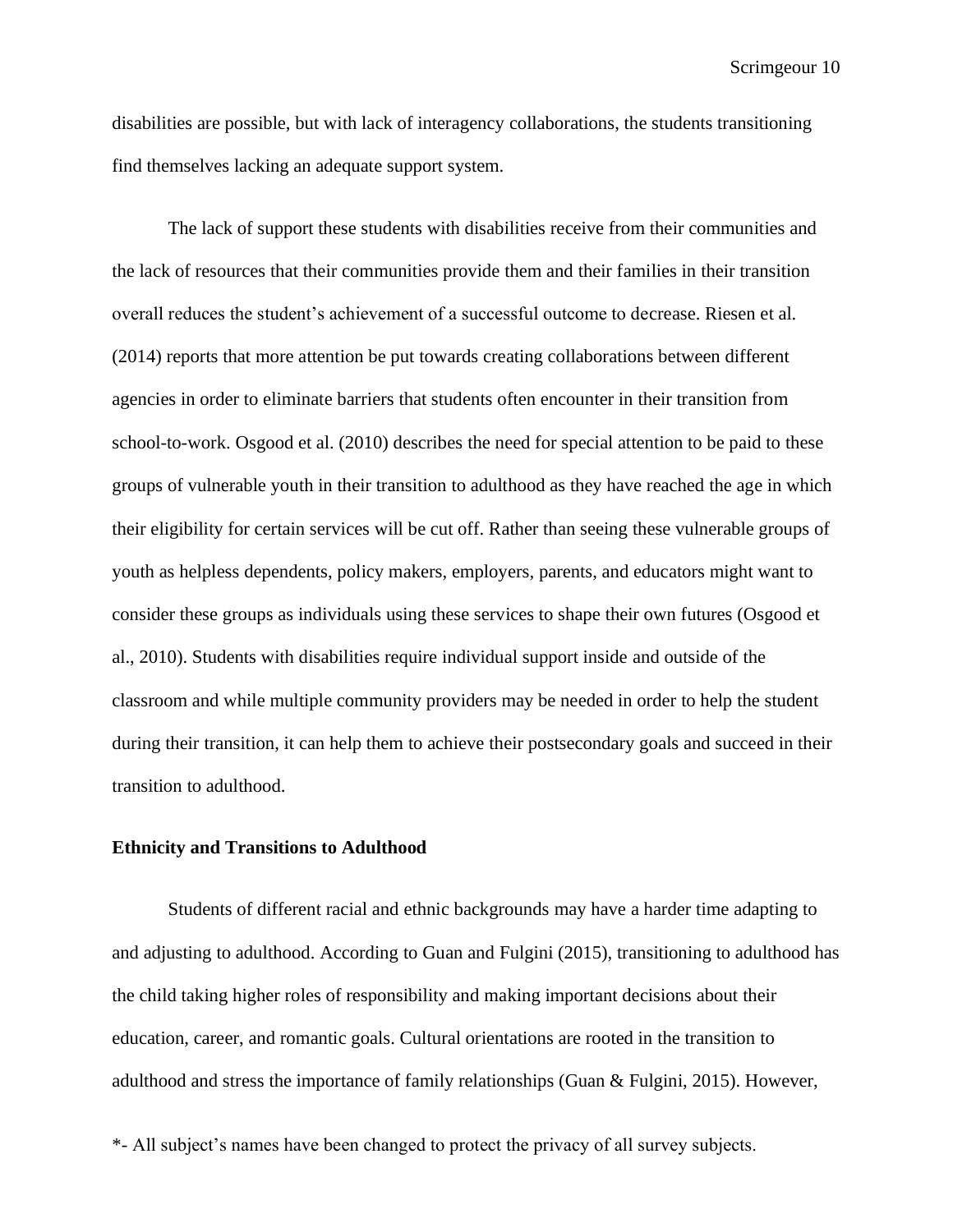racial and ethnic minorities often encounter discrimination in access to schooling, housing, and employment, which can lead families facing economic inequalities (Hardie & Seltzer, 2016). Coming to a new country can also strain close familial ties that reflect cultural values and adaptive strategies (Hardie & Seltzer, 2016). In failing to consider language, culture (Hardie & Seltzer, 2016), and the background of the family (Guan & Fulgini, 2015), can compromise equity and the shared decision making between parents of children with special needs and professionals (Shepherd & Kervick, 2016).

Today, first-and-second generation immigrants represent almost 30 percent of the young adult population in the United States (Hardie & Seltzer, 2016). Many families who immigrate face the unique challenge of maintaining intergenerational relationships as their family spreads across the country (Hardie & Seltzer, 2016). The family's and parent's perspective of their child with disabilities is critical in the development of the child's IEP and knowledge of the child's education and opportunities in post-graduation can have a positive impact on the child's overall success in adulthood (Shepherd & Kervick, 2016). If the child is not able to succeed as they enter adulthood, they may fall back on the parents to provide support.

\*- All subject's names have been changed to protect the privacy of all survey subjects. Finding financial stability in adulthood can be challenging for many young adults. Known as the hidden source of inequality, parent's support for their children during the transition to adulthood can help their child to stay afloat during times of financial instability (Hardie & Seltzer, 2016). According to Guan and Fulgini (2015), as the child enters adulthood, those of European backgrounds are more likely to receive an increase of parental support, whereas children of Asian or Latin American backgrounds are likely to have parental support that remains stable. Hardie and Seltzer (2016) find that Black and Latino parents are less likely to be able to provide their child financial support when compared to White parents. White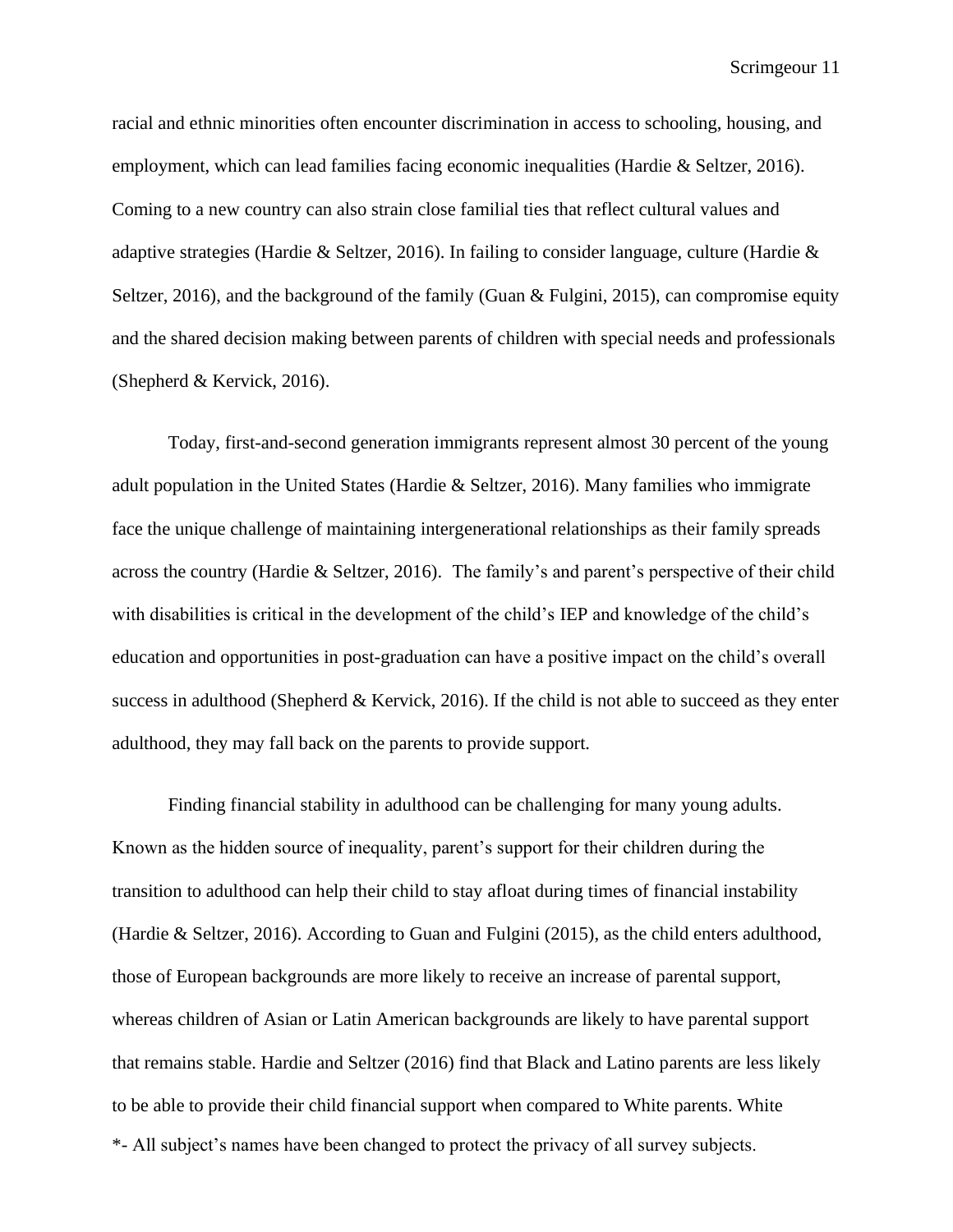parents are more likely to offer financial and emotional supports, while Black and Hispanic parents are more likely to lend a type of practical support (Hardie & Seltzer, 2016).

Immigration status, cultural differences, language comprehension, and financial status has an impact on how parents play their roles in launching their child into adulthood (Hardie & Seltzer, 2016). Parent involvement has evolved overtime and taking leadership in their child's lives can carry different meanings throughout the United States (Shepherd & Kervick, 2016). Hardie and Seltzer (2016) used the National Longitudinal Survey of Youth of 1997 to look at data gathered on 6,962 young adults to examine differences in support that parents provide to their young adult children with the variables of immigration status and race/ethnicity. Hardie and Seltzer (2016) observed that immigrant families are more likely to be socioeconomically disadvantaged and earn less than non-immigrant families. Parents who are better educated are more likely to provide their advice and support to their young adult children regarding their educational pathways (Hardie & Seltzer, 2016). However, little research has been focused on leadership opportunities among parents of children with disabilities and the impact of critical skill and leadership building is not largely reported (Shepherd & Kervick, 2016).

Shepherd and Kervick (2016) conducted a study at the University of Vermont, in which 16 parents, of which one fourth were from culturally diverse backgrounds, participated in a 30 hour internship experience. Even though these parents were from different parts of the country and their child's disabilities differed, these subjects were able to connect on similar issues and results showed that these parents made positive contributions to policy at local, state and national levels through their internships (Shepherd & Kervick, 2016). Shepherd and Kervick (2016) observed through their study that family members who participate in their child's education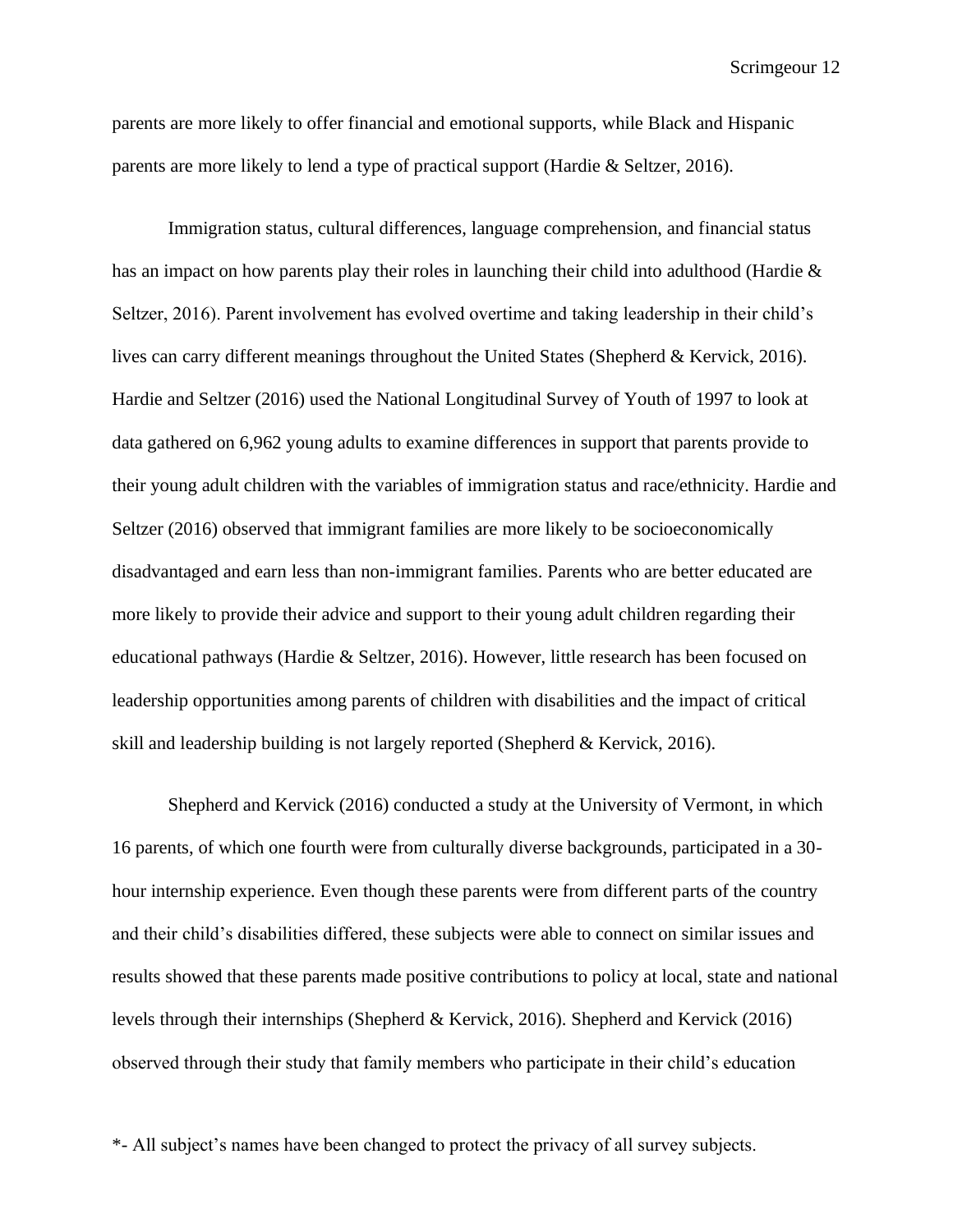bring wisdom, experience, and a passion to improve the system of care that their child will one day depend on as they enter adulthood.

Relationship involvement, gender, family size, and socioeconomic status are all individual difference factors that can impact and shape adult trajectories for individuals with disabilities in accessing postsecondary education opportunities and the ability to create a support system to ease their transition (Guan & Fulgini, 2015). Guan and Fulgini's (2015) research on social supports for fourth, seventh, and tenth graders reveals that family supports may be the lowest during adolescence and can recover as the child becomes a young adult. Guan and Fulgini (2015) find that as young adults begin to shift into adult roles, their relationships with family and friends evolve as who they turn to for comfort and advice may change. Hardie and Seltzer (2016) found that there were perceptions of support in terms of financial and educational/career advice that were impacted by the family's socioeconomic resources and racial/ethnic and immigrant disparities. For those who received higher levels of support, Guan and Fulgini (2015) reported a greater expectation to reciprocate support within their families.

Funding agencies need to dedicate resources especially to parents from diverse backgrounds who have fewer opportunities to participate in experiences that help to develop parental leadership within their child's education (Shepherd & Kervick, 2016).

#### **Employment Opportunities in post-transition**

\*- All subject's names have been changed to protect the privacy of all survey subjects. Students with disabilities enter adulthood with results of lower rates in employment opportunities and higher rates of dependency (Brewer et al., 2011). However, a student with post-secondary goals in their IEP is 2.4 times more likely to apply for vocational rehabilitation services and employment opportunities than students without goals implemented into their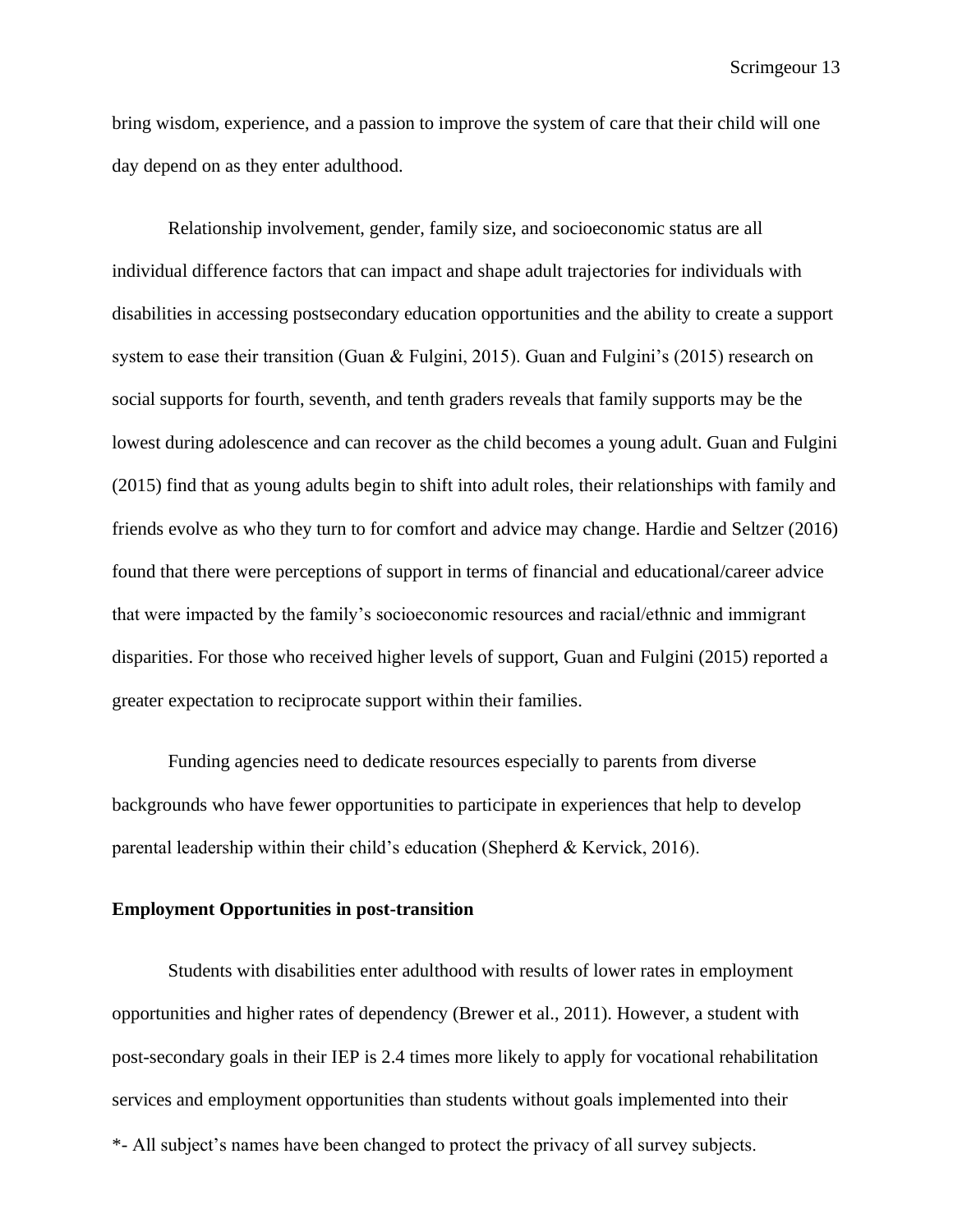transitional planning (Brewer et al., 2011). Students with an intellectual and/or developmental disability are among the least likely of all students to gain competitive employment (Francis et al., 2016), have access to training programs (Honeycutt, 2017), and achieve their post-secondary goals set forth in their transition planning (Brewer et al., 2011).

For many young adults with disabilities who want to live away from their parents following their exit from high school, it can depend largely on their ability to be independent and retain a stable source of income (Brewer et al., 2011). The young adult's success in having these opportunities can be impacted by individual characteristics such as participation in previous work experience (Brewer et al, 2011), attending post-secondary education opportunities (Grigal, 2012), and parental involvement/dependency (Francis et al., 2016). Brewer et al. (2011) reviewed the National Longitudinal Study Two and found that youth with disabilities have a 57% employment rate, while youth in the general population, when surveyed one to four years after graduation, have a 66% employment rate. Brewer et al. (2011) found that individual characteristics such as age, grade level, and type of disability did relate to the likelihood of participating in work experience. Honeycutt et al., (2017) observed that individuals had a higher chance of being employed if they were White or male, had less severe disabilities, and resided in higher-income households. Students ages 19 to 21 were three to five times more likely to have participated in a work experience/opportunity than students who were 15 and 16 years old and if the student had autism, they were more likely than any other disability category to have participated in a work experience (Brewer et al., 2011). Students with autism and intellectual disabilities were less likely to be successfully referred to vocational rehabilitation, but more likely to participate in work experiences (Brewer et al., 2011). Taking part in different experiences and opportunities, such as work experience, post-secondary education, and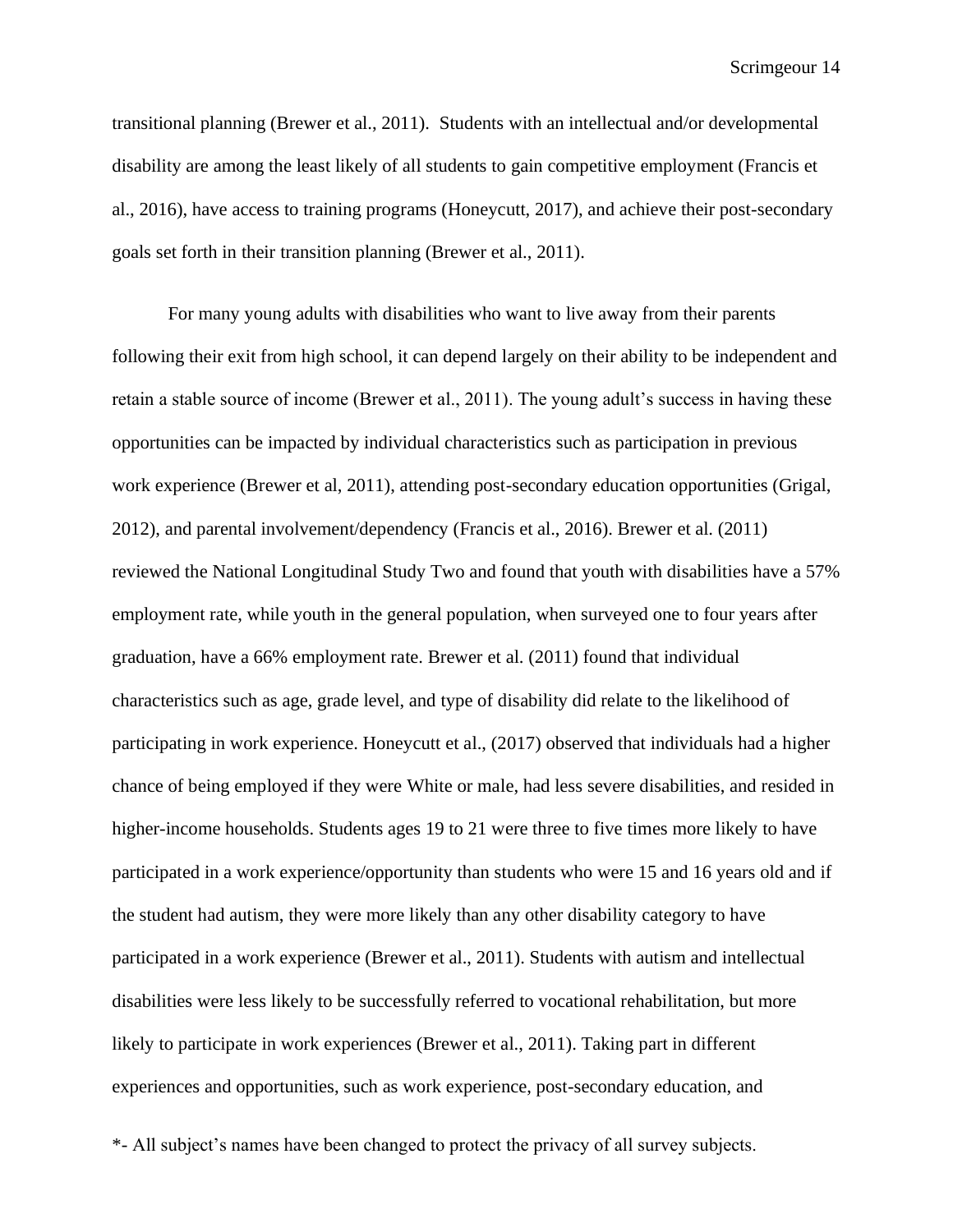community participation can help the student to find success in their transition and increase the statistics of students with disabilities finding and securing competitive employment.

Almost ⅔ of jobs in the United States require skills associated with at least some education and attending higher education programs can help the individual secure a higher paying position (Grigal, 2012). Over the last few decades, the United States has increased the amount of opportunities for students with intellectual and developmental disabilities to attend postsecondary education programs (Francis et al., 2016). As of 2010, Grigal (2012) and the National Center for Education Statistics Survey found that 88% of two-and-four-year institutions have enrollment of students with intellectual and developmental disabilities at their universities. Yet less than 25% of young adults with disabilities were enrolled in postsecondary education opportunities compared to 41% of their general education peers (Brewer et al., 2011). Francis et al. (2016) found that students who attend postsecondary education were able to expand their social networks, enhance their independent living and work skills, and showed signs of heightened self-esteem. Attending higher education opportunities can help a student to secure a better job that can earn higher wages in a competitive employment market (Grigal, 2012).

\*- All subject's names have been changed to protect the privacy of all survey subjects. Brewer et al. (2011) looks at several strategies/models used by schools to play a central role in helping their students transition to adulthood. Brewer et al. (2011) evaluated the New York State Education Department and their grants for sixty Model Transition Programs in 2007 to school districts throughout the state of New York to specifically look at young people transitioning into adulthood and how they embraced increasing societal expectations of community engagement in employment, higher education, and community participation (Brewer et al., 2011). New York State created these models to strengthen the partnerships between the New York State Vocational Rehabilitation System and the New York State school districts, to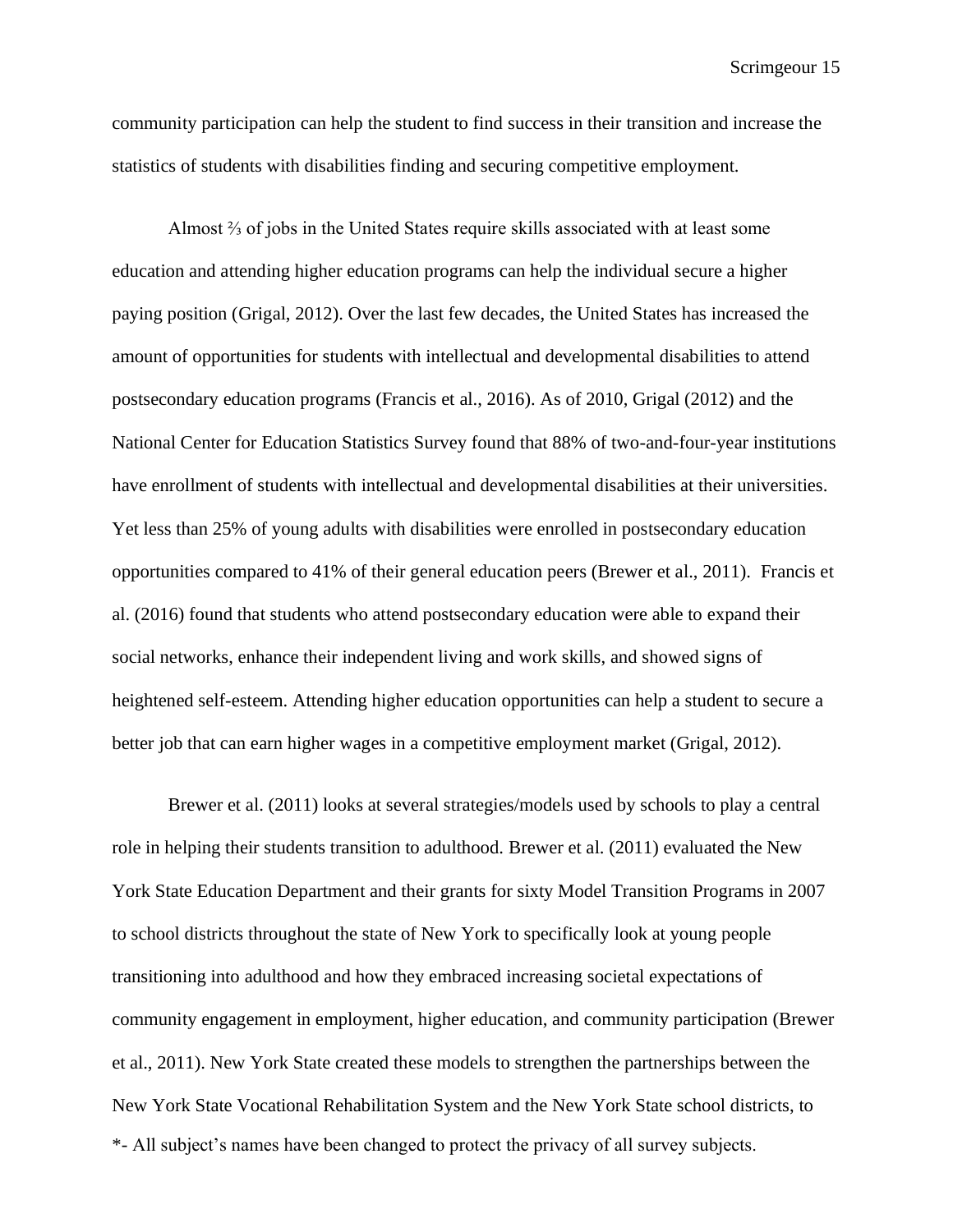increase participation of youth in postsecondary opportunities, and to nurture interagency collaborations between the New York State school systems and their community service partners (Brewer et al., 2011). In observing 14,733 young adults over the age of fifteen years old over an eighteen-month period, Brewer et al. (2011) found a large correlation between work experience in school and post-secondary employment. Brewer et al. (2011) results also showed that individuals who participated in career development activities and trainings were 4.1 times more likely to find competitive employment than those who did not participate. Individuals who had postsecondary goals written into their transition planning in their IEPs were 2.6 times more likely to participate in work experiences (Brewer et al., 2011). For students with disabilities in transition from school-to-work, previous work experience and pursuing a post-secondary education opportunity can help the student to succeed. There is an added benefit if the parents of these students are knowledgeable of postsecondary opportunities and involved in their child's education.

Students with disabilities who are in the midst of transitioning out of high school rely heavily on the guidance and support of their parents and their community and they continue that reliance into adulthood. Parental involvement and communication with their child's school is impacted by laws and policies that follow the student as they begin their transition into adulthood (Francis et al., 2016). Many parents find themselves at a loss on how to stay involved with their child's education as they move to postsecondary education options, where high school may offer opportunities for the parent to volunteer and be involved, colleges limit parental involvement opportunities to almost nothing to help the student build their own sense of independence (Francis et al., 2016). While many university professionals expect their students to serve as their own advocates, many universities do not understand that this may be the first time the student is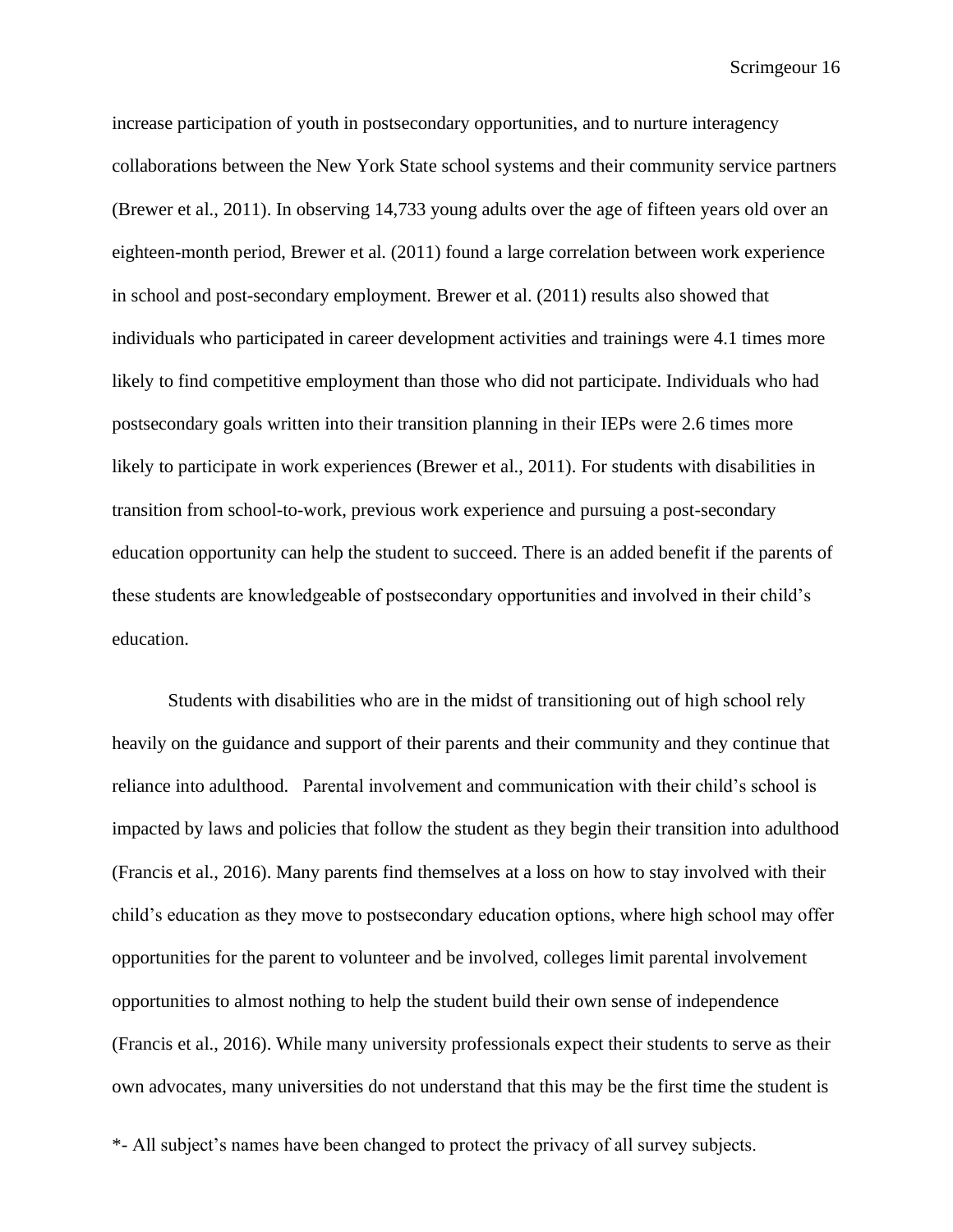advocating for themselves on their own. The student may not know what accommodations they need in order to succeed (Francis et al., 2016). Universities expect parents of children in transition to be transitioning themselves from the role of the caregiver to the role of the advisor and be able to support their child in decision-making; however, parents of children with disabilities have a long history of protecting and advocating for their child. Transitioning into the role of the advisor may be harder for parents of children with special needs than for parents of their child's peers (Francis et al., 2016). If the parents are to attend a parent professional workshop, the parents are more likely to be able to transition into the role of the advisor and be able to help their student to succeed (Francis et al., 2016). Francis et al. (2016) reviewed prior research that indicates positive parent involvement as a way to improve the child's selfdetermination, but many parents are unprepared to support their child and often report being uninformed of available resources. When parents are equipped with skills to advise and teach their child to resolve conflict and cope with stress that comes with attending college, students are more successful. With little research done into parent involvement in high school and postsecondary education options, it is hard to define the important role that parents play in their child with disabilities life before, during, and after their transition out of school (Francis et al., 2016).

Brewer et al. (2011) calls to the community to build and create more employment opportunities for youth with disabilities where the community can play a key role in helping the student to succeed in their transition to adulthood. If a student participates in pre-vocational training, job search training, an internship, or job skill training, they are more likely to have improved vocational rehabilitation referral outcomes and a successful outcome overall (Brewer et al., 2011).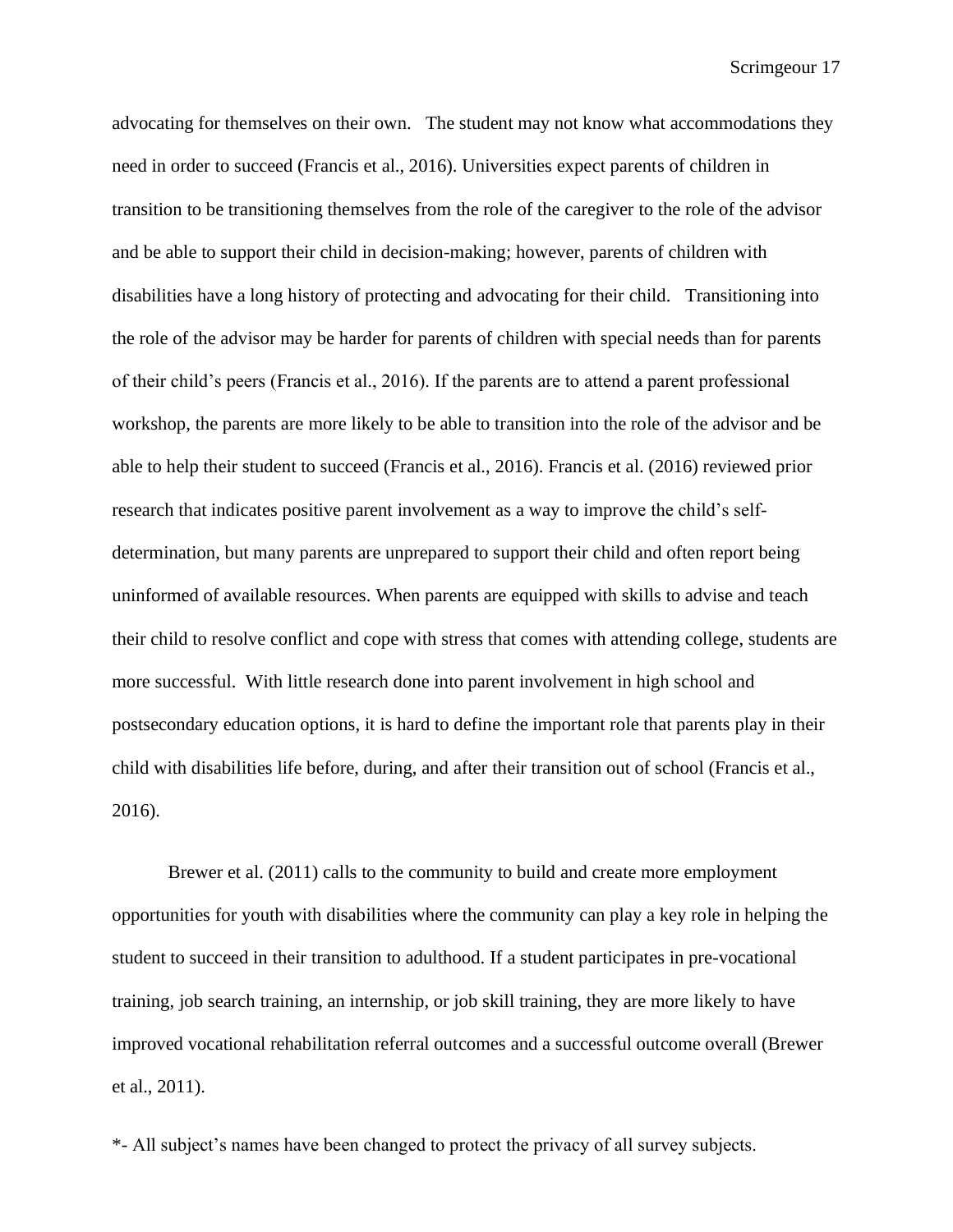#### **Support/Services and Development**

A clear vision of successful for a young adult's development is needed in order to be able to promote the healthy development of a child (Scales et al., 2016). Self-advocacy, selfdetermination, and independence skills are an important key component in a successful transition (Fowler et al., 2018). Scales (2016) indicates that only a minority of adolescents are prepared enough to have a successful transition into young adulthood. Students with disabilities who attend college have steadily increased since the 1980s and now amount for 11% of college students (Fowler et al., 2018). As the amount of students with disabilities attending college continues to increase, the college community of staff, faculty, families, and the student need to be prepared to foster partnerships before, during, and after attending the college or institution to help the student achieve a successful outcome (Fowler et al., 2018). Fowler et al. (2018) looked to previous research that indicated that purposeful collaboration in helping the student to prepare for their postsecondary education plan and identifying supports on campus that can help the student to succeed before they begin their transition has led to more successful outcomes for these students. It is critical for the community to understand the differences between high school and college in order to create systems of support that can help the student remain in and complete their postsecondary education (Fowler et al., 2018). Lee and Goldstein (2015) observed social supports benefitting an individual's well-being and helping intervene in the individual's association between stress and distress (Lee & Goldstein, 2015).

\*- All subject's names have been changed to protect the privacy of all survey subjects. The Individuals with Disabilities Education Improvement Act of 2004 (IDEA 2004) mandates that schools incorporate post-high school transition planning into their students' IEP (Fowler et al., 2018). Schools must provide these students with a summary of performance document that enhances the connections to postsecondary services and supports that are available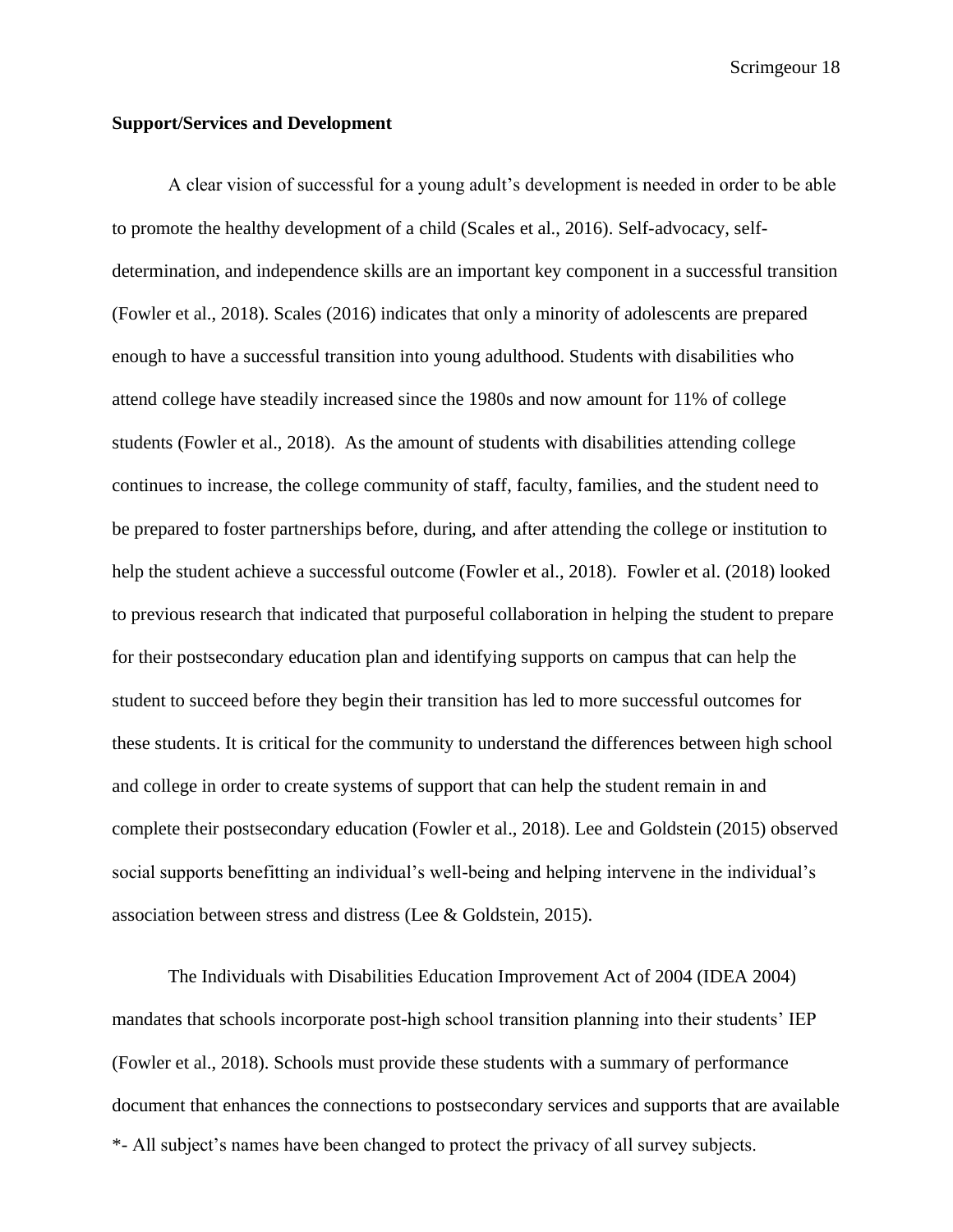to the student and their families (Fowler et al., 2018). Organizations and institutions who educate students with disabilities have a unique opportunity to be proactive for the student in creating a supportive environment and interagency collaborations that can help the student in their transition (Fowler et al., 2018). For students with disabilities who choose to pursue a postsecondary education opportunity, it is up to the universities' campus to recognize and provide supports to these diverse learners that promotes student learning and engagement in the classroom and in the community (Fowler et al., 2018).

In a survey of 636 college students, Lee and Goldstein (2015) focused on three relationships specific sources of social support: family, friends, and romantic partners to examine the functioning of social support when loneliness within the individual occurred. Both social support and stress are seen to be associated with loneliness and as the student enters adulthood, social and relational challenges are important to consider in the success of the transition (Lee & Goldstein, 2015). To leave the familiar role that the child has grown into in the family to take on new responsibilities within young adulthood can be challenging (Scales et al., 2016). In their last year of high school, many students lack the adequate access to supports and trainings that can help in a successful transition to adulthood (Scales et al., 2016).

## **Predictors**

Every year in the United States, millions of students graduate from high school and although current high school graduation rates reflect the highest level in United States' history, students with intellectual and developmental disabilities still face a gap of almost 20% (Sprunger et al., 2018). For a student with intellectual and developmental disabilities, the access to supports and services, aid and knowledge of the parent and their involvement, and previous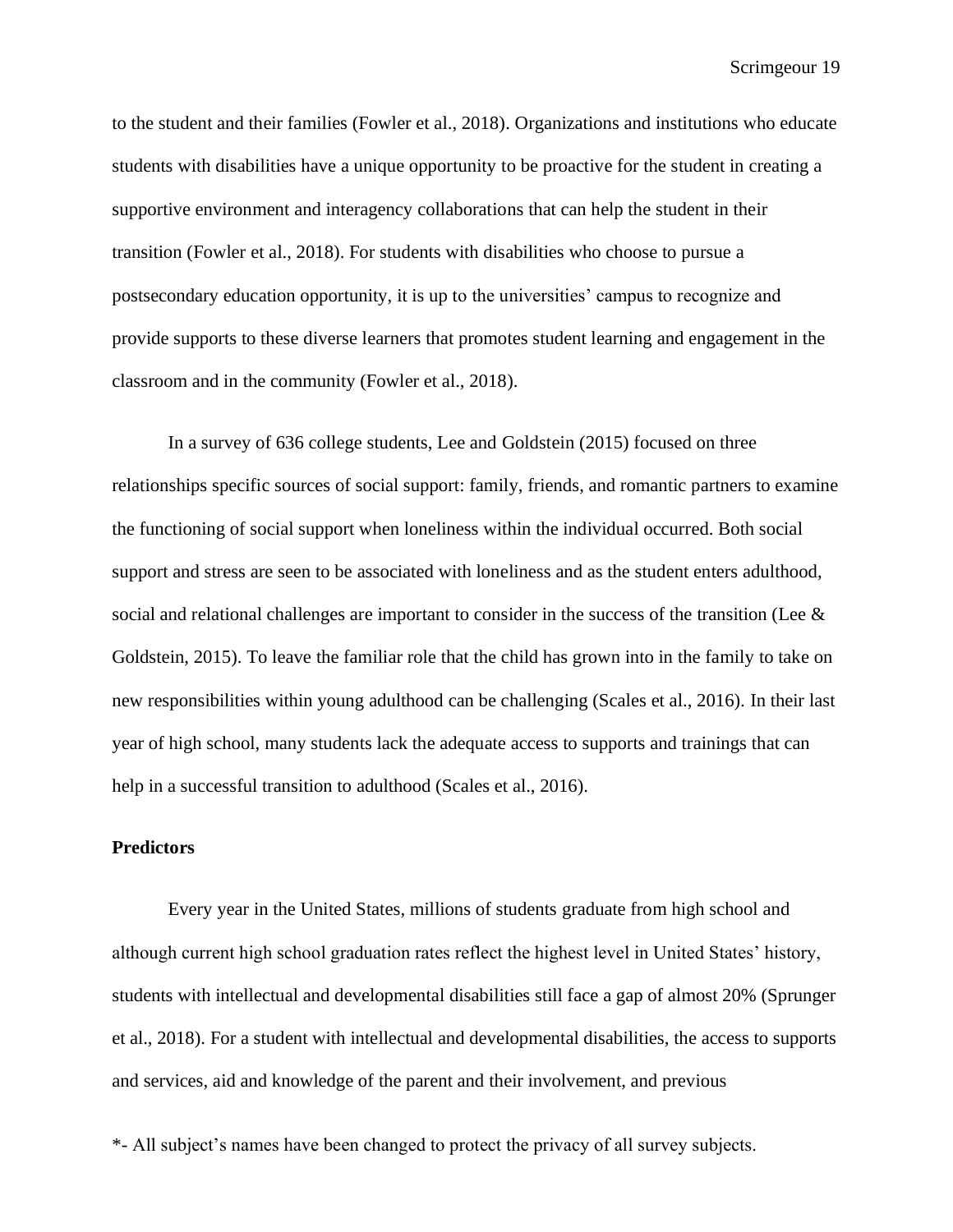employment/work experiences can all have an impact on the student's success in their outcomes and can be predictors in that success (Sprunger et al., 2018). Previous post-school outcome studies have continued to report low graduation rates, difficulty finding independent living, and poor competitive employment rates for students with disabilities (Sprunger et al., 2018).

Findings from multiple studies suggest that there is a need for proven transition practices that can help both the students and their families to succeed in creating a successful school-towork transitional outcome. Trainor et al. (2016) analyzed the National Longitudinal Transition Study that was conducted and federally funded from 2000 to 2010 to understand transition experiences and perspectives of almost 11,000 young adults with disabilities that were classified under one of the twelve Individuals with Disabilities Education Act identified categories. Trainor et al. (2016) looked at the school and transition planning that were available specifically to individuals with high incidence disabilities and results painted a positive view of transition for these specific individuals. In a study conducted by Sprunger et al. (2018) in a collaboration with the Indiana Department of Education, Sprunger et al. (2018) surveyed special education directors, assistant directors, program coordinators, and secondary special education teachers to identify transition predictors in a school-based application. Respondents reported that they had a comprehensive knowledge of transition knowledge in areas such as career awareness, work experiences, and vocational education; however, special education directors respondents were more likely than parents to report that they had a comprehensive knowledge of the transition system (Sprunger et al., 2018). The results pointed to specific ways in which to support transition programs: need to know and use interagency collaborations at the local level, give students opportunities to participate in vocational education and employment experiences, include students with intellectual and developmental disabilities in general education, and continue to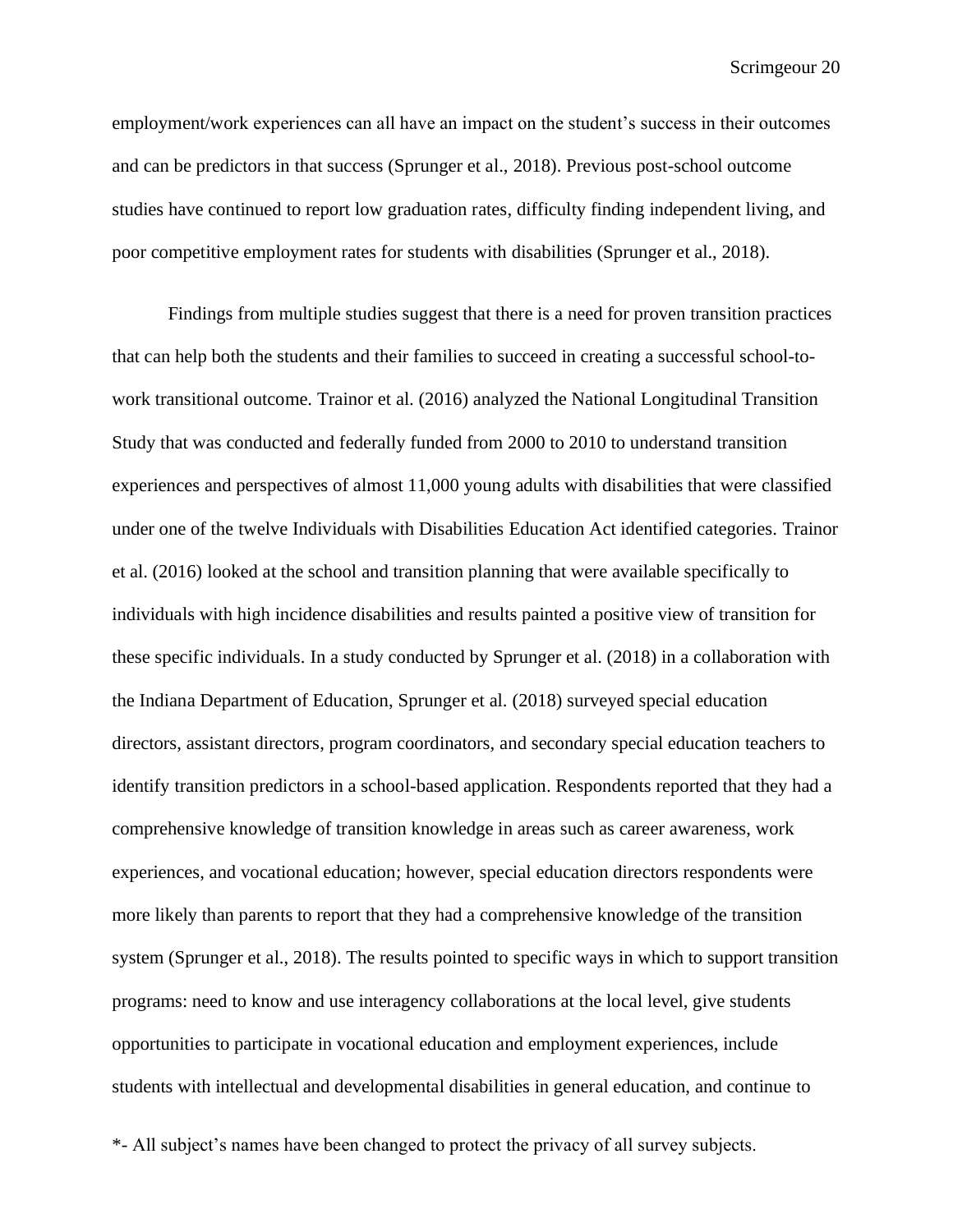change and grow their program to help each individual student through the transition process (Sprunger et al., 2018).

Students, especially with high incidence disabilities including learning disabilities, emotional disabilities, and attention deficit hyperactivity disorder, continue to experience poor post school outcomes (Trainor et al., 2016). There are several benefits found in having effective inclusionary practices in school that can support the student's success academically and socially (Sprunger et al., 2018), yet only 10% of students with high- incidence disabilities have transition goals that are meant to maximize the student's functional independence in their transition (Trainor et al., 2016). These students were likely to be involved in their transition planning meetings, but the ways in which they participated varied by student (Trainor et al., 2016). Transition planning is linked to successful outcomes for students with disabilities and while it has been legally mandated for schools in the United States to provide transition planning for students on IEPs and 504 plans, legislative mandates and lack of interagency collaborations have hindered many students in transition (Trainor et al., 2016).

## **Parent Involvement/Parental Assistance**

Today, young adults are more likely to take longer to launch their careers, delay getting married, and spend more time in their postsecondary education (Swartz, 2017). Schools are required to make efforts and encourage parents to become partners in decision making regarding their child's education including consent to evaluation and determination of eligibility for services even though parent participation is not mandated (Hirano & Rowe, 2016). A positive predictor of post school outcomes for students with disabilities, an increased level of parental involvement can certainly impact their student's success in adulthood (Hirano et al., 2016).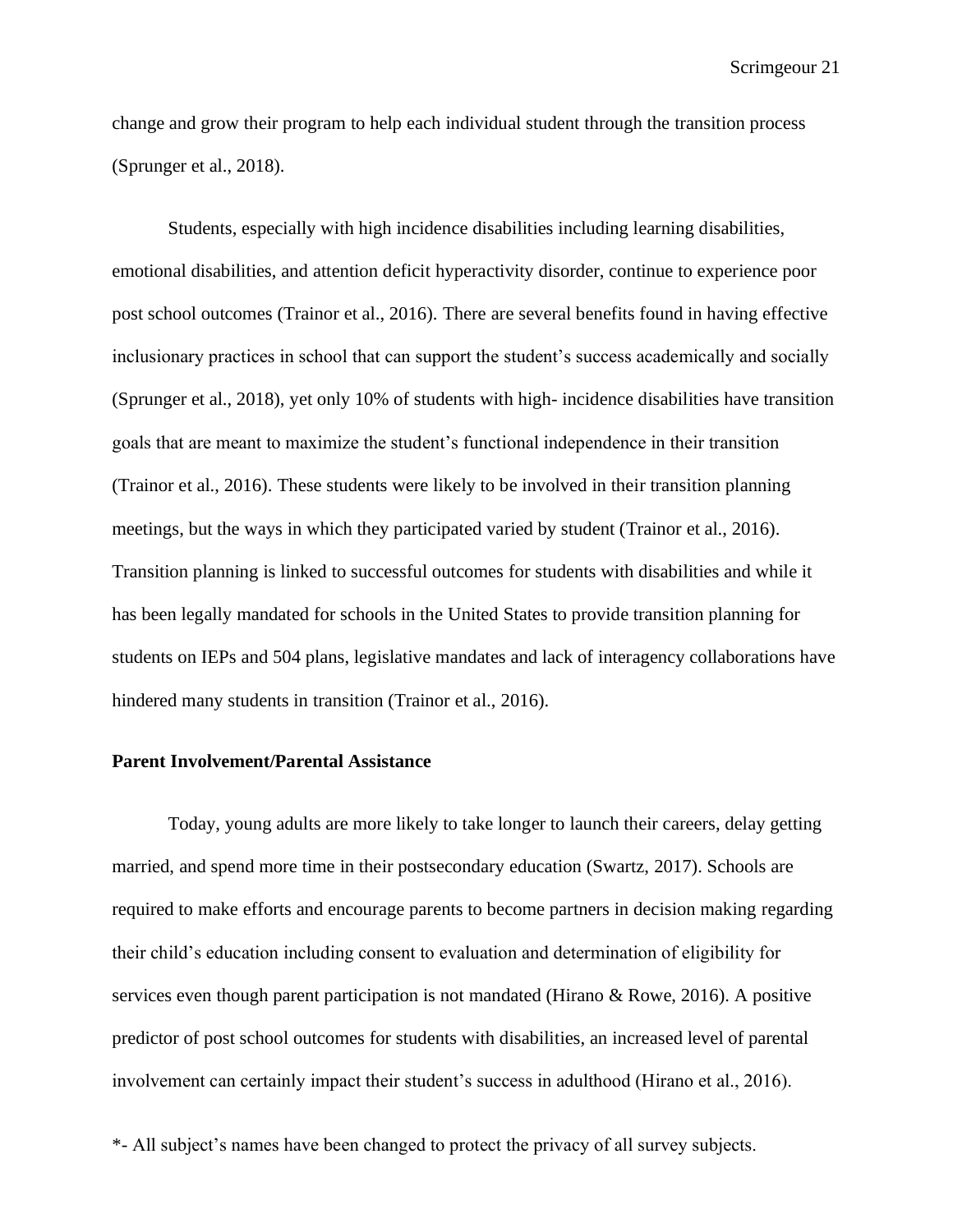Academic achievement can be massively impacted by parent involvement and the contributions to family decision making about the future for the student (Holmes et al., 2018). Teachers and administrators often report that one of the greatest challenges is getting parents who are hard to reach involved in their child's education and transition planning (Hirano & Rowe, 2016). Parent expectations for the future have been shown to predict post-secondary outcomes of individuals with disabilities that can help the student to be successful (Holmes et al., 2018). Parents setting postsecondary education goals for their students with disabilities has become a relatively recent phenomenon in the world of special education (Martinez et al., 2012). Martinez et al. (2012) views prior research indicating that roughly one-third of parents with children with special needs expect their child to pursue postsecondary education opportunities after high school. However, parents may struggle to get involved as members of their child's education team because opportunities to volunteer and get involved decrease as their child begins to age (Martinez et al., 2012). Youth with IQ below 70 transition with a lower than expected probability to engage in responsibilities such as chores and males were more likely than females to engage in a job training or work position (Holmes et al., 2018). Parents of male students had higher expectations than parents with female students and age and household income were determined to not predict parent expectations (Holmes et al., 2018). Nevertheless, parental expectations on their child's future can impact their child's outcomes (Holmes et al., 2018).

The average cost to provide community services for adults on the autism spectrum is \$26,500 per year. Holmes et al. (2018) became increasingly focused on systematic, family, and individual factors that impact positive outcomes for individuals on the autism spectrum. Prior research showed Holmes et al. (2018) that individuals, specifically on the autism spectrum, achieve limited independence, are more likely to be underemployed or unemployed, face social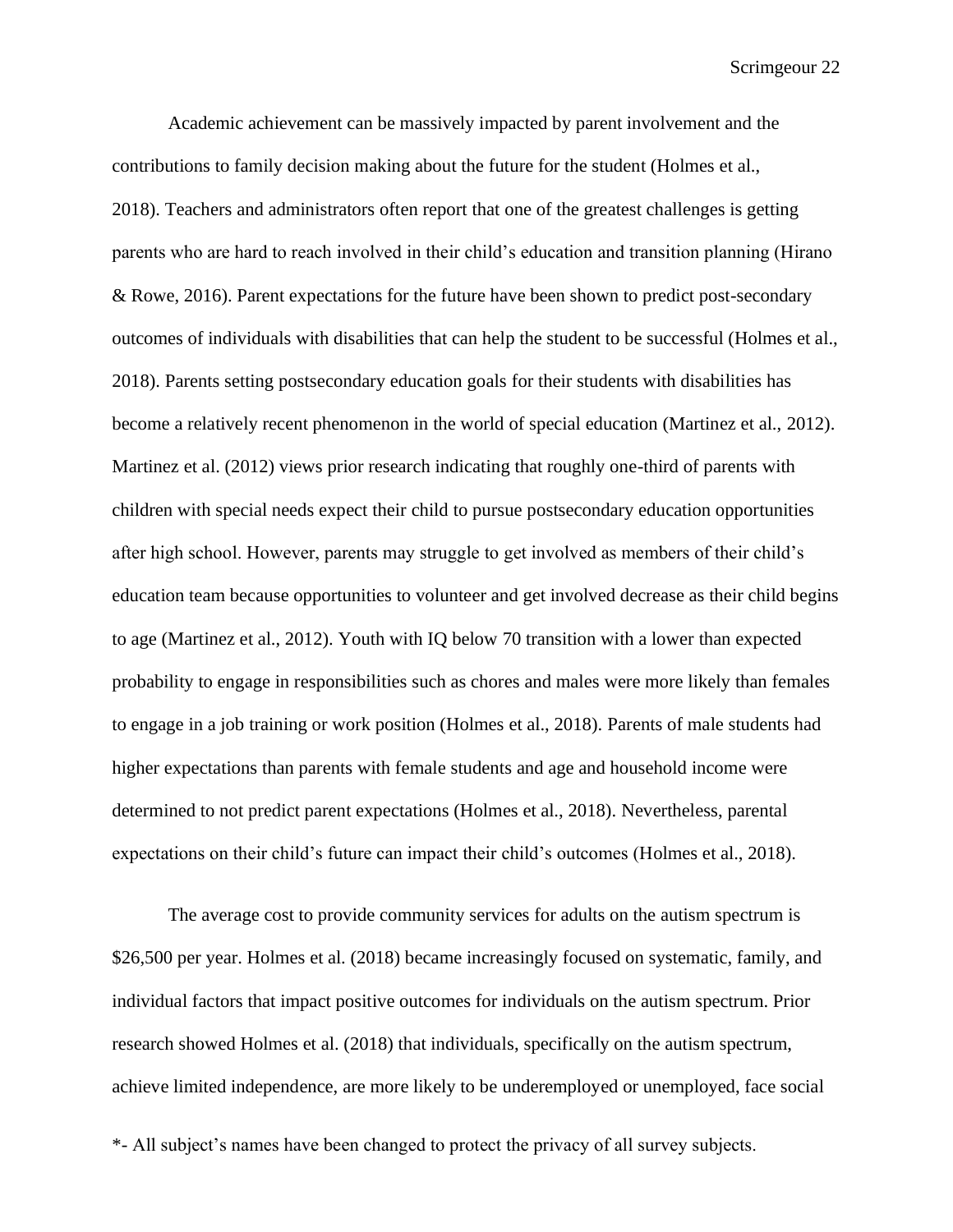isolation, need ongoing support throughout adulthood, and are less likely to participate in postsecondary opportunities.

Parents of youth with autism spectrum disorder are often responsible for making critical decisions for their children in terms of realistic and appropriate postsecondary activities and opportunities (Holmes et al., 2018). Although several studies have shown an association between parent expectations and adult outcomes in youth with autism spectrum disorder, Holmes et al. (2018) observed that the connections between them are not well understood. Further, Holmes et al. (2018) found that there is a great deal of variability in overall outcomes for adults on the autism spectrum. Parents who have sons and daughters on the autism spectrum may have different expectations for their children, which can affect what transition related activities the parents choose. In the study by Holmes et al. (2018), 298 parents of adolescents were surveyed about how parental expectations related to the transition-based activities of their children. Holmes et al. (2018) found that parents who play an active role in identifying and having their child participate in specific activities can positively and/or negatively impact their child's preparation for their transition and adult life.

\*- All subject's names have been changed to protect the privacy of all survey subjects. Martinez et al. (2012) conducted a survey on parent involvement in the transition process of children with intellectual disabilities, international education consultants surveyed parents in the United States about their awareness of post-school options for their children, setting expectations for their children, and the ways in which they accessed information about opportunities and resources available to their children who were about to enter their transition from school-to-work. Key findings in this study indicated that parents did not fully understand the transition process and did not have full access to information and knowledge about opportunities for their child to participate in postsecondary education opportunities (Martinez et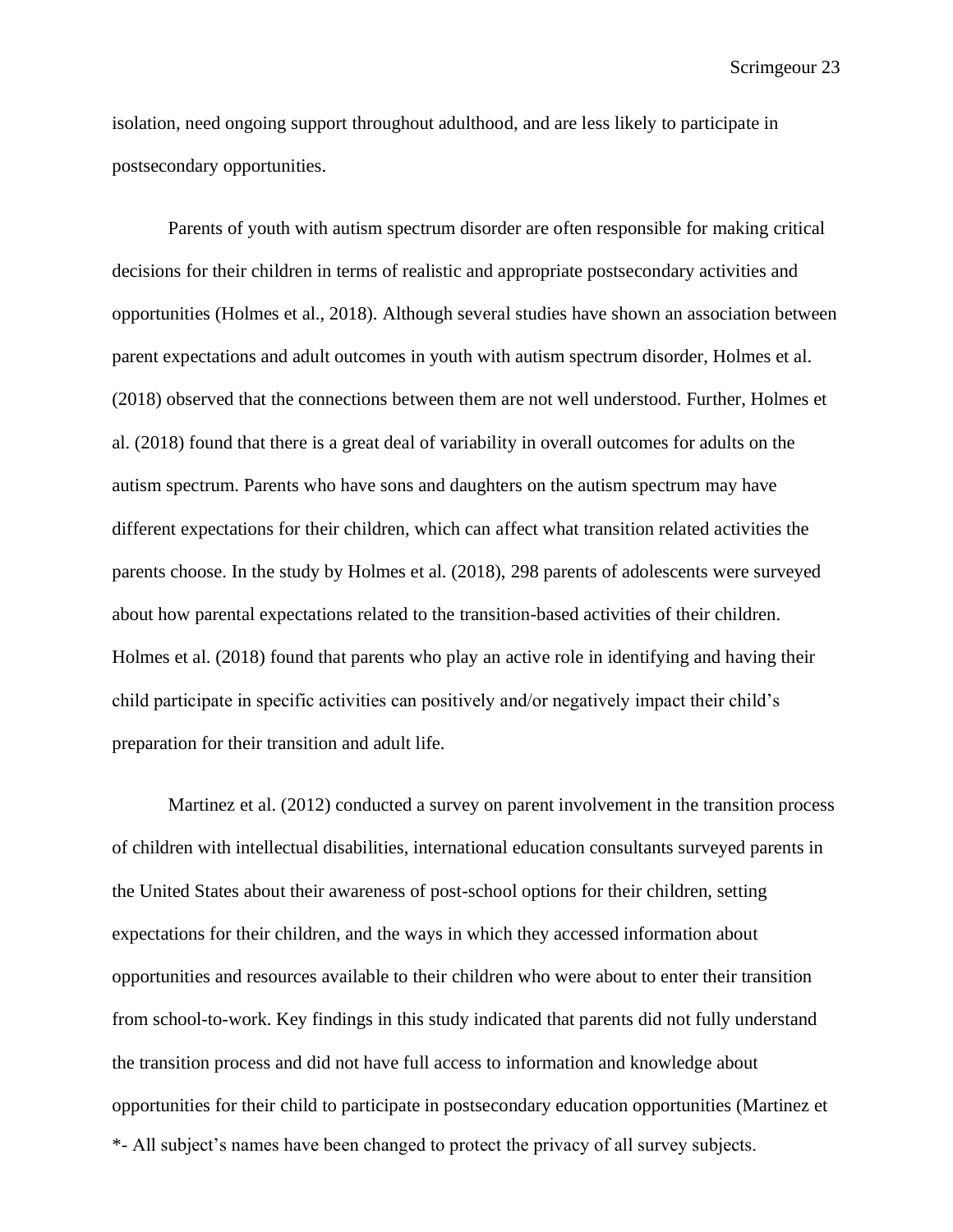al., 2012). Although they are small, parent expectations are a contributing factor in preparing their children to transition to adulthood (Holmes et al., 2018).

#### **International Systems**

Today, the life expectancy of people with a disability is increasing (Ellison et al., 2011). Across the globe, the healthcare sector has been caught off guard by the increasing rates of survival of youth with special educational needs (Kingsnorth et al., 2011). There is a lack of research in students with disabilities transitioning out of school and in the research that has occurred, the voices of youth with intellectual disabilities are under-represented (Mill et al., 2010). Young adults with an intellectual disability are less likely to move out of their family home than those without a disability (Dyke et al., 2013)

In England, youth with special educational needs and disabilities (SEND) face a range of challenges in their transition from school (Robinson et al., 2018). The main issue for many people with special educational needs and disabilities is what they are transitioning into (Robinson et al., 2018). In this study, Robinson et al. (2018) examines the role and scope of services are needed in supporting the transition of vulnerable young people from school-to-work environments and individuals with special needs face disadvantages as they transition to the labor market.

\*- All subject's names have been changed to protect the privacy of all survey subjects. In Canada, the lack of appropriate adult services has resulted in extensive waiting lists, gaps in continuity of services post-transitions, and shortages in service provision (Kingsnorth et al., 2011). The goal of this study, conducted by Kingsnorth et al. (2011) at the University of Toronto, was to provide informational, emotional, and affirmation of support during the stressful time of transitioning a student with disabilities into adulthood. Over a one-year period, 11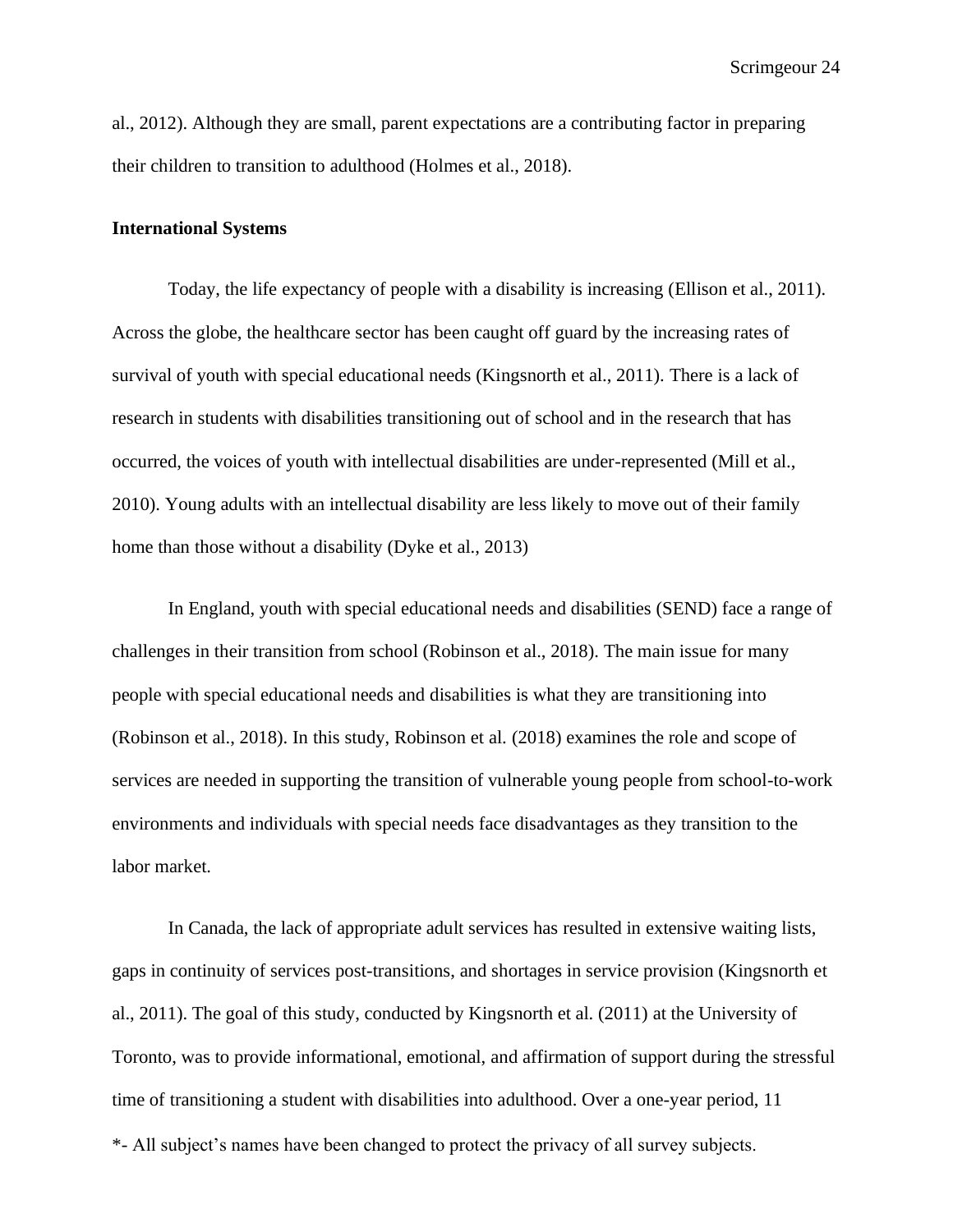transition peer support group sessions were held with an overall attendance of 30 individuals attending a median of two sessions and the membership of these transition groups was dominated by parents of youth on the verge of transitioning (Kingsnorth et al., 2011).

In Australia, when a student begins a transition, they are moving from a generally secure and supported school environment to an adult life with a wide variation of adult roles that may include employment, friendships, independent living, and day activities (Dyke et al., 2013). Statistically, youth with intellectual disabilities are less likely than their peers without disabilities to live independently and parents compare the period of transition stress as second only to the time of their child's initial diagnosis and getting services for early intervention (Dyke et al., 2013). At the University of Western Australia, Dyke et al. (2013) sought the perspectives of eighteen mothers of young adults with Down syndrome or Rett syndrome, where transition was described as a crucial task of moving the student from a protected lifestyle to an independent life of an adult, where opportunities and statuses varied for each. Dyke et al. (2013) noted that mothers of youth with Down syndrome were more likely to report that their child faced more difficult pathways to attaining stability as they entered adulthood. These authors also noted that students with Down syndrome and Rett syndrome faced environmental barriers in the areas of services, policies, and support as they entered their period of transition from school-to-work (Dyke et al., 2013).

In a study performed at the University of Sydney, Mill et al. (2010) asked six youth with intellectual disabilities what they thought about their role in becoming independent within their families. In negotiating autonomy within the family, Mill et al. (2010) noted their approaches: defiant, passive, and proactive; and that inevitably the transition to adulthood is not conflictridden between the student and their families.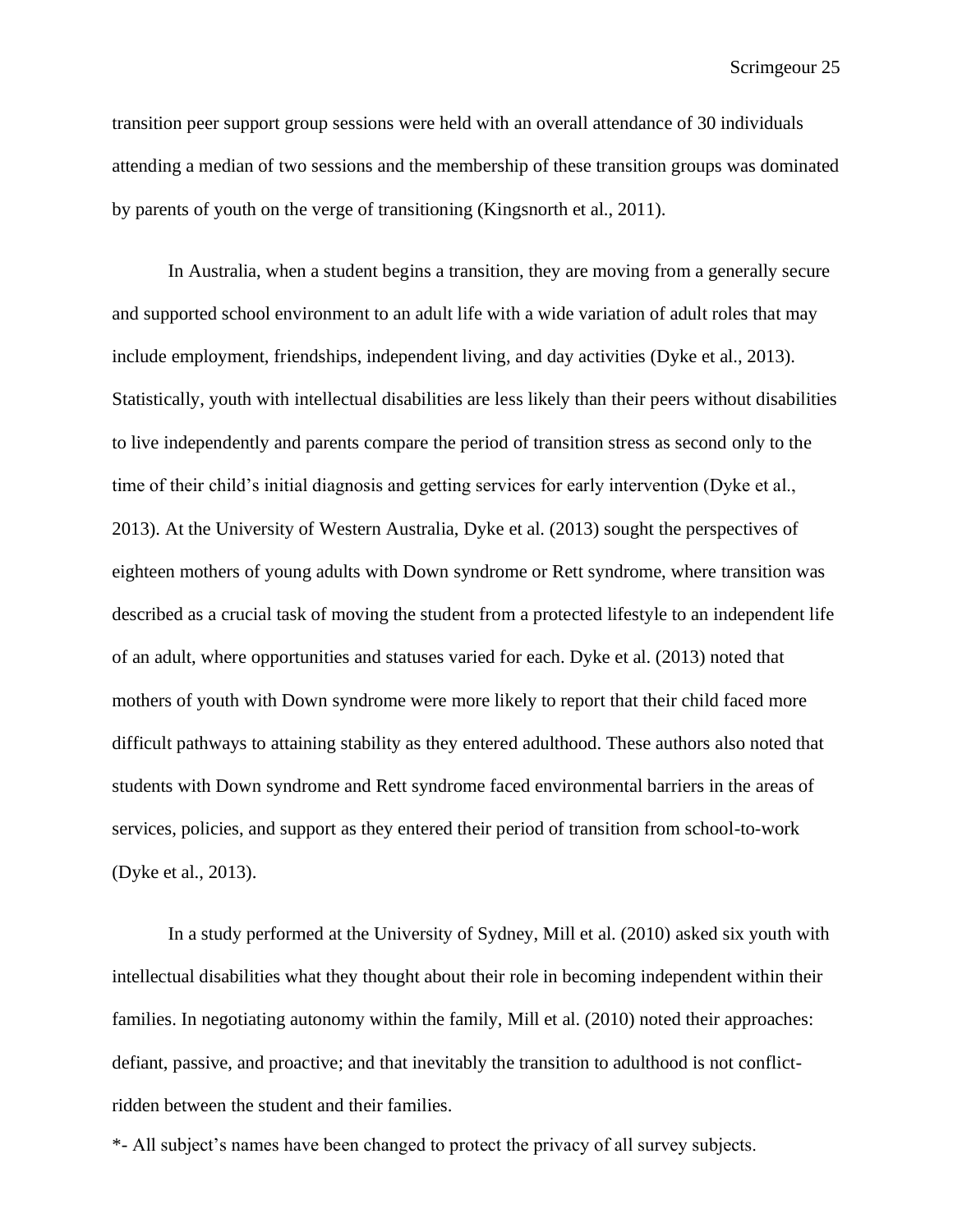As an individual with intellectual and developmental disabilities begins to age, they want to remain living in their own home rather than to be moved to an institution; however, without additional supports, moving to an institution or residential age care may be inevitable (Ellison et al., 2011). Today, individuals with special needs are living longer, which is creating issues for the government and policymakers in ensuring that the needs of these individuals are met as they begin to age (Ellison et al., 2011). If the move is inevitable, it can cut the individual off from access to their social networks, independence, and more likely to experience depression (Ellison et al., 2011). Individuals with intellectual and developmental disabilities face barriers in accessing aged care and health services as the disability services and age care sectors do not work together and rather act as different departments (Ellison et al., 2011). This study conducted by Ellison et al. (2011) explored the perceived needs of people aging with a disability and asked students with disabilities, family members, and support staff what value age care supports provided. Community-based aged care supports give opportunities to participate in activities such as social participation, self-determination, and work experience that can have positive effects on health, well-being, and longevity, but people with disabilities have limited access to these supports (Ellison et al., 2011). Without access to community-based age supports, staff reported subjects would lose skills and deteriorate quickly, but there is this perception in Australia, that a person with a disability who is aging and receiving support from the disability sector and the aged based care sector is "double dipping" in services (Ellison et al., 2011).

Findings from the study conducted by McCoy et al. (2019) show that young people with special educational needs are three times more likely than their peers to experience a negative transition into secondary schooling.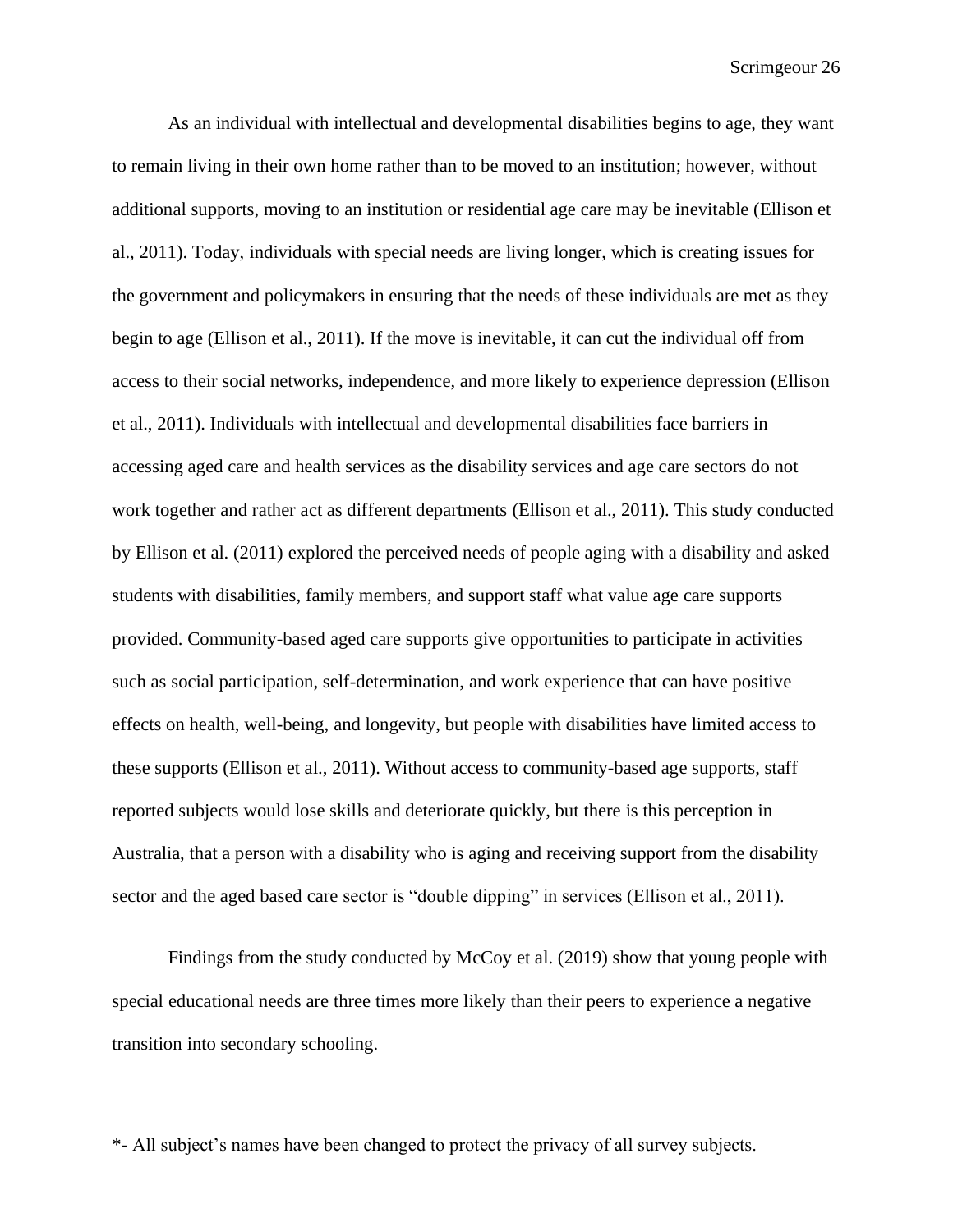#### **Why It Matters**

Research on parent and professional relationships indicates that school and agency professionals often fail to use family systems and definitions of parent participation often vary among both professionals and family members (Shepherd  $\&$  Kervick, 2016). In fact, little research has been conducted on models that teach leadership skills and provide opportunities for parents of students with disabilities to get involved in policy development and systematic change within the special education system (Shepherd & Kervick, 2016). Policy development and changes in the system could provide more postsecondary opportunities such as employment (Brewer et al., 2011), independent living (Sprunger et al., 2018), and postsecondary education (Hirano & Rowe, 2016). It is upon the administrators to develop a relationship between their school and the parent of the student with special needs, but programs and policies make it hard to develop these relationships and reach certain goals (Hirano & Rowe, 2016).

As schools work to increase parent involvement, they need to consider that a parent's perception and the cultural differences of each individual family (Test et al., 2018). The public education system not only fails the student, but also the family when they do not take culture and background into consideration of decisions made for the student. The system also fails the family when many parents report that they do not fully understand the transition process and have very little knowledge and access to resources and information about postsecondary opportunities (Martinez et al., 2012). Parents play an active role in locating and engaging their child in activities that can help them gain skills and prepare the adolescent for adult life (Holmes et al., 2018) and they are the key to launching their child into adulthood (Hardie & Seltzer, 2016). Students with disabilities in the midst of transitioning from school-to-work can rely heavily on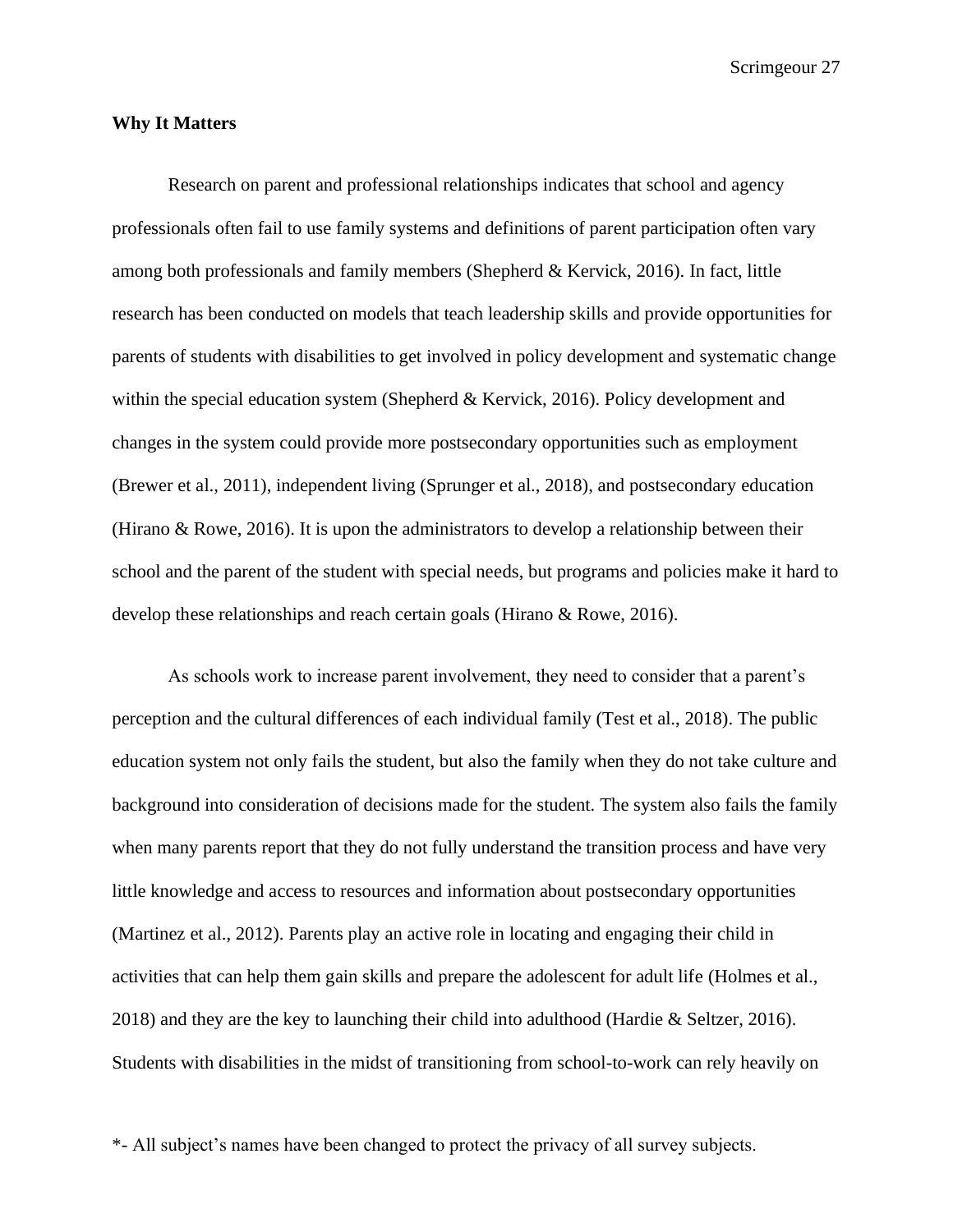their parents and caregivers for guidance as both the student and the parent change roles (Francis et al., 2016).

Parents have a sense of self efficacy to help their child to succeed (Hirano & Rowe 2016) and for parents of students with disabilities having the knowledge and a well-knit pre-established support group can make the student's transition into adulthood smoother and at greater odds for success in their postsecondary endeavors. Very little research has been done into the impact that high income and low income schools have on the parents in gaining access and knowledge of the transition process and system.

Yet, this research is very important because this will allow us to call for more legislation aimed towards students with intellectual and developmental disabilities in their transition from school-to-work, understand the overall parental perception of their child(ren)'s education and transition plan, and call for more research to be conducted within this specific population. As a future special education teacher who wants to work with students ages 18-22 and help them to prepare for their transition from school-to-work, the transition process and the transition stage is a multi-year journey that impacts the student, the parents/guardians, the students' family, and the community. As a collective, we can help to ease the transition process and break down barriers within the community in order to help the student succeed.

#### **Methodology**

#### **Research Model**

This study uses a convenience sample observed at one specific point in time within one specific community. This survey was limited by the size of the program, the number of school districts that chose to partner and participate within the program, and the number of students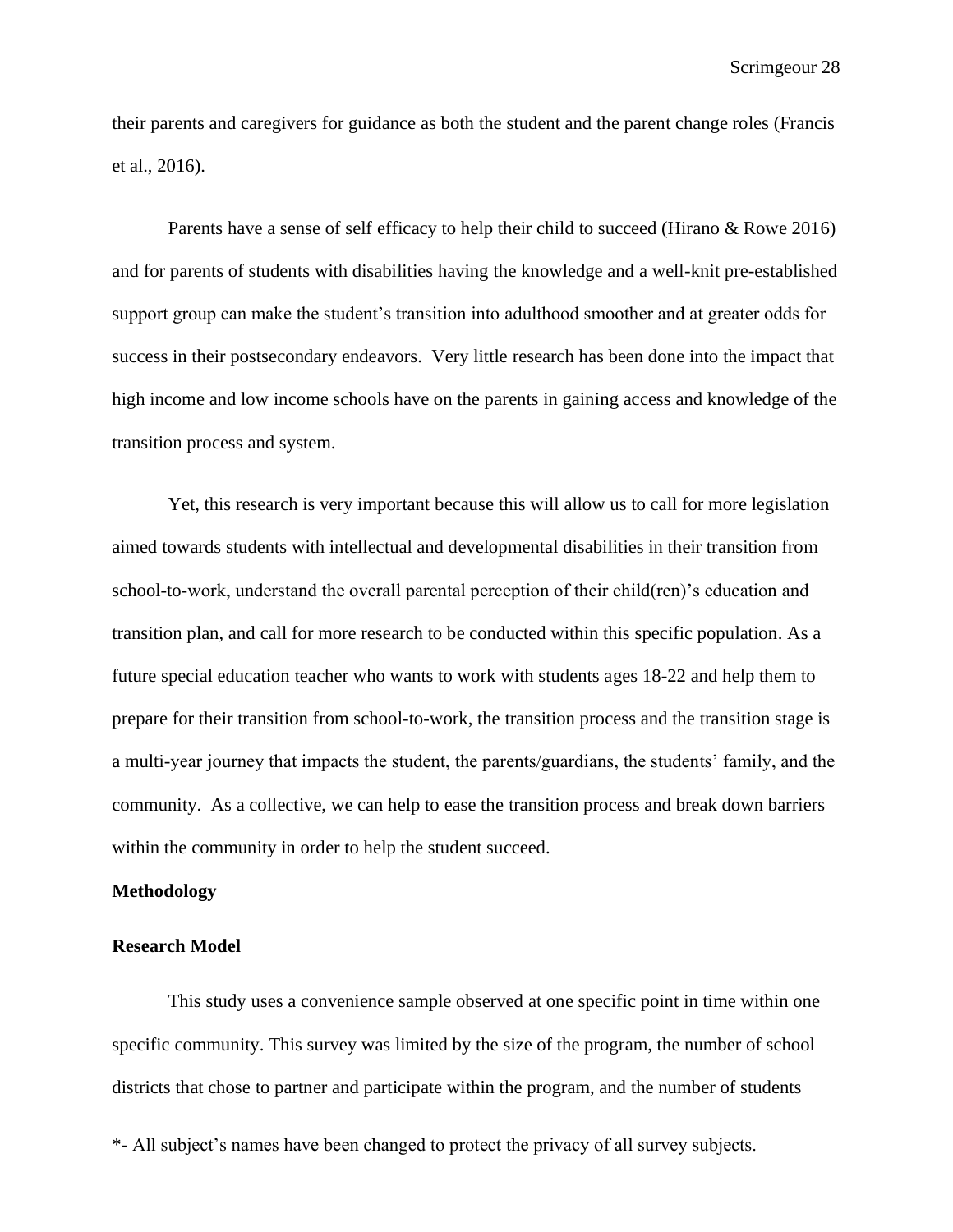enrolled. For this study, researchers surveyed one postsecondary program at a four-year university that works with young adults with intellectual and developmental disabilities to have a college experience and grow in their independent skills. The interim director of the EXCEL Program at Bridgewater State University was sent an email that detailed the research that I requested to carry out within their program. Permission was granted and subjects were all sent an email to request voluntary participation (Index #1- Recruitment Email).

The EXCEL Program at Bridgewater State University in Bridgewater, MA partners with local school districts in southeastern Massachusetts where students ages 18-22 who are on IEPs/504 plans and receive special education services from the district's special education department can become participants of the EXCEL Program. The participants of the program enroll in college course(s) and can choose to audit or take the course(s) for credit. Participants are paired with an education coach, they participate in person-centered planning, mock interviews, set goals for the semester and the program course, and have the opportunity to live on campus after one semester of participating in the EXCEL program. I chose the program based on the age of the participants within the program, the collective school districts participating in the program, and the availability of the program. The survey was sent to potential subjects asking for information about the supports they have received, extracurriculars they have participated in, and the involvement/ role their parents have played in their education and transition planning. The subjects were asked a series of questions regarding age, sex, ethnicity, education, income, resources made available to them by the school district, ease/accessibility to resources, availability of interagency collaborations provided through their specific school district, and personal advocacy of the participant and their parents that have helped the participant to succeed in their postsecondary goals.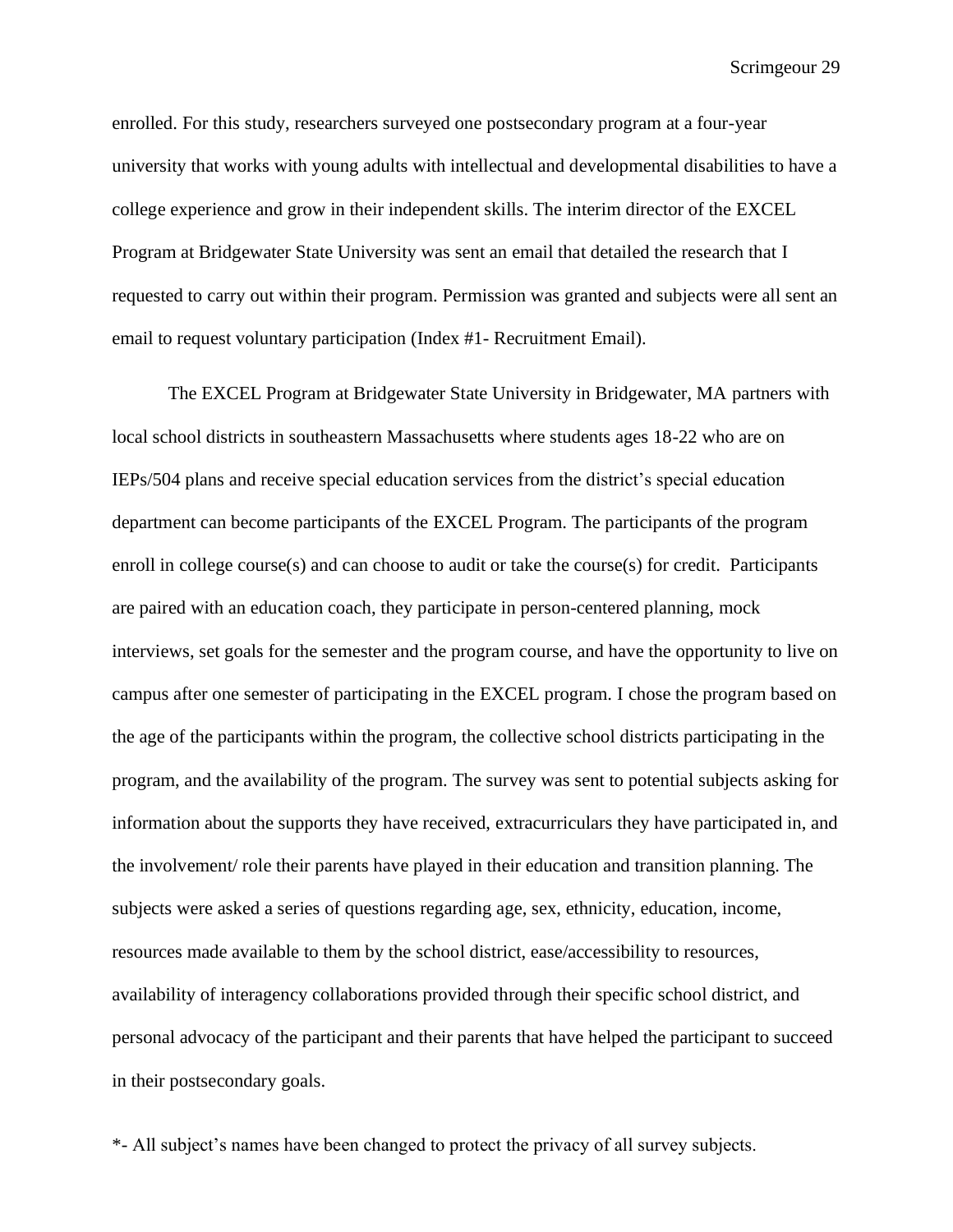The EXCEL Program uses a person-centered planning approach to help students discover their personal interests and career goals. The goal of such programs is for the student to become as independent as possible and for the education coach to decrease their daily support as the year progresses. Each EXCEL Program student is paired with a daytime peer mentor, who is an undergraduate BSU student. EXCEL students gain confidence, independence, develop social skills, and become involved and immersed within the BSU campus community. Participants enrolled in this program are advocates for themselves in both personal and classroom matters and, whether these decisions are made individually or shared, the student is aware of their parents/guardians' involvement with their education. In this study, subjects were asked about their perceptions of their parents/guardians' involvement with their education, but also of how the subject themselves felt supported and guided by their school in their transition process planning.

## **Subject & Setting**

The Massachusetts Inclusive Concurrent Enrollment Initiative (MAICEI) began in 2007 to create partnerships between local school districts and two-and four-years public universities around Massachusetts to serve the target population of students with intellectual and developmental disabilities ages 18-22. The EXCEL Program at Bridgewater State University is a grant-funded independent program under the MAICEI that began in 2011.

The EXCEL Program at BSU partners with the southeastern Massachusetts school districts of Attleboro, Bridgewater-Raynham, Brockton, Carver, Duxbury, Easton, Freetown-Lakeville, Hanover, Marshfield, Norton, Pembroke, Pilgrim Collaborative, Silver Lake Regional, Somerset-Berkley, and Weymouth Public School districts. Researchers used the Census Reporter's 2018 American Community Survey for the most recent data on the school districts'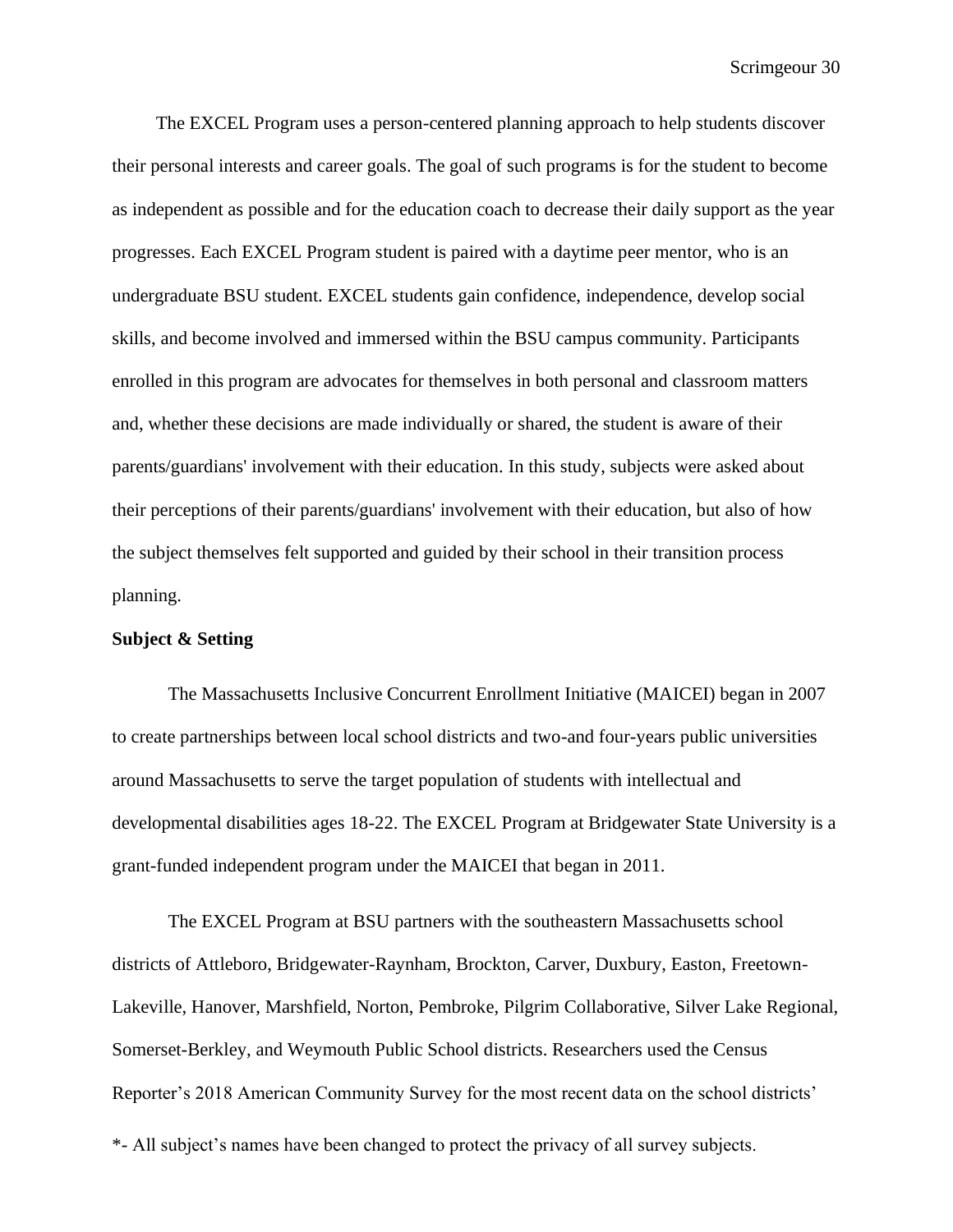population, median household income, and population of poverty. Attleboro's school district population is 44,548 and the median household income is \$74,255 with 8.9% of the population living in poverty. Bridgewater-Raynham's school district has a population of 41,407 and the median household income is \$94,854, with 7.7% of the population living in poverty. Brockton's school district population is 95,781 and the median household income is \$63,043, with 9.6% of the population living in poverty. Carver's school district has a population of 11,661 and the median household income is \$66,406, with 5.6% of the population living in poverty. Duxbury's school district population is 15,703 and the median household income is \$128,333, with 4.1% of the population living in poverty. Easton's school district population is 24,306 and the median household income is \$104,719, with 4% of the population living in poverty. Freetown-Lakeville's school district population is 20,544 and the median household income is \$98,132, with 4.4% of the population living in poverty. Hanover's school district population is 14,397 and the median household income is \$120,000, with 2% of the population living in poverty. Marshfield's school district population is 25,754 and the median household income is \$96,514, with 7.3% of the population living in poverty. Norton's school district population is 19,634 and the median household income is \$108,423, with 6.3% of the population living in poverty. Pembroke's school district (which also includes Pilgrim Area Collaborative) population is 18,304 and the median household income is \$103,920, with 3% of the population living in poverty. Silver Lake Regional's school district population is 24,150 and the median household income is \$96,646, with 5.3% of the population living in poverty. Somerset-Berkley's school district population is 24,886 and the median household income is \$80,250, with 4.1% of the population living in poverty. Lastly, Weymouth's school district population is 56,384 and the median household income is \$79,034, with 6.2% of the population living in poverty.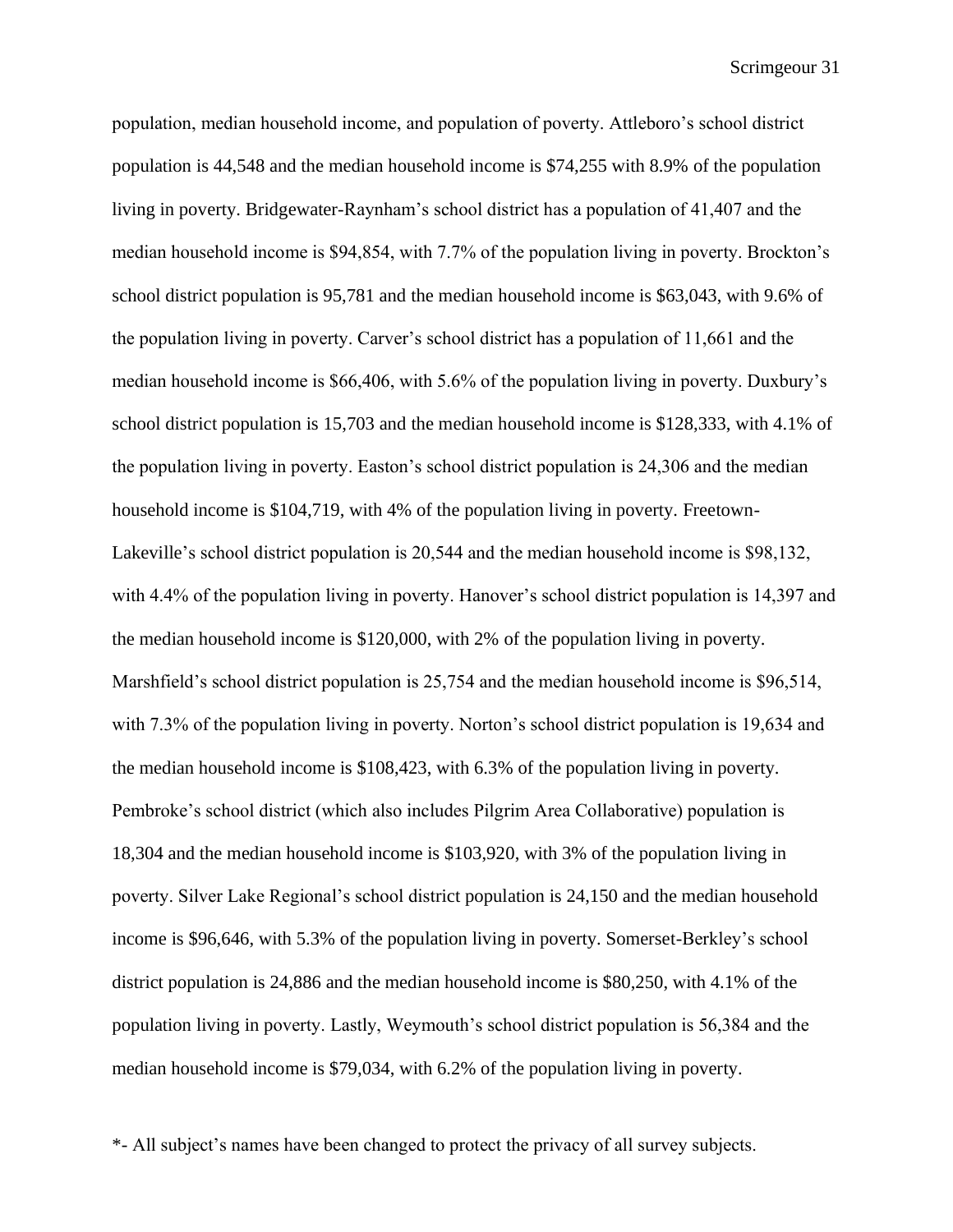The Bridgewater State University EXCEL Program requires participants to attend a partner school district, receive funding from their school district in order to attend, be recommended to the program as a strong candidate, have documentation of an intellectual/developmental disability, currently receive services from their school district, fit into Tier 1 (ages 18 to 22 and has not passed the Massachusetts Comprehensive Assessment System (MCAS) requirements) or Tier 2 (ages 20-22, has not passed MCAS requirements, but is still eligible for special education services), demonstrate an emotional stability and maturity, committed to school program and an eagerness to continue learning, interest in working and living independently, desire to grow in self-advocacy and self-determination skills, ability to identify career goals, and demonstrate communication skills when working with peers and staff.

## **Hypotheses**

**Hypothesis 1:** Subjects and parents have more knowledge and access to resources on transition planning and transitioning from school to work in mid-high income and high income school districts.

**Hypothesis 2:** Subjects and parents have more access to support in transitioning their students from school to work in mid-low-income and low-income school districts.

**Hypothesis 3:** Subjects and parents who participate in extracurricular activities (jobs, clubs, organizations, etc.) in both high- and low-income school districts have more knowledge on transition planning and transitioning from school-to-work.

**Hypothesis 4:** Subjects and parents have access to more interagency collaborations in transition planning in higher income school districts.

## **Operationalization**

Socio-economic status: In order to conduct this survey, an individualized socioeconomic

status (SES) was created to separate the fifteen school districts into a four-tier table based on the

median household income within the school district. The data was collected from the United

States Census Bureau 2019 Massachusetts QuickFacts and the Census Reporter American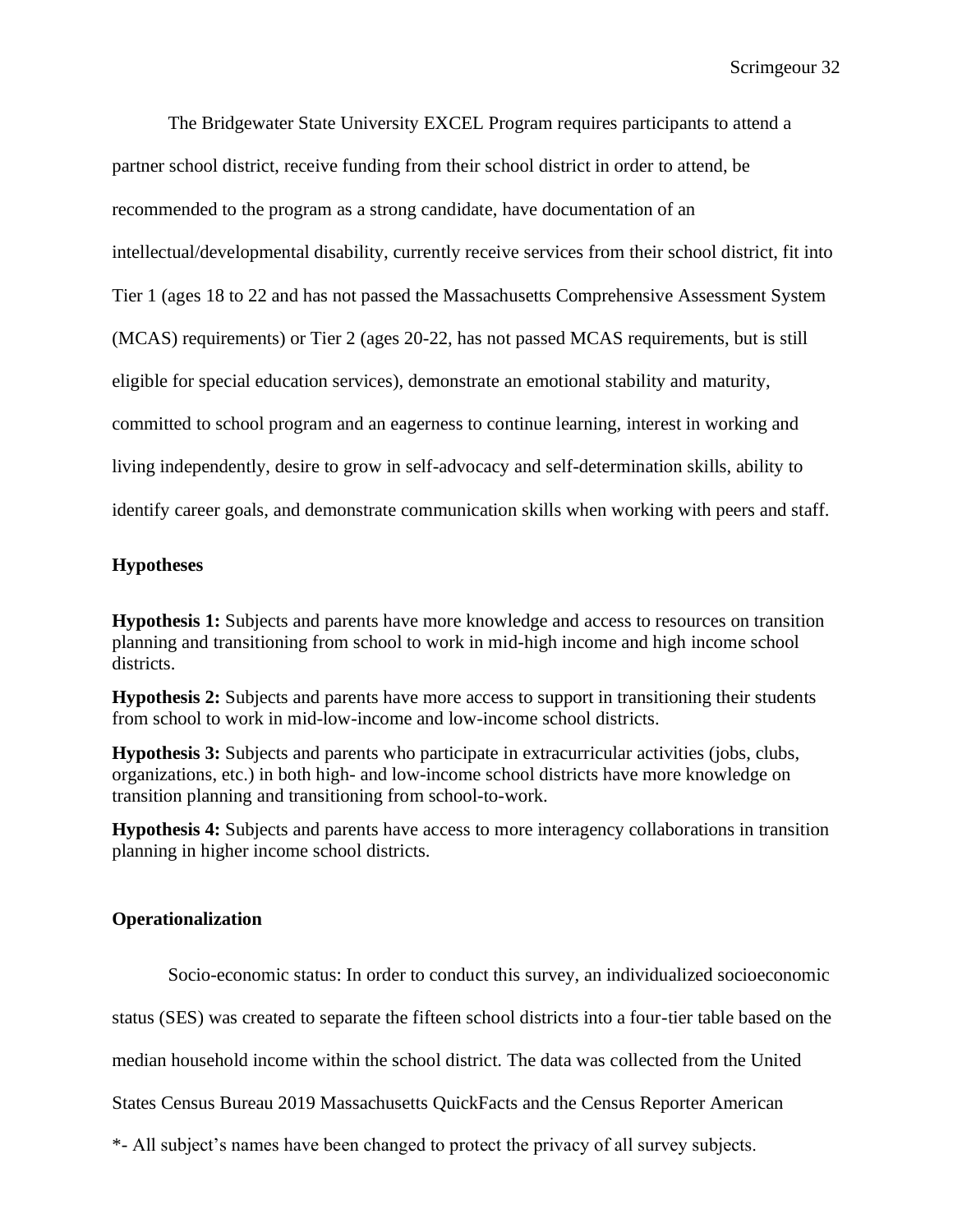Community Survey report from 2018. The average median household income for Massachusetts, according to the Census Bureau 2019 Massachusetts QuickFacts, is \$77,378. The first tier is inclusive of median home income values that are considered low-income school districts of \$0 to \$70,000 and two school districts fit within this tier. The second tier is inclusive of median home income values that are considered mid-low-income school districts of \$71,000 to \$95,000 and four school districts fit within this tier. The third tier is inclusive of median home income values that are considered mid-high income school districts of \$96,000-\$110,000 and six school districts fit within this tier. The fourth tier is inclusive of median home income values that are considered high income school districts of \$111,000-\$125,000+ and two school districts fit within this tier. In this study, Pembroke and Pilgrim Area Collaborative fall within the same school district as the Pilgrim Area Collaborative is the vocational program of the Pembroke School District. Subjects of the survey will not report that they attend the Pembroke School District, but instead that they attend the Pilgrim Area Collaborative and will be classified into the same tier as Pembroke School District.

| <b>Tier Number</b>       | Massachusetts' Median Home Income |
|--------------------------|-----------------------------------|
| Tier 1 (Low Income)      | Less than or equal to $$70,000$   |
| Tier 2 (Mid-Low Income)  | \$71,000-\$95,000                 |
| Tier 3 (Mid-High Income) | \$96,000-\$110,000                |
| Tier 4 (High Income)     | $$111,00-125,000+$                |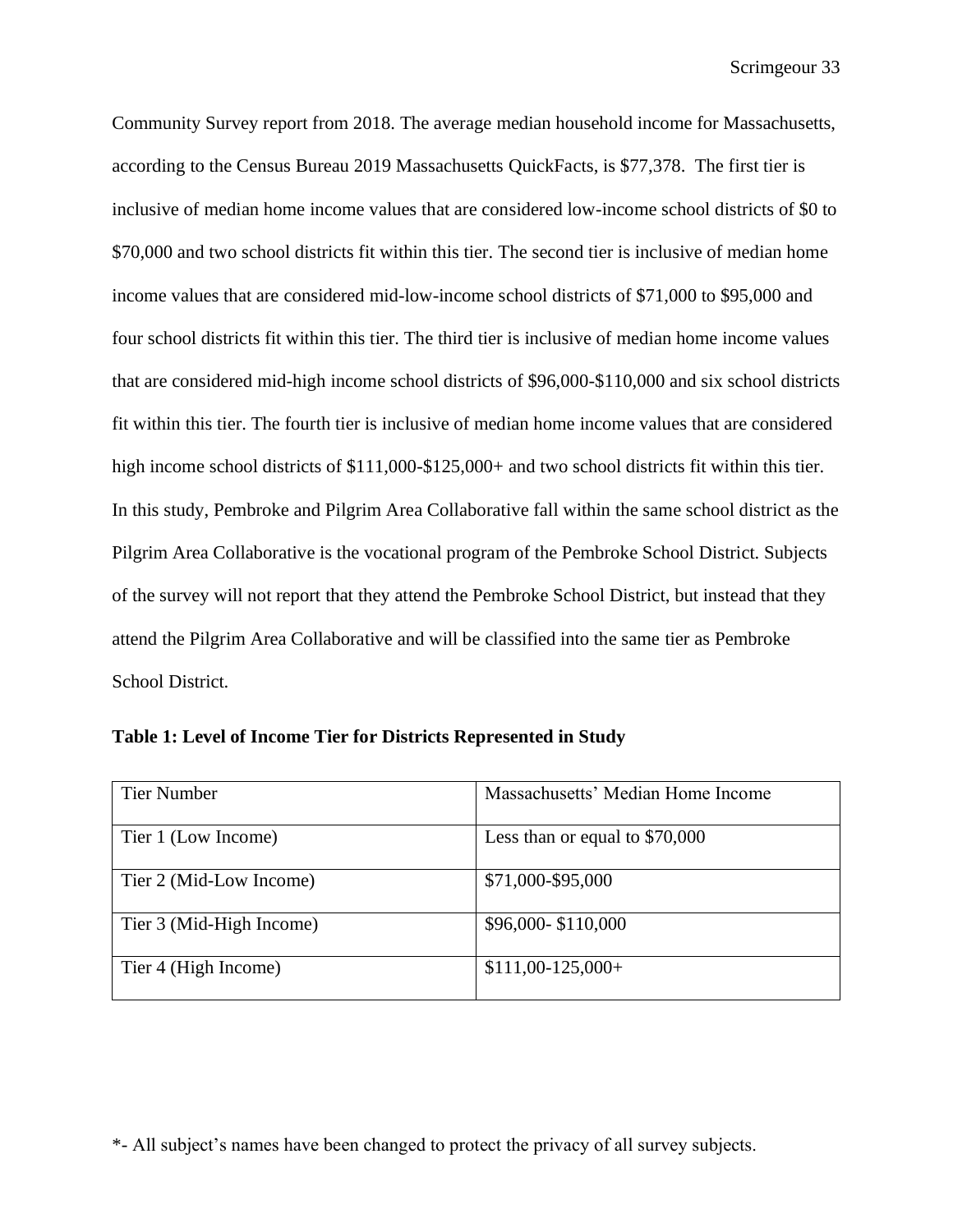#### **Survey Instrument**

In this study, the Bridgewater State University Qualtrics Survey Software was utilized to create the survey, administer the survey, and collect the survey's data. Qualtrics is an online web-based survey instrument where data can be stored and collected while keeping the privacy and confidentiality of the survey subjects involved as required by the Family Educational Rights & Privacy Act (FERPA). The survey was designed to collect specific demographics information details about students' education and participation in the EXCEL Program. (Index 2- Survey). Question # 3 asked for the subject's age, Question #6 asked if the subject had received their high school diploma, and Question #7 asked how many semesters the subject had participated in the EXCEL Program. These questions coincide with each other because if the subject has received their high school diploma, it can reduce the amount of semesters and increase the age at which they begin their time in the EXCEL Program. Question #10 asked the subject how many people lived within their household including themselves, Question #11 asked the subject how many heads of household lived at their house, Question #12 asked the subject how many of the heads of household work, and Question #13 asked the subject for the income of their household. These questions also coincide because if there are less people living within the house and the household income is higher, it can mean that there is a larger budget to be used on the student and private pay resources outside of the classroom.

#### **Limitations**

\*- All subject's names have been changed to protect the privacy of all survey subjects. There were several limitations in this research. The current state of the COVID-19 pandemic restricts what types of surveys and research can be undertaken in the field and how it can be performed. The program's response and whether or not they agreed to participate may have also been impacted due to the current state of the COVID-19 pandemic. The participants'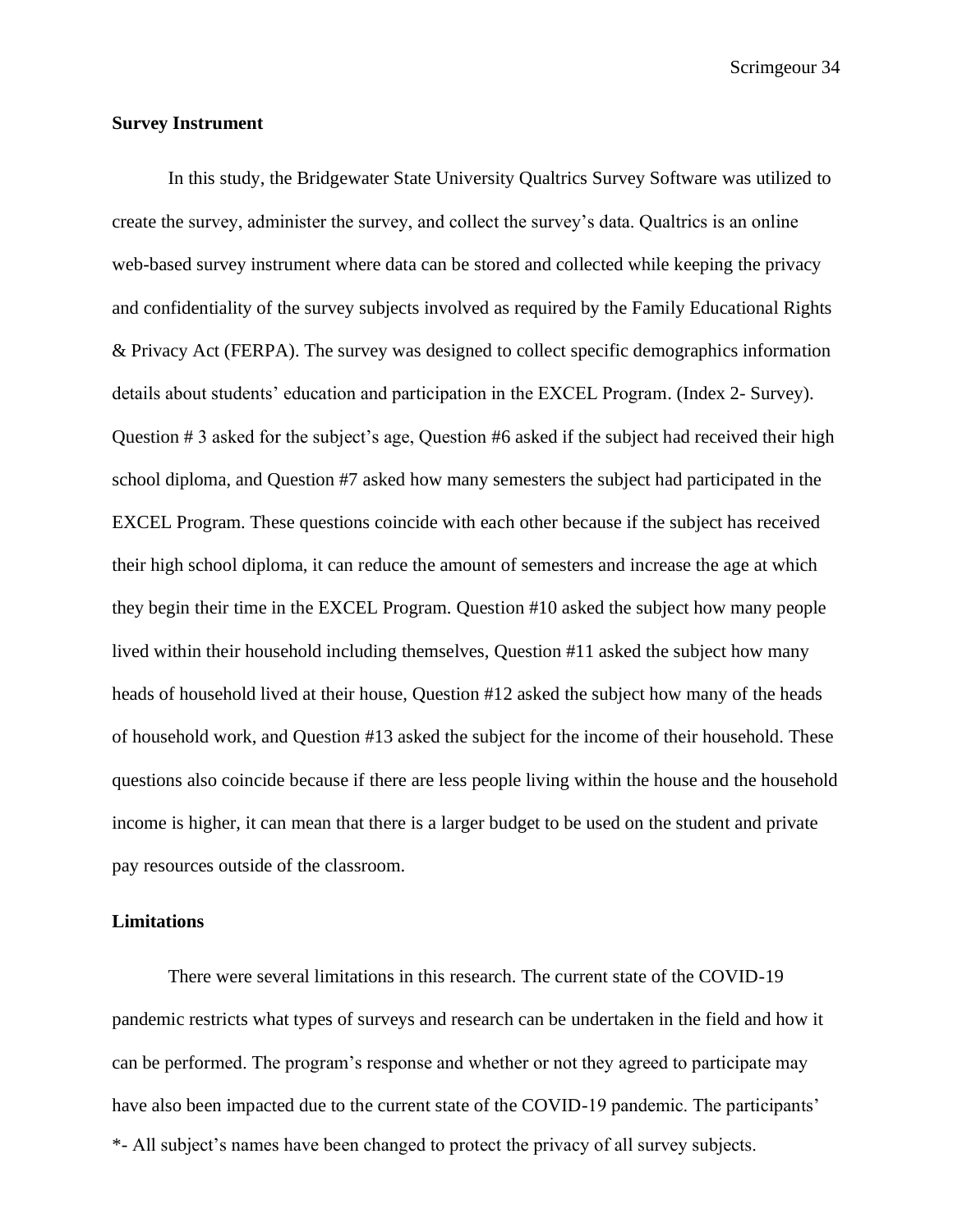ability to access a computer or technology/internet in order to access their email and complete the survey may also be impacted due to the current state of the COVID-19 pandemic. Prior to the COVID-19 pandemic, the program was chosen within the state of Massachusetts, where all school districts are more likely to have a higher socioeconomic status than most of the United States. This program was chosen based on the age of the participants, availability of the program, and representation of school districts involved within the program and emailed information about the research being carried out. Traditionally, parent involvement has a positive impact on the student's education and postsecondary outcomes and a lack of information on how the parent can get involved within the public school and the student's classroom may also limit results of this research and how the student responds to the question from their point of view.

This study is also dependent upon the responses received from the program's participants. Of the participants asked to participate, it may be possible that only high income or low-income school district's students responded, making the need to open up to more programs with higher need. There is limited racial representation in this study of the ten subjects, seven self-identified as Caucasian/ White/ European. Additionally, this study measures student perceptions of parental involvement where parents did not answer similar questions about their own involvement.

#### **Findings and Discussion**

Very little research has been done examining the impact that high- and low-income school districts and communities have on the parents/guardians in gaining access and knowledge of the transition process and system. However, the little previous research that has been done can still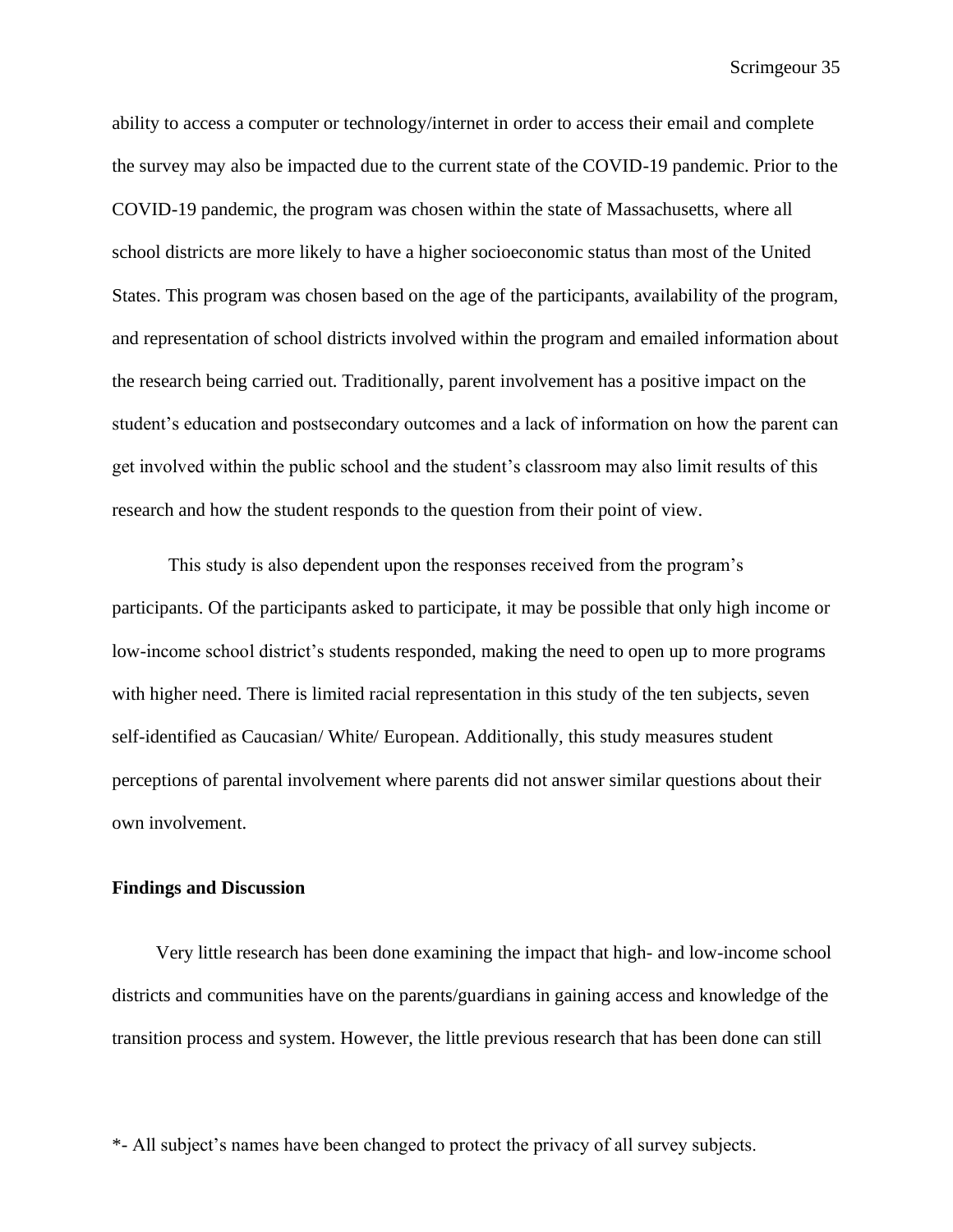guide this study examining what they mean for the success in the school-to-work transition outcomes of these students.

The EXCEL Program has 27 students this Fall 2020 semester**.** These students attend classes, participate in virtual job shadowing, and receive education coaching and career coaching. Of the 27 students, six of them are living on campus in the residential halls during the Fall 2020 semester. Ten of the 27 subjects in the EXCEL program chose to voluntarily participate in this survey (Oliver, Hazel, Scarlett, Emmett, Miles, Declan, Elijah, Henry, Everett, and Maeve\*). The researcher did not collect EXCEL survey subjects' names, but randomly assigned them to a name in order to personalize each subject's responses. All ten survey subjects are citizens of the United States of America. Nine out of the ten survey subjects qualify for an IEP or 504 Plan. There was an age range of four years between the survey subjects. One was 18 years old, three were 19 years old, four were 20 years old, and two were 21 years old. Race did not vary as much as the age range did. Seven of the subjects were White/European/Caucasian, one was White/Native American, and two did not state their ethnicity. In the United States, students who are on IEPs begin planning their transition to postsecondary opportunities at or before the age of fourteen, depending on their disability. Six subjects claimed that they began transition planning when they were older than 14 years old. Two were 14 years old and one was 12 years old when their IEP teams began transition planning.

Overall, parental expectations about their child's future can impact their child's outcomes (Holmes et al., 2018). Previous research by Holmes et al. (2018) reports that parents of male students had higher expectations than parents of female students, but age and household income were not determined to predict parental expectations. In this study, out of the ten survey subjects, seven were male and three were female.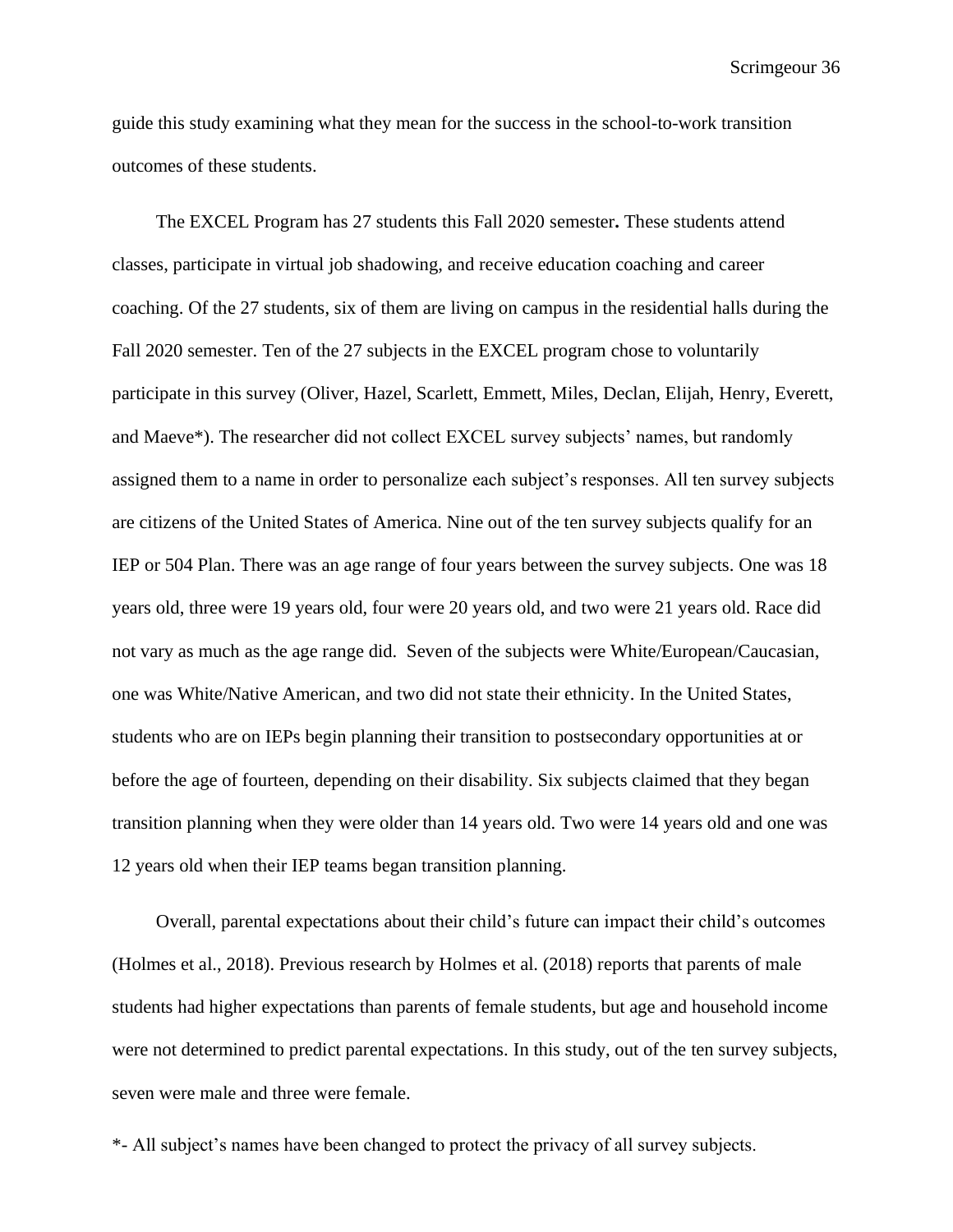#### **EXCEL Program Participants**

In this section, I will introduce each of the ten survey subjects to provide background information on their education, (including their participation within the EXCEL Program), their extracurriculars/employment/vocational rehabilitation participation, their employment/internship experience, their parents/guardians' involvement within their education, and their role in their own decision making. None of these names are actual names of EXCEL subjects.

#### **Subject #1: Oliver\***

Oliver is a 21-year-old unknown ethnicity/race male who is diagnosed with autism and a specific learning disability. Oliver is a United States citizen who qualifies for an IEP/ 504 plan. Oliver has received a high school diploma and receives one on one support and speech/reading support within the classroom. He is in his second semester as a participant of the EXCEL Program through the partnership with Pilgrim Area Collaborative. Outside of the classroom, Oliver has participated in vocational rehabilitation or life skills activities for two years, he does not currently work outside of school or participate in an internship, and he participates in sports/Special Olympics/ Unified Sports and band/orchestra as extracurricular activities. He lives in a household of two people and reports that two heads of household, both of them work, however Oliver is uncertain of the household income.

Oliver's transitional planning began after the age of 14 and he strongly agrees that the school is supporting him in accessing information about his transition. Oliver feels confident in his school district's plans to help him transition because as he wrote, "Yes because they helped me get on the right tracks and do future planning." Oliver's IEP team asked Oliver's parents/guardians to get involved within his education because they want to help him in the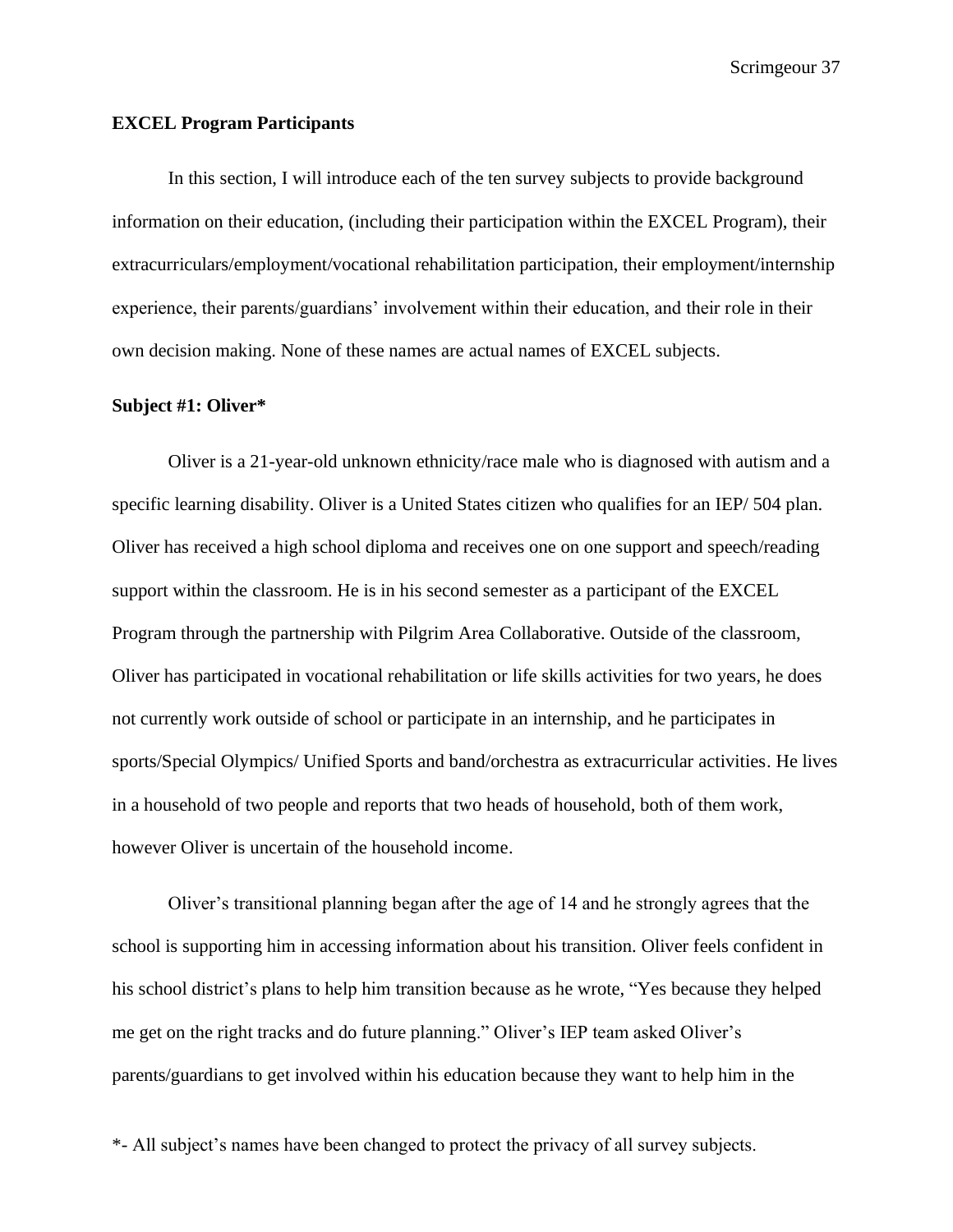future. While Oliver is the sole decision maker on independent matters, Oliver and his parents/guardians are Oliver's classroom advocates. When asked if the IEP team asked his parents or guardians if they wanted to get involved in his education (Question #24), Oliver wrote, "Yes because they wanna help me in the future." Oliver's parents/guardians are involved within his day-to-day education and involved within the transitional planning stages with his IEP team but would like to be more involved. Oliver compared his parents/guardians' involvement in his education in middle school to his education in high school/ vocational program and stated that his parents/guardians' involvement had increased. Oliver's parents/guardians have researched post-secondary options and found these available within his community: supported shared living, applying for an apartment for the student, and Oliver starting his own business. It is unknown as to whether or not the Pilgrim Area Collaborative, Oliver, and Oliver's parents/guardians have developed an interagency collaboration.

#### **Subject #2: Hazel\***

Hazel is a 19-year-old Caucasian/Native American (25%) female who is diagnosed with autism and attention deficit hyperactivity disorder. Hazel is a United States citizen, who qualifies for an IEP/ 504 Plan. She is in her third semester as a participant of the EXCEL Program through the partnership with the Mansfield School District. Hazel did not receive a high school diploma and receives occupational therapy services through her school. Outside of the classroom, Hazel has participated in vocational rehabilitation or life skills activities for less than one year, she does not currently have a job or work through an internship, and she participates in sports/ Special Olympics/ Unified Sports as extracurricular activities. Hazel's household consists of six people, where there are two heads of household that live within the house and two heads of household work. Hazel is uncertain of the household income.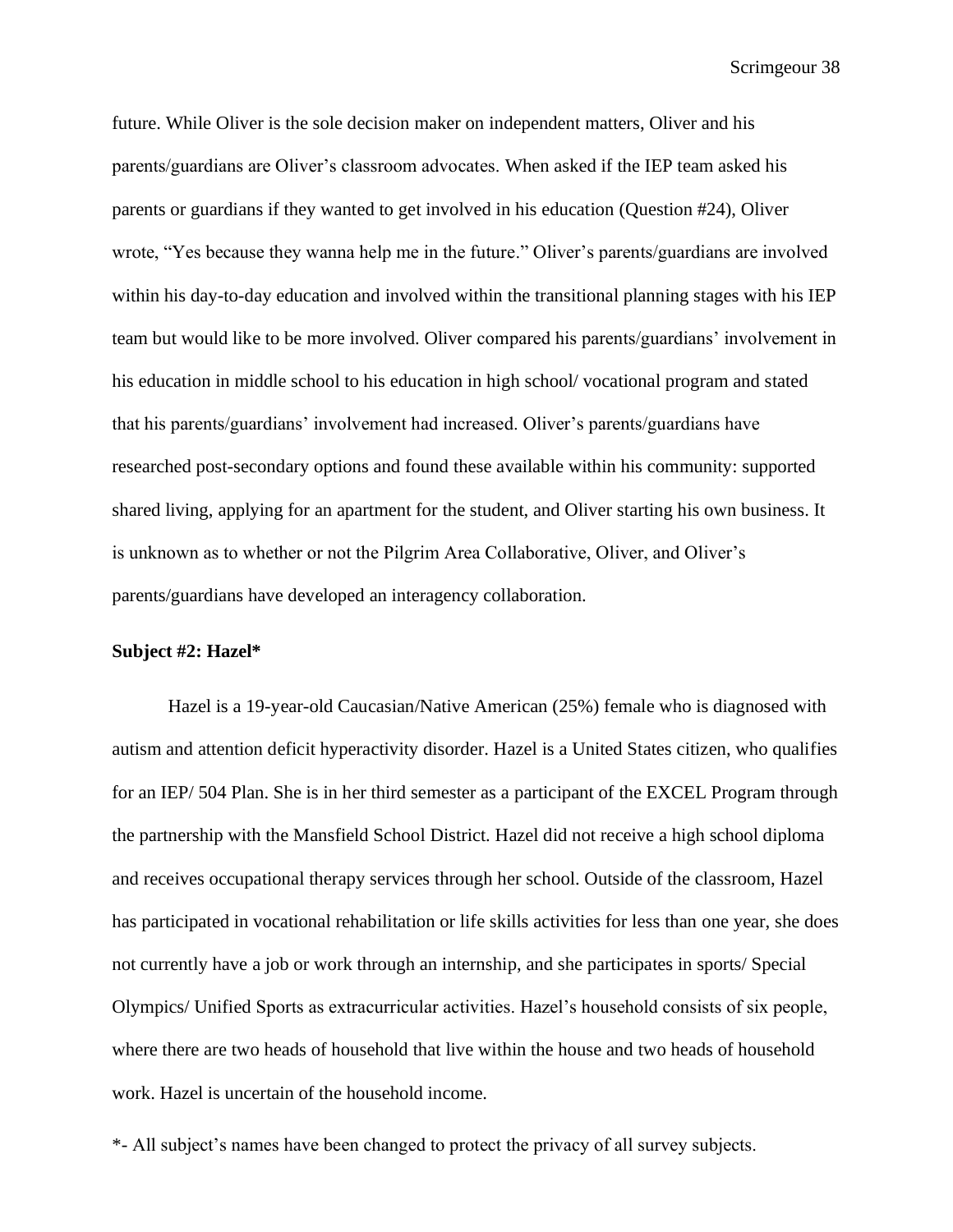Hazel's transition planning began after the age of 14 and she agrees that the school is supporting her transition in providing transition information. Hazel's IEP team did not ask her parents/guardians to get involved within her education, but her parents/guardians do have some involvement within her education. Both Hazel and her parents/guardians act as classroom advocates for Hazel and her parents/guardians play a role in making decisions on medical, academic, and independent matters about Hazel. Hazel's parents/guardians attend her IEP meeting every six months/ year, actively email/phone call/ in contact with her teacher, and are involved within the transitional planning stages of her IEP team. Hazel's parents/guardians know and understand her postsecondary goals listed within her IEP which are as Hazel wrote "I wanna try to go to college for nursing." Hazel compared her parents/guardians' involvement in middle school to their involvement in high school and stated that her parents/guardians' involvement had somewhat increased. Her parents have researched post-secondary options and found these available within her community: supported employment (Department of Developmental Services (DDS)) and job training through the Massachusetts Rehabilitation Commission (MRC). Hazel feels confident in how her school district plans to help her transition from school-to-work and stated that her school has helped her to develop an interagency collaboration between her and her parents/guardians, the school, and the agency, but she is unsure in how as she wrote, "I don't know."

#### **Subject #3: Scarlett\***

Scarlett is a 20-year-old unknown ethnicity/race (she preferred not to answer) female who is diagnosed with an intellectual disability and an anxiety disorder. Scarlett is a United States citizen who qualifies for an IEP/ 504 plan. Scarlett did not receive a high school diploma and receives one-on-one support and is placed within a smaller group setting within the classroom.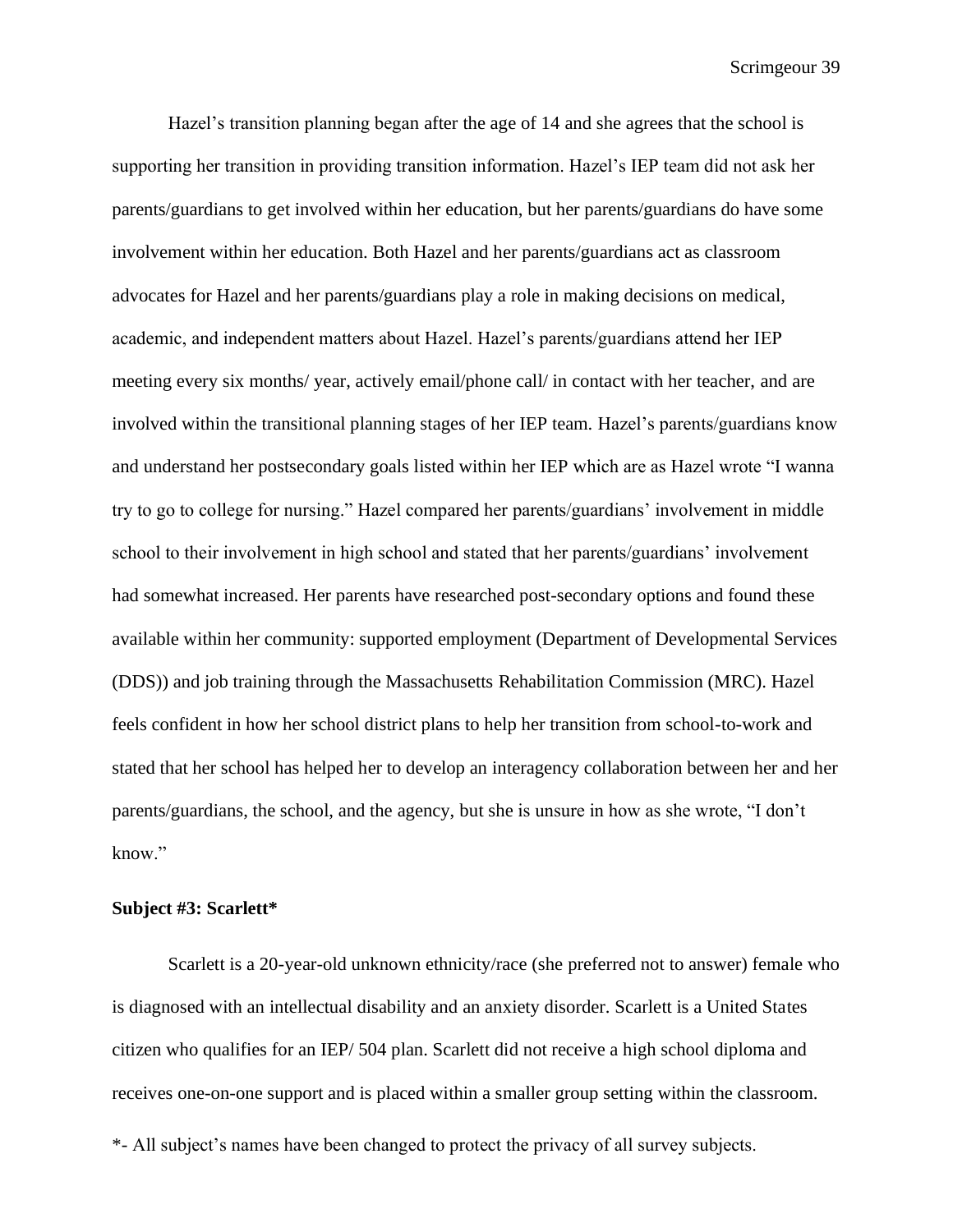She is in her second semester as a subject of the EXCEL Program through the partnership with the Mansfield School District. Scarlett lives within a four-person household that includes herself, with two heads of household and both heads of household work, but Scarlett is uncertain of the household income. Scarlett and her parents/guardians play a role in making medical, academic, personal, and independent decisions about Scarlett. Scarlett currently works outside of school. It is important to note that Scarlett chose to only complete the survey up to Question #17.

#### **Subject #4: Emmett**

Emmett is a 20-year-old Caucasian male who is diagnosed with autism. He is a United States citizen who qualifies for an IEP/504 plan. He is in his third semester as a subject of the EXCEL Program through the partnership with Pilgrim Area Collaborative. Emmett did not receive his high school diploma and receives one-on-one support and speech/reading within the classroom. Outside of the classroom, Emmett has participated in vocational rehabilitation for more than four years, participates in Best Buddies, and has a job as an extracurricular activity. He lives in a household of three people. Two heads of household live within the house and both of them work, however Emmett is uncertain of the household income.

\*- All subject's names have been changed to protect the privacy of all survey subjects. Emmett's transition planning began after the age of 14 and he strongly agrees that the school is supporting him by providing transition information. Emmett feels confident in how his school district plans to help him transition from school-to-work as he wrote "That I got a lot of support." When asked if his IEP Team asked his parents/guardians to get involved with his education, he reported yes and wrote "They (Emmett's parents/guardians) always have been involved with my education plans". Emmett's parents/guardians play a role in decision making, but it is unknown as to whether Emmett is his own classroom advocate or if that role is shared with his parents/guardians. Emmett's parents/guardians have developed a professional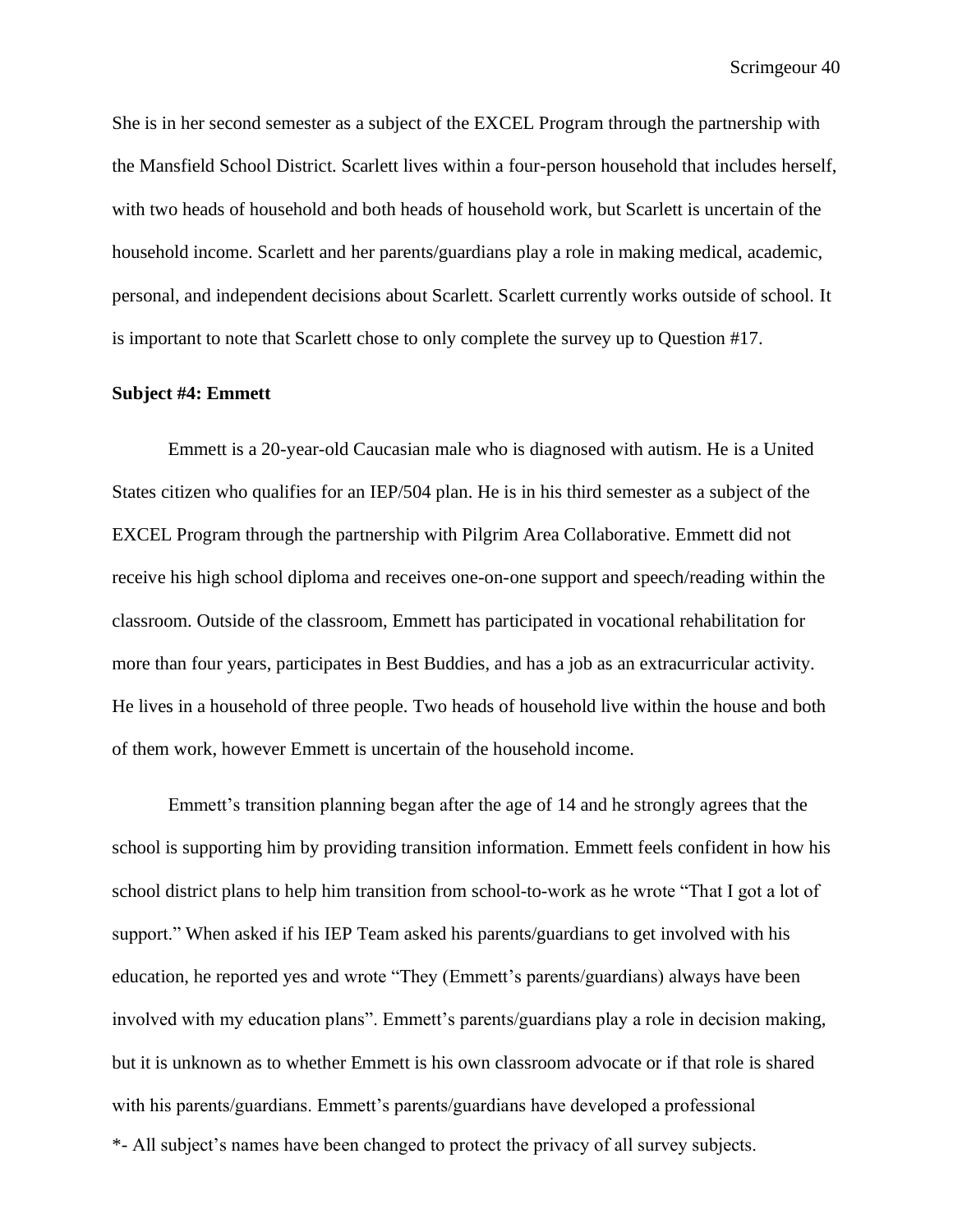relationship with his teacher and are involved within his classroom. His parents/guardians attend six month/yearly IEP meetings, actively emailing/phone call/ in contact with his teacher, involved within the transitional planning stages with his IEP team, and are a part of his IEP team. Emmett's parents/guardians know and understand his postsecondary goals listed within his IEP which are as he wrote "To live independently and getting a job." Emmett noted that his parents/guardians' involvement with his education had increased from middle school to high school. His parents/guardians have researched post-secondary options for Emmett and found these available within their community: day habilitation programs, supported employment (DDS), job training through MRC, and supported shared living. It is unknown as to whether or not an interagency collaboration has been created between Emmett's school district and any of the opportunities made available to him through his transition process.

#### **Subject #5: Miles\***

Miles is a 21-year-old Caucasian male who is diagnosed autism. He is a United States citizen who qualifies for an IEP/ 504 plan. He is in his second semester as a participant of the EXCEL Program through the Pilgrim Area Collaborative. Miles did not receive his high school diploma and receives one-on-one support within the classroom. Outside of school, Miles has participated in vocational rehabilitation and life skills activities for more than four years, he participates in Best Buddies and life coaching as extracurriculars, and he works through an internship. At home, Miles lives in a four-person household. There are four heads of household that live within the house, but only one head of household works, and Miles is uncertain of his household's income.

\*- All subject's names have been changed to protect the privacy of all survey subjects. Miles and his IEP team began transition planning when Miles was 14. Miles and his parents/guardians play a role in making joint decisions on medical, academic, personal, and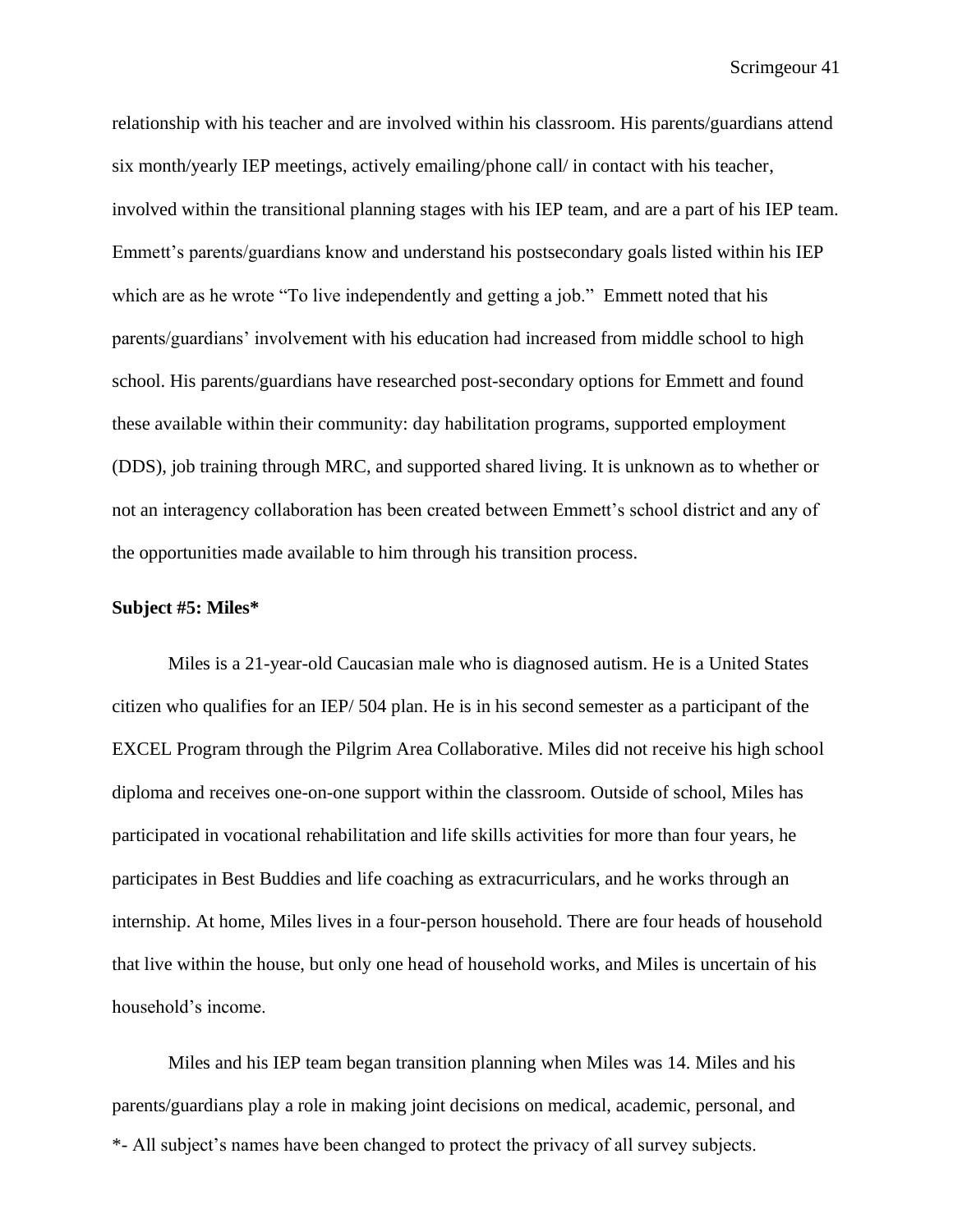independent matters and both act as classroom advocates for Miles. Miles strongly agrees that he feels supported by his school in accessing information on his transition process. Miles also feels confident in how his school district plans to help him transition from school-to-work. Miles parents/guardians were asked by Miles' IEP team to be involved within his education as he wrote, "Team meetings." They have developed a professional relationship with Miles' teacher and are involved within his classroom. They also attend his IEP meeting every six months/year, involved within the transitional planning stages with his IEP team, and a part of his IEP team. Miles' parents/guardians know and understand his postsecondary goals listed within his IEP which are as Miles wrote "Volunteering." Miles noted that his parents/guardians' involvement within his education had somewhat increased from middle school to high school. Miles' parents/guardians have researched post-secondary options and found these available within their community: day habilitation programs and staying at home (if the parent prefers this option). Miles stated that his school helped him to develop an interagency collaboration in his transition planning process.

#### **Subject #6: Declan\***

Declan is a 20-year-old White/European male who is diagnosed with autism. He is a United States citizen, who stated that he does not qualify for an IEP/ 504 plan. This is his third semester in the EXCEL Program through MHS. Declan did receive his high school diploma and receives one-on-one support and is placed in a smaller group setting within the classroom. Outside of the classroom, Declan has participated in vocational rehabilitation and life skills activities for one year, he is involved in Best Buddies and band/orchestra as extracurricular activities and he works through an internship. Declan lives in a four-person household. There are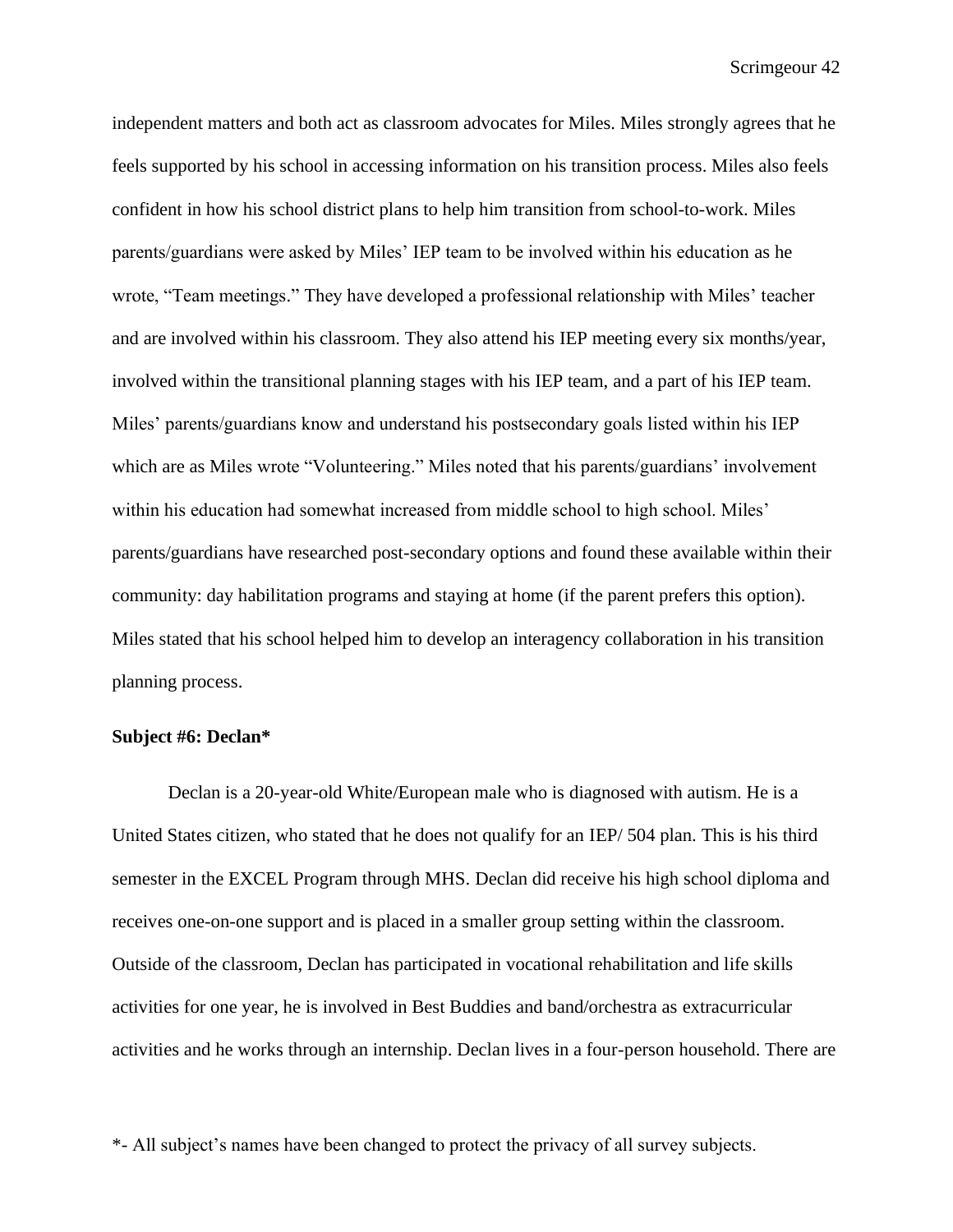two heads of household that live at Declan's house and both heads of household work, but Declan is unaware of his household's income.

Declan was older than fourteen years old when his IEP team began transition planning for his transition. He strongly agrees that he feels supported by his school in accessing information on his transition. Declan also feels confident in the way that his school district plans to help him transition from school-to-work as he wrote, "Me becoming more independent." Declan's parents/guardians play a role in decision making in the medical, academic, personal, and independent matters and both Declan and his parents/guardians are his classroom advocates. Declan's parents/guardians were asked to get involved in his education by his IEP team by as Declan wrote "They helped me study." Declan states that his parents/guardians have some involvement in his day-to-day education and volunteer once a year with his classroom. Declan compared his parents/guardians' involvement in middle school to their involvement in high school and stated that their involvement had stayed the same between middle and high school. Declan's parents/guardians have not researched post-secondary options for him and the school has not helped to develop an interagency collaboration to aid in the transition planning process.

#### **Subject #7: Elijah\***

\*- All subject's names have been changed to protect the privacy of all survey subjects. Elijah is a 19-year-old Caucasian male who is diagnosed with autism. He is a United States citizen who qualifies for an IEP/ 504 plan. This is his third semester in the EXCEL Program through the partnership with Hanover Public Schools. Elijah did receive his high school diploma and receives one-on-one support and is placed in a smaller group setting within the classroom. Outside of the classroom, Elijah has participated in vocational rehabilitation and life skills activities for one year, he participates in summer employment, a student film club, and he currently works outside of school as his extracurricular activities. Elijah lives in a three-person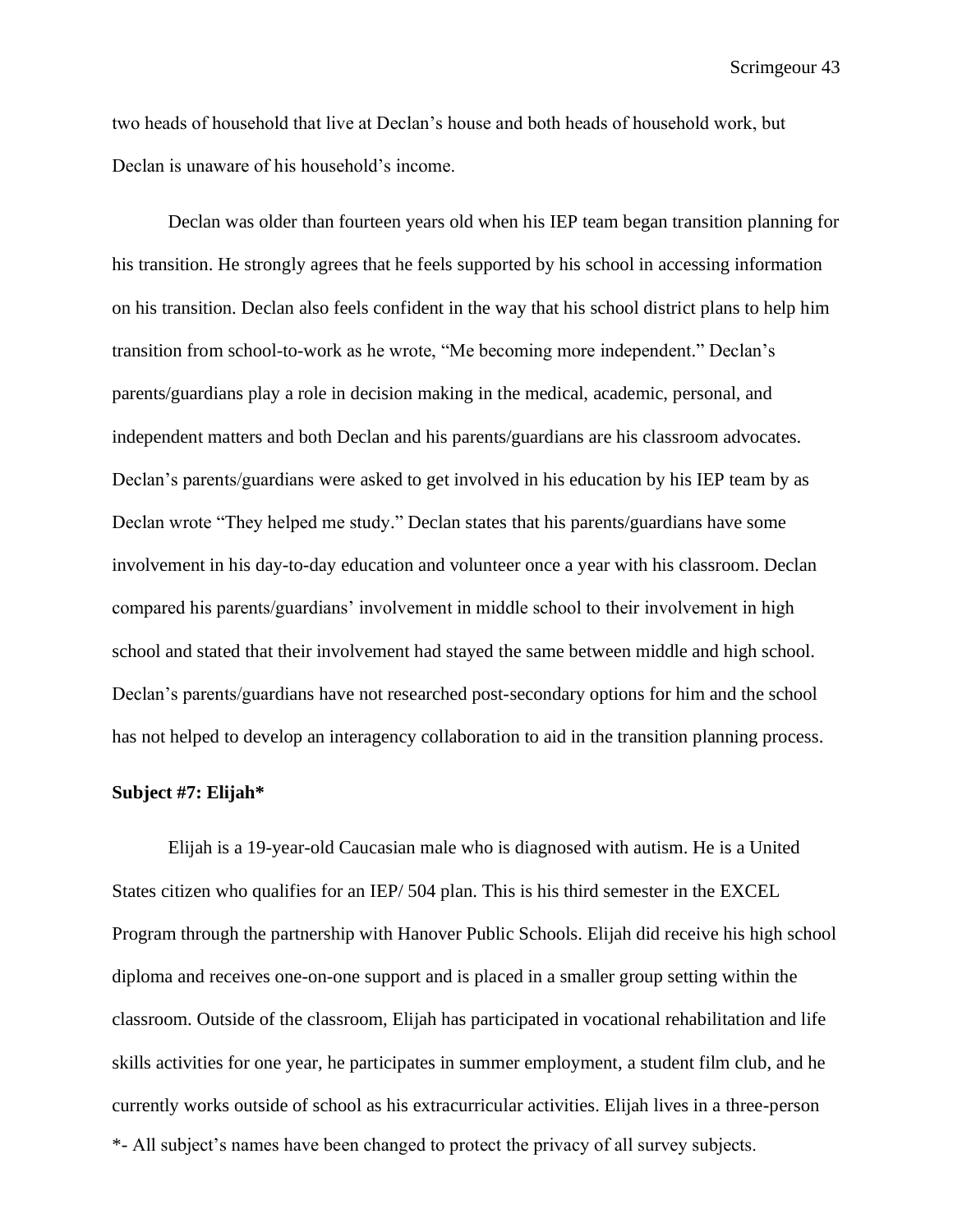household. There are two heads of household that live within Elijah's house and both of them work, but Elijah is uncertain of the household income.

Elijah's IEP team began his transition planning when Elijah was twelve years old. He strongly agrees that he feels supported by his school in accessing information on his transition process. Elijah also feels confident in how his school district plans to help him transition from school-to-work as he wrote, "Yes, I'm in EXCEL". Elijah compared his parents/guardians' involvement in middle school to their involvement in high school and stated that his parents/guardians' involvement had decreased. Elijah's parents play a role in medical, academic, personal, and independent matters that have to do with Elijah. His parents/guardians have researched post-secondary options but did not list any that were seen available within his community. Elijah did not answer Question #24 (When beginning transitional planning, did the IEP team ask your parents or guardians if they wanted to get involved in your education?), Question #25 (How involved are your parents/guardians in your day-to-day education?), Question #26 (How are your parents/guardians involved with your classroom?), Question #29, Question #31 and Question #32.

#### **Subject #8: Henry\***

\*- All subject's names have been changed to protect the privacy of all survey subjects. Henry is an 18-year-old Caucasian male who is diagnosed with an intellectual disability and a visual impairment. He is a United States citizen who qualifies for an IEP/ 504 plan. This is his first semester in the EXCEL Program through the partnership with Somerset-Berkley Public School District. Henry did not receive his high school diploma and receives smaller group setting placement, occupational therapy, physical therapy, and speech/reading within the classroom. Outside of the classroom, Henry has participated in vocational rehabilitation and life skills activities for four years, he participates in sports/Special Olympics/ Unified Sports, Best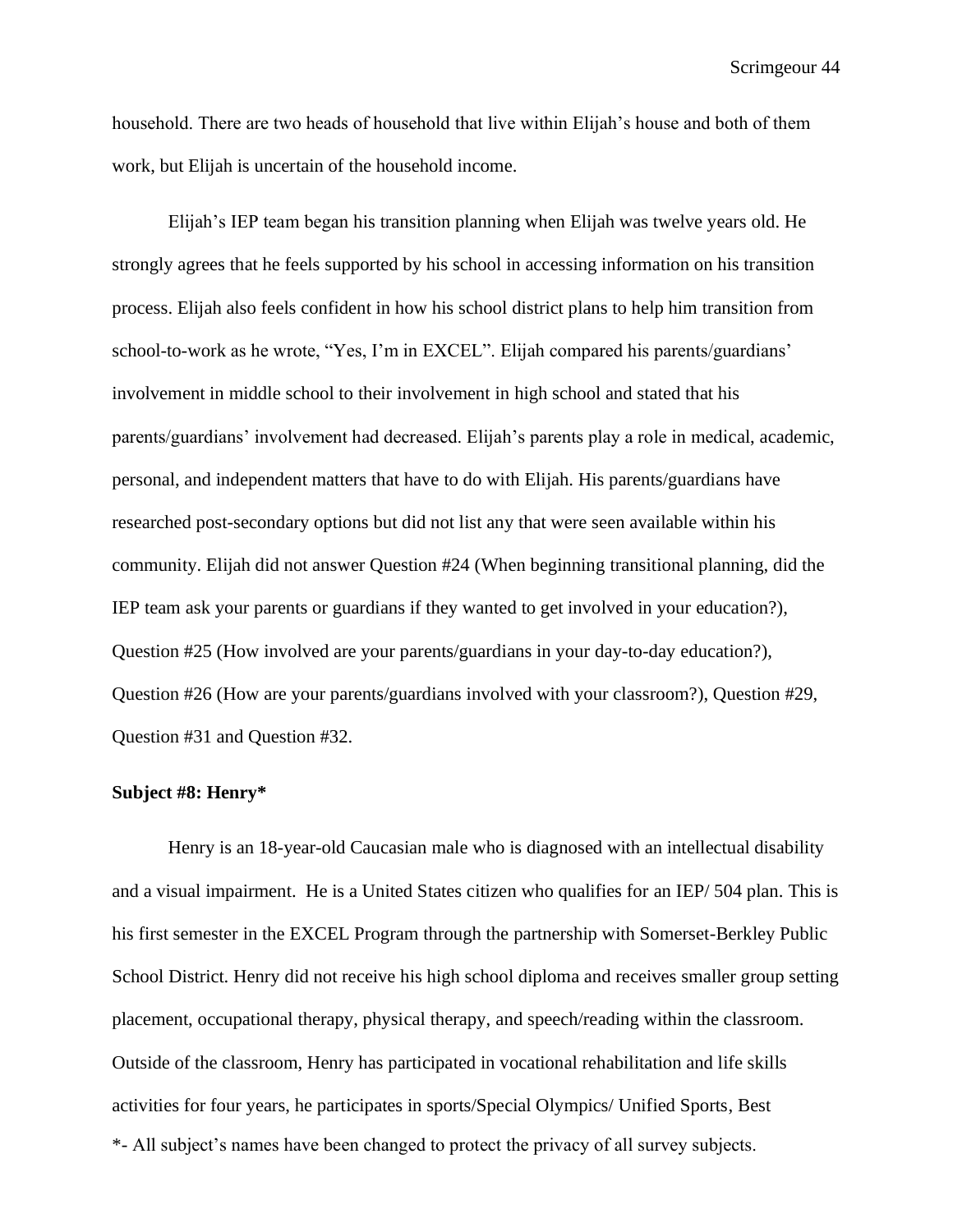Buddies, and does not currently work or participate through an internship as extracurricular activities. Henry lives in a four-person household. There are two heads of household that live within Henry's household, both heads of household work, and Henry reports that the income of his household is between \$121,000-\$149,999.

Henry was older than fourteen years old when his IEP team began transition planning for his transition. Henry strongly agrees that he feels supported by his school in accessing information on his transition process. Henry does not feel confident in how his school district plans to help him transition from school-to-work as he wrote, "Because I am close to that age and am attending excel (EXCEL) at this time." Henry did not answer whether or not his parents/guardians were asked by his IEP team to get involved in his education (Question #24). His parents/guardians are involved in his day-to-day education and have developed a professional relationship with his teacher and are involved within his classroom. Henry's parents/guardians and Henry play a role in making decisions for Henry in matters of medical, academic, personal, and independence. Henry is his own main classroom advocate within the classroom. His parents/guardians attend his IEP meeting every six months/year, actively email/phone call/ are in contact with your teacher, involved within the transitional planning stages with his IEP team, and a part of his IEP team. Henry compared his parents/guardians' involvement in middle school to their involvement in high school and stated that his parents/guardians' involvement had stayed the same between them. Henry's parents/guardians have researched post-secondary options and found these available within their area: institutions, support employment (DDS), job training through MRC, and pursing vocational rehabilitation training. Henry's school has not helped him to develop an interagency collaboration with any of the opportunities that were made available to him in his transition planning process.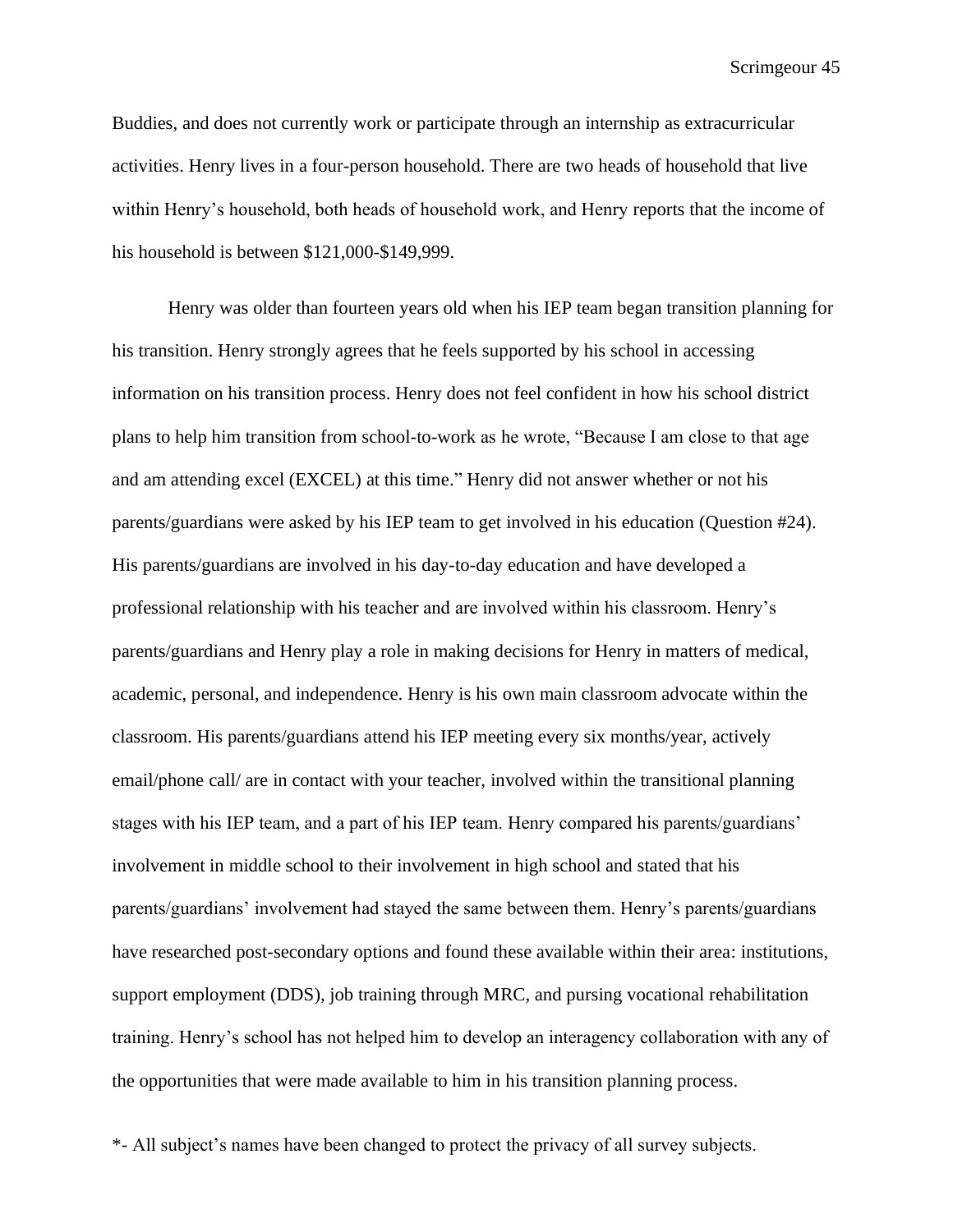#### **Subject #9: Everett\***

Everett is a 19-year-old Caucasian male who is diagnosed with autism, attention deficit hyperactivity disorder, and anxiety. He is a United States citizen who qualifies for an IEP/504 plan. This is his third semester in the EXCEL Program through the partnership with Mansfield School District. Everett did receive his high school diploma and receives placement in a smaller group setting, occupational therapy, speech/reading, and alternative MCAS testing within the classroom. Outside of the classroom, Everett has participated in vocational rehabilitation and life skills activities for two years, he reports that he does not participate in any extracurricular activities (but does participate in Best Buddies), and currently works through an internship. Everett lives in a five-person household. There are two heads of household that live within his house, but only one works. Everett reports that his household income is between \$141,000- \$160,999.

Everett was fourteen years old when his IEP team began transition planning for his transition. Everett agrees that he feels supported by his school in accessing information on his transition process. Everett feels confident in how his school district plans to help him transition from school-to-work because as he wrote "Because the (they) are letting me go to (Everett's employer) to get more experience." Everett's IEP team asked Everett's parents/guardians to get involved in his education through as he wrote, "They sent an email asking if I (Everett) wanted to go to the IEP Meeting." Everett's parents/guardians have developed a professional relationship with his teacher and are involved within his classroom. Everett's parents/guardians and Everett play a role in making decisions for Everett in matters of medical, academic, personal, and independence and they also share the responsibility of advocating within the classroom for Everett. Emmett's parents/guardians attend his IEP meeting every six months/year, actively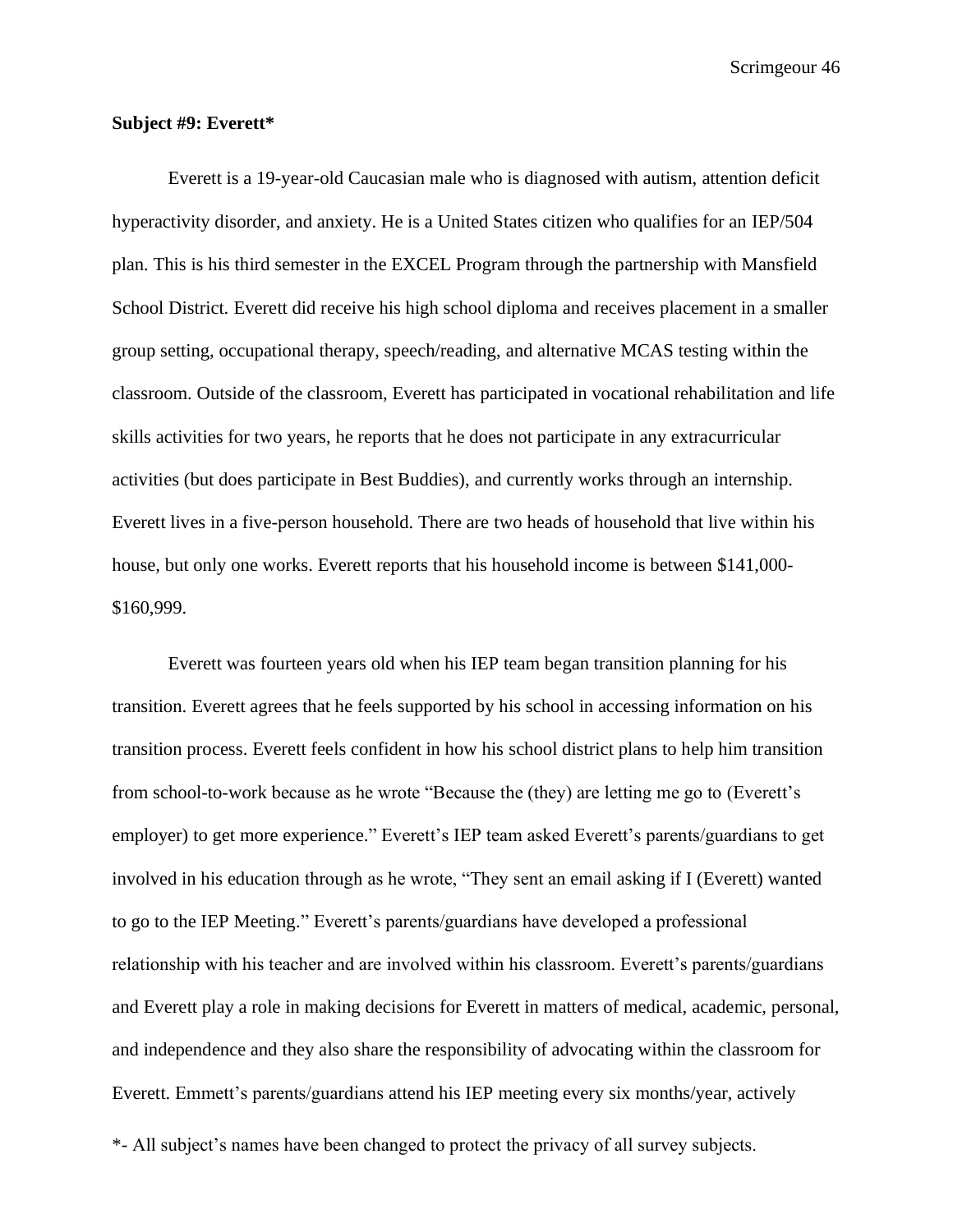email/phone call/ are in contact with his teacher, are involved within the transitional planning stages with his IEP team, and are a part of his IEP team. Emmett's parents/guardians also know and understand his postsecondary goals listed in his IEP, but Everett did not list what they were when asked in Question #26. Everett compared his parents/guardians' involvement in middle school to their involvement in high school and stated that his parents/guardians' involvement had stayed the same between them. Everett's parents/guardians have researched post-secondary options and found these available within their area: supported employment (DDS) and job training through MRC. Everett's school has helped him create an interagency collaboration with the opportunities that were made available during the transition planning process with the company he interns for through as he wrote, "Weekly calls with (Everett's employer)."

#### **Subject #10: Maeve\***

Maeve is a 20-year-old White female who is diagnosed with autism. She is a United States citizen who qualifies for an IEP/ 504 plan. This is her first semester in the EXCEL Program through the partnership with Weymouth School District. Maeve did receive her high school diploma and receives one-on-one support within the classroom. Outside of the classroom, Maeve has participated in vocational rehabilitation and life skills activities for less than one year, she participates Best Buddies, and she currently works through an internship as extracurricular activities. Maeve lives within a five-person household. There is one head of household that lives within the house and the head of household works; however, Maeve is uncertain of the household's income.

\*- All subject's names have been changed to protect the privacy of all survey subjects. Maeve was older than 14 years old when her IEP team began planning for her transition from school-to-work. Maeve does not feel supported by her school in accessing information on her transition process. Maeve feels confident in her school district plans to help her transition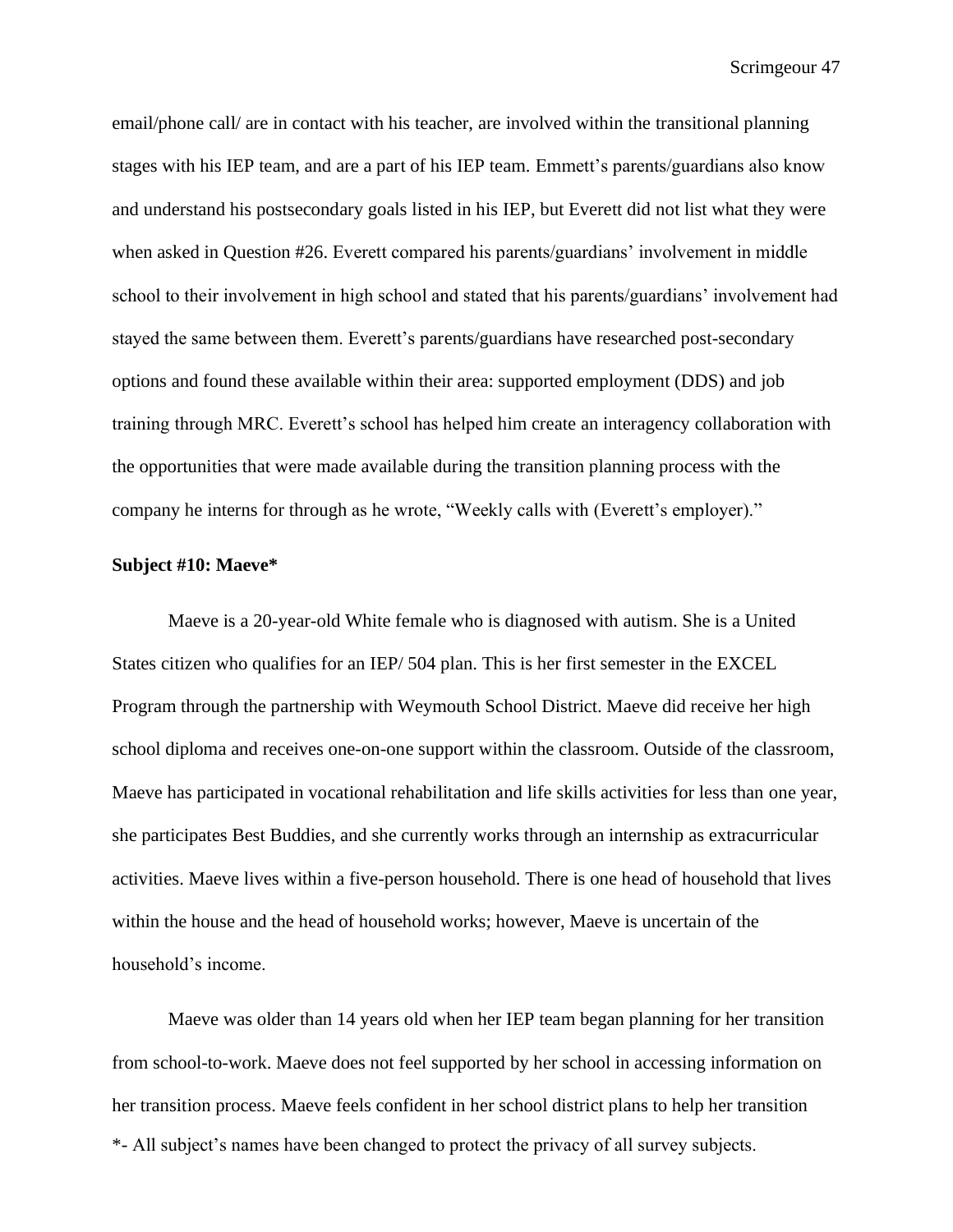from school-to-work because as she wrote, "Because I (Maeve) feel comfortable." Maeve's IEP team asked her parents/guardians to get involved in her education and she stated, "So they can help me." Maeve's parents/guardians are involved in her day-to-day education but would like to be more involved. Maeve's parents/guardians and Maeve play a role in making decisions for Maeve in matters of medical, academic, personal, and independence and also share the responsibility of advocating within the classroom for Maeve. They currently volunteer on a weekly basis as their involvement within her classroom. Maeve's parents/guardians have research post-secondary options and found this available within her area: stay at home (if parents/guardians prefer this option). Maeve's school has not helped her to develop an interagency collaboration with any of the opportunities made available to her in her transition planning process.

#### **Parent Involvement as an Access Point**

If these schools want to increase parent involvement, previous research by Test et al. (2018) asks that schools consider the parents/guardians' perception and the cultural differences of each individual family. This includes demographics of the subject and their family. Subjects in this survey received diagnoses of autism, intellectual disability, visual impairment, attention deficit hyperactivity disorder, anxiety disorder, and specific learning disability. Eight of the ten survey respondents were diagnosed with autism. Four of the ten subjects had multiple disabilities. Parent/guardian involvement within their child(ren)'s education can be solely based on the subject's diagnosis and incidence within the disability. Parents/guardians' involvement can also be impacted by the family's economic environment.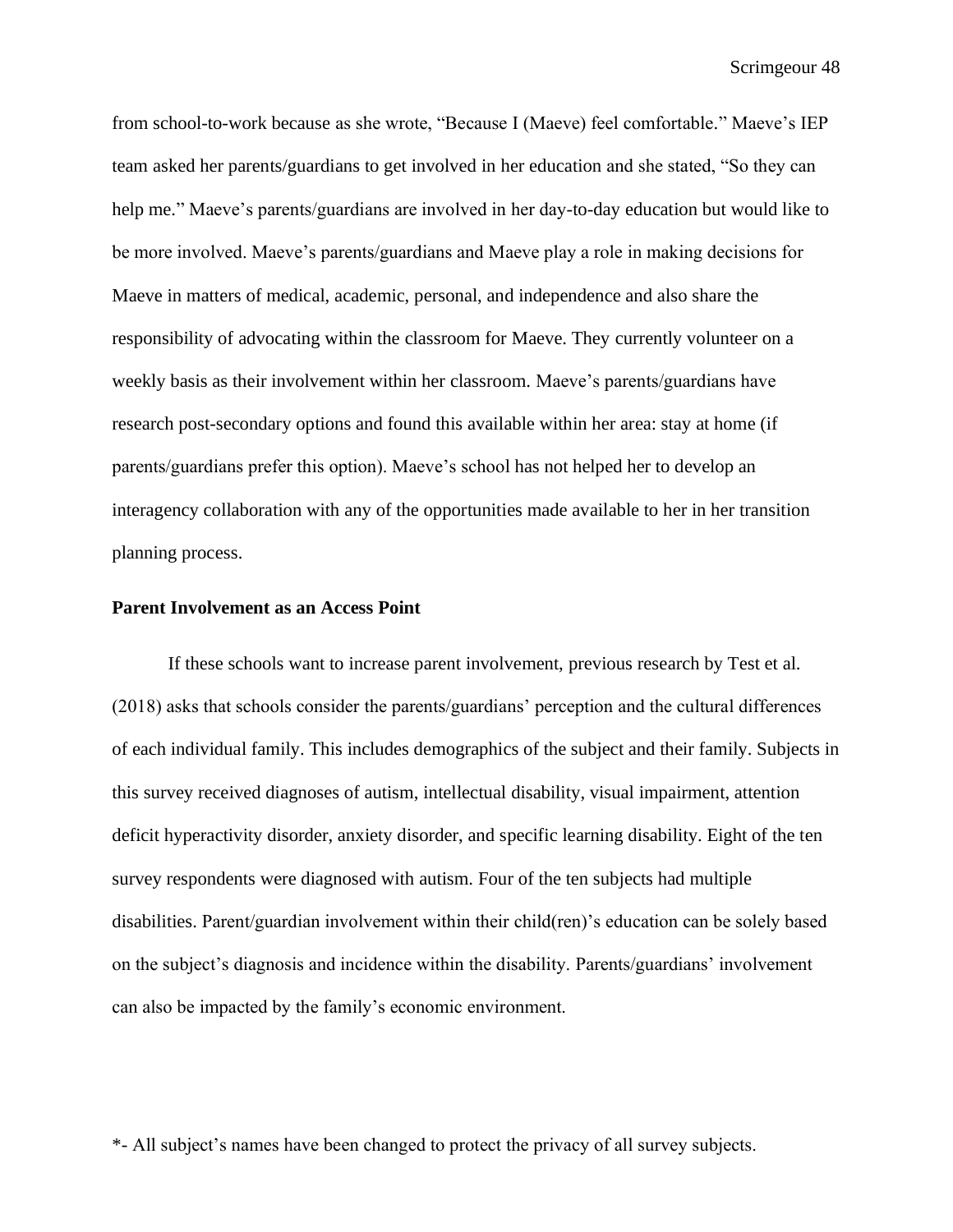| <b>Subject</b> | <b>Diagnosed disability</b>                            |
|----------------|--------------------------------------------------------|
| Oliver         | autism and specific learning disability                |
| Hazel          | autism and attention deficit hyperactivity<br>disorder |
| Scarlett       | intellectual disability and anxiety disorder           |
| Emmett         | autism                                                 |
| <b>Miles</b>   | autism                                                 |
| Declan         | autism                                                 |
| Elijah         | autism                                                 |
| Henry          | intellectual disability and a visual impairment        |
| Maeve          | autism                                                 |

**Table 2: Diagnosed Disability for Subjects in Study** 

In this study, eight subjects lived with two heads of household within the house, one lived with one head of household, and one lived with four heads of household. Three subjects live within a household where only one head of household works, six subjects live within a household where two heads of household work, and one subject lives in a household where three heads of household work. Only two of the ten subjects were aware of their family household income, but because all of the subjects reported their school district, they can be classified into an income tier based on the average household income of their school district. This is shown in table #3.

The findings show that eight of the ten survey subjects do not know their household's income. Out of the ten survey subjects, three were form the Pilgrim Area Collaborative, three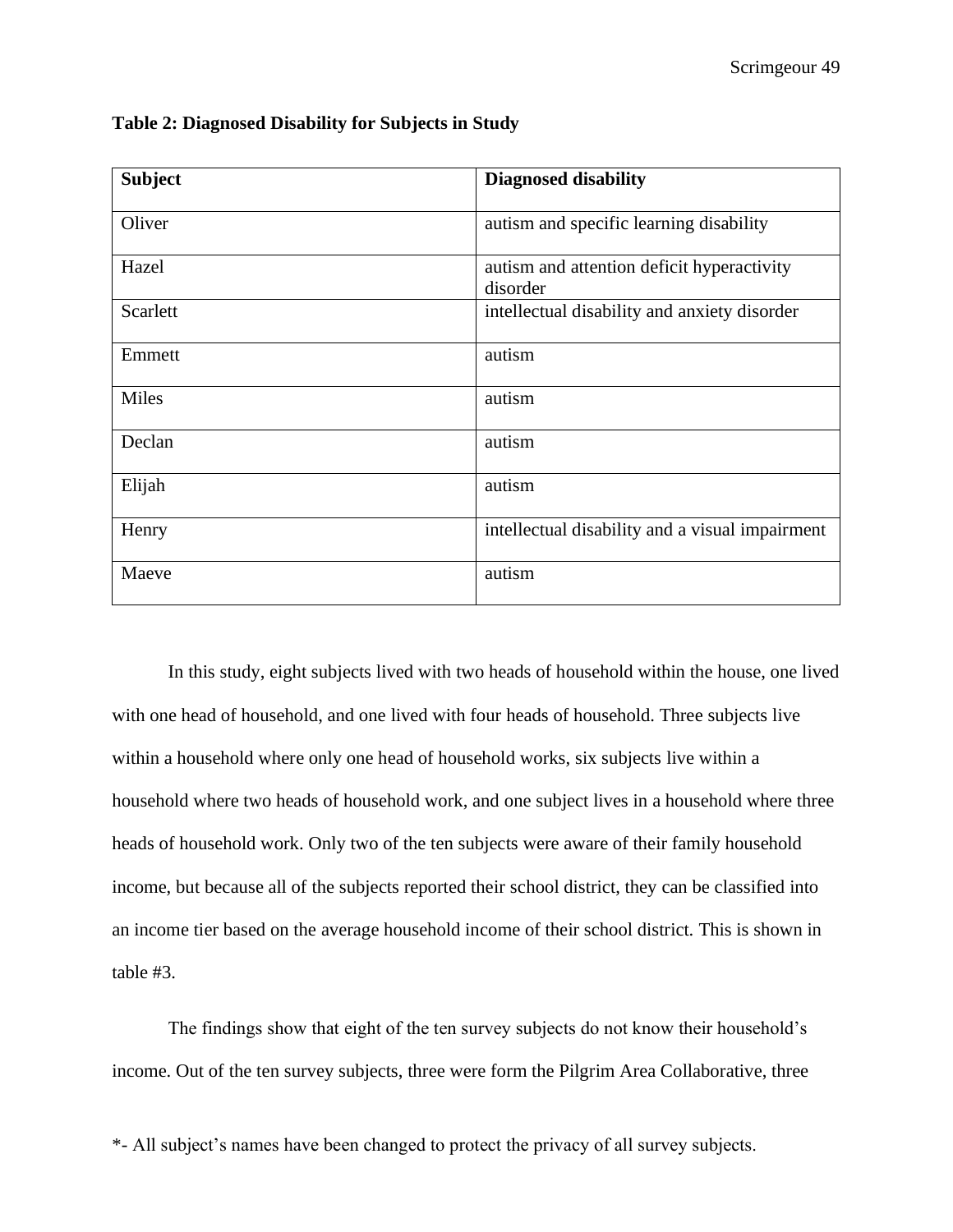were from the Mansfield High School, one was from Hanover Public Schools, one was from Weymouth Public Schools, one was from Somerset Berkley, and one was from MHS (researcher could not determine what school district this survey subject was from as the EXCEL Program has multiple partnerships with school districts whose high school acronyms are MHS).

**Table 3: Tier Classification of School Districts Represented in Study** 

| Tier number/ Massachusetts Median Home                | School Districts that fall within   |
|-------------------------------------------------------|-------------------------------------|
| Income                                                |                                     |
| Tier 1(Low Income)/ Less than or equal to<br>\$70,999 | N/A                                 |
| Tier 2 (Mid-Low Income)/ \$71,000-\$95,999            | Somerset-Berkeley and Weymouth      |
| Tier 3 (Mid-High Income)/ \$96,000-\$110,999          | Pembroke/Pilgrim Area Collaborative |
| Tier 4 (High Income)/ \$111,000-\$125,999             | Hanover and Mansfield               |

\*- All subject's names have been changed to protect the privacy of all survey subjects. Whether or not the subject and their parents/guardians play a role in the decision making of independent, academic, medical, and personal matters for the subject (90% of survey subjects shared the decision making with their parents/guardians, while 10% were their sole decision makers) can also make an impact on the subject's day-to day education, parental expectations of the subject's overall outcome, and the subject's overall outcome in the transition from school-towork. In comparing parent/guardian involvement from middle school to high school/vocational program, two subjects reported that their parents/guardians' involvement had increased, two subjects reported that their parents/guardians' involvement had somewhat increased, three subjects reported that their parents/guardians' involvement had stayed the same, one reported that parents/guardians' involvement had decreased, one reported that their parents/guardians were not involved within their education, and one did not report their parents/guardians' type of involvement. The involvement of parents/guardians in their child's education may have changed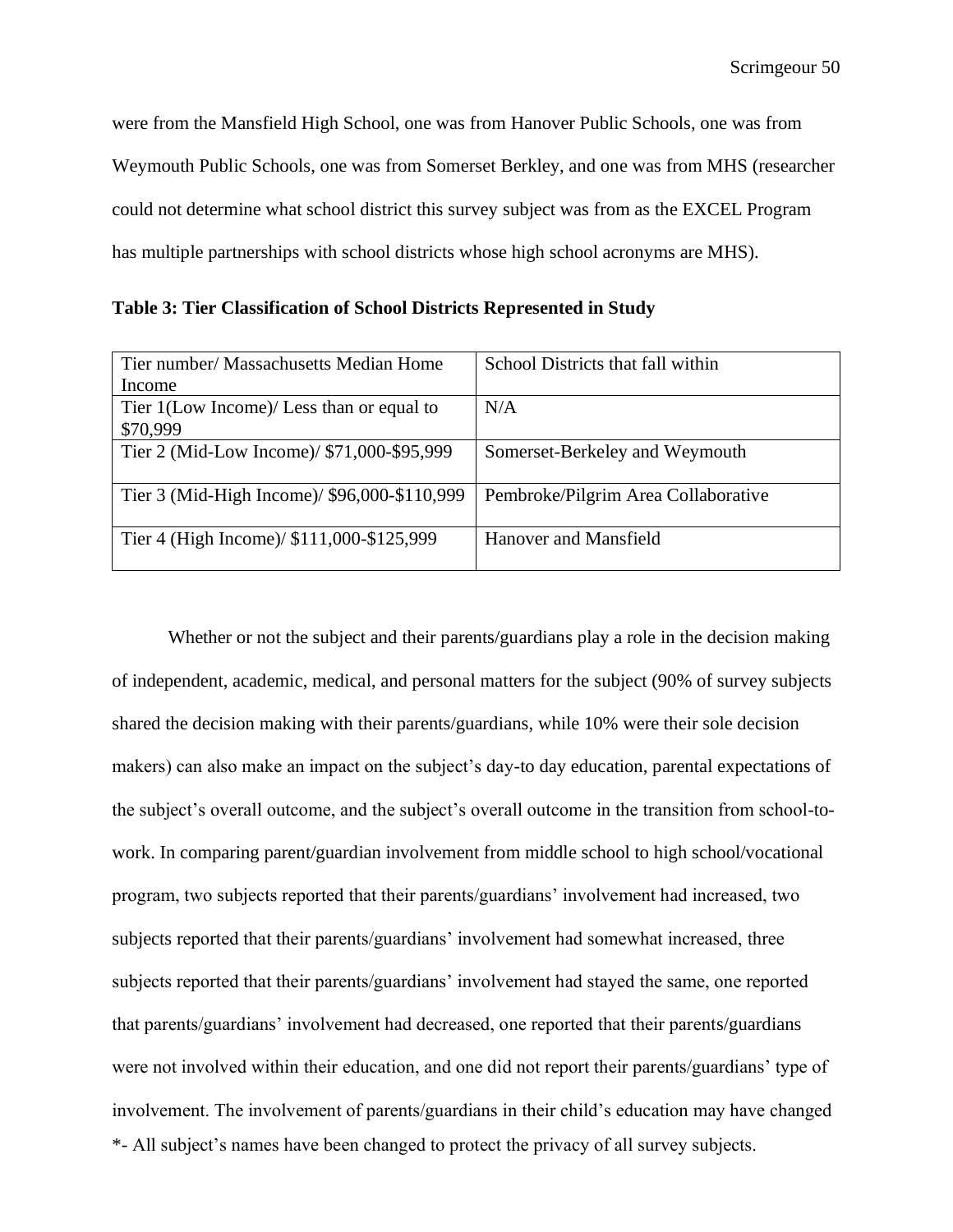from middle school to high school, but the impact of the parents/guardians' involvement is still seen as the subject grows older.

#### **Hypotheses**

**Hypothesis 1:** Subjects and parents have more knowledge and access to resources on transition planning and transitioning from school to work in mid-high income and high income school districts

Previous research shows that the access to supports and services, aid and knowledge of the parent and their involvement, and previous employment/work experiences can all have an impact on the student's success in their outcomes and can be predictors in their success (Sprunger et al., 2018). This hypothesis would expect results that show subjects and parents who go to school districts that are classified within the income range of \$96,000-\$125,999+ would have access to and more knowledge of the resources that surround transition planning and the eventual transition from school-to-work.

\*- All subject's names have been changed to protect the privacy of all survey subjects. In this study, mid-high income (tier 3) in table #1 is inclusive of median home income values that are considered mid-high income school districts. Their income would range between \$96,000-\$110,999. Pembroke's school district (which also includes Pilgrim Area Collaborative (PAC)) population is 18,304 and the median household income is \$103,920, with 3% of the population living in poverty. Pembroke and PAC's school district fall into tier 3: mid-high income in table #3. Tier 3: mid-high income includes subjects Miles, Oliver, and Emmett. Miles participated in an internship, his parents/guardians have researched post-secondary options, he feels confident in his school district's plans to help him transition from school-to-work. Oliver did not work or participate in an internship, his parents/guardians have researched postsecondary options, feels confident in his school district's plans to help him transition from school-to-work. Emmett works outside of school five days a week, his parents/guardians have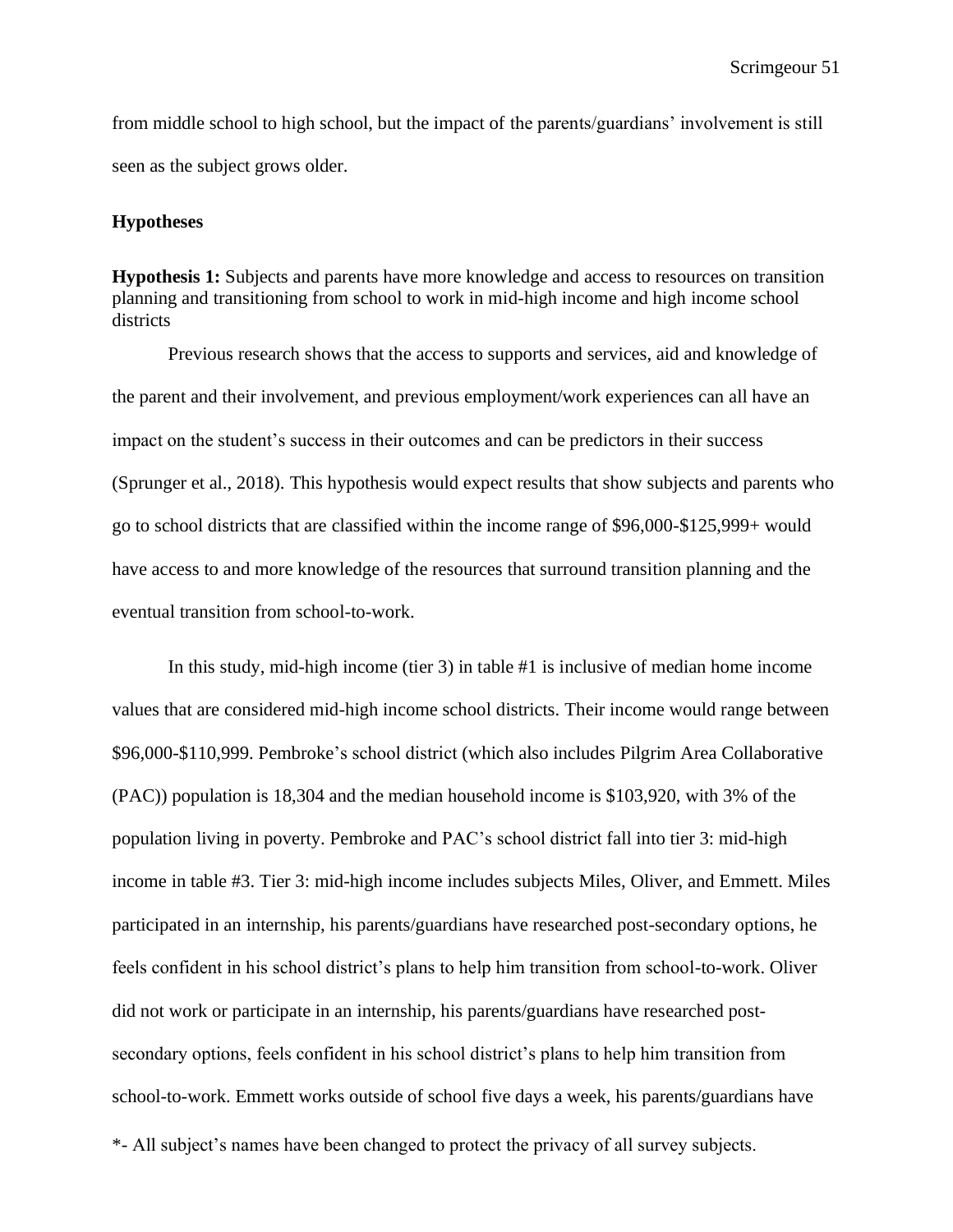researched post-secondary options, feels confident in his school district's plans to help him transition from school-to-work and strongly agrees that the school has supported his transition by providing transition information. In findings from this study, all three subjects classified into this tier had parents/guardians who researched post-secondary options and reported support shared living (2/3), day habilitation programs (2/3), applying for an apartment for the student (1/3), possibility of starting their own business (1/3), staying at home (1/3), supported employment (DDS) (1/3), and job training through MRC (1/3) as opportunities.

High income (tier 4) in table #1 is inclusive of median home income values that are considered high income school districts of \$111,000-\$125,999+. Hanover and Mansfield all fall into tier 4: high income in table #3. Hanover's school district population is 14,397 and the median household income is \$120,000, with 2% of the population living in poverty. Mansfield School district was not previously reported in the methodology section because Mansfield was not reported as a partner of the EXCEL Program at Bridgewater State University. However, they are now a partner of the EXCEL Program and three of the survey subjects are from Mansfield High School. Mansfield's school district population is 23,761 and the median household income is \$114,720, with 3% of the population living in poverty. Tier 4: high income has subjects Scarlett, Hazel, Elijah, and Everett. Scarlett works outside of school, it is unknown as to whether or not Scarlett's parents/guardians have researched post-secondary options as she did not report this, and confidence levels and agreement/disagreement on support received by school is also unknown. Hazel does not work or participate in an internship, her parents/guardians have researched post-secondary options, feels confident in his school district's plans to help her transition from school-to-work. Elijah works outside of school, his parents/guardians have researched post-secondary options, strongly agrees that he feels supported by his school in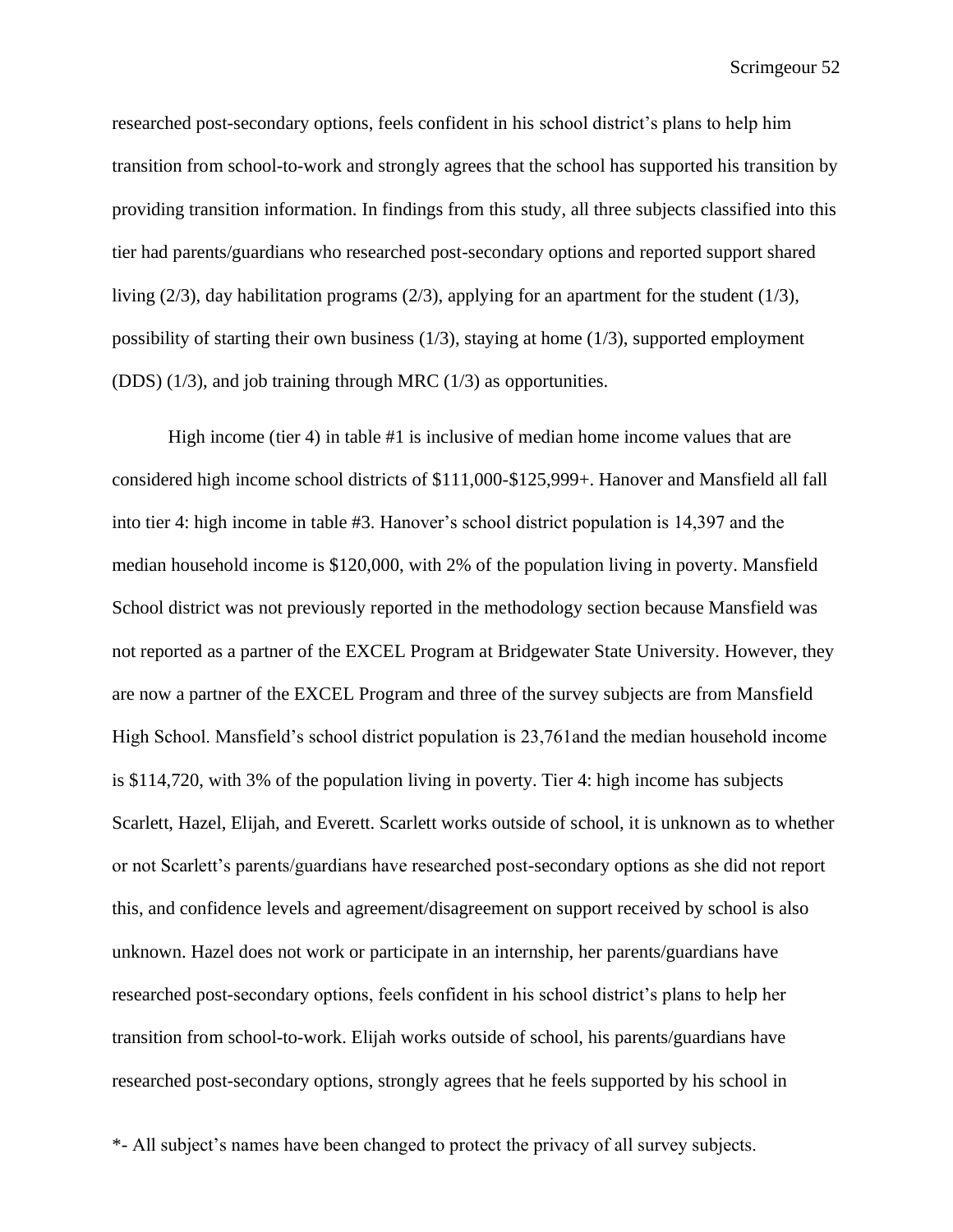accessing information on his transition process and feels confident in his school district's plans to help him transition from school-to-work. Everett participates in an internship, his parents/guardians have researched post-secondary options, agrees that he feels supported by his school in accessing information on the transition process. Findings from this survey show that three out of four subjects classified into this tier had parents/guardians who researched postsecondary options and reported Supported employment through DDS and job training through MRC as their available post-secondary options.

This hypothesis was not supported by the findings of this study because tier 3: Mid-High Income showed a range in options available to the subjects, tier 4: high income showed limitations in the availability of options reported (supported employment through DDS and job training through MRC). While all parents/guardians of survey subjects, except one subject's parents/guardians have researched post-secondary options for their child, the amount of opportunities available within their communities differed. Two of the three subjects in tier 3: mid-high income participated in an internship or work experience. Two out of the four subjects in tier 4: high income participated in an internship or work experience.

**Hypothesis 2:** Subjects and parents have more access to support in transitioning their students from school to work in mid-low-income and low-income school districts.

Previous research shows that many students in their last year of high school lack the adequate access to supports and trainings that can help in a successful transition to adulthood (Scales et al., 2016). Key findings in a 2012 study by Martinez et al. (2012) found that parents did not have full access to information and knowledge about opportunities for their child to participate in postsecondary education opportunities.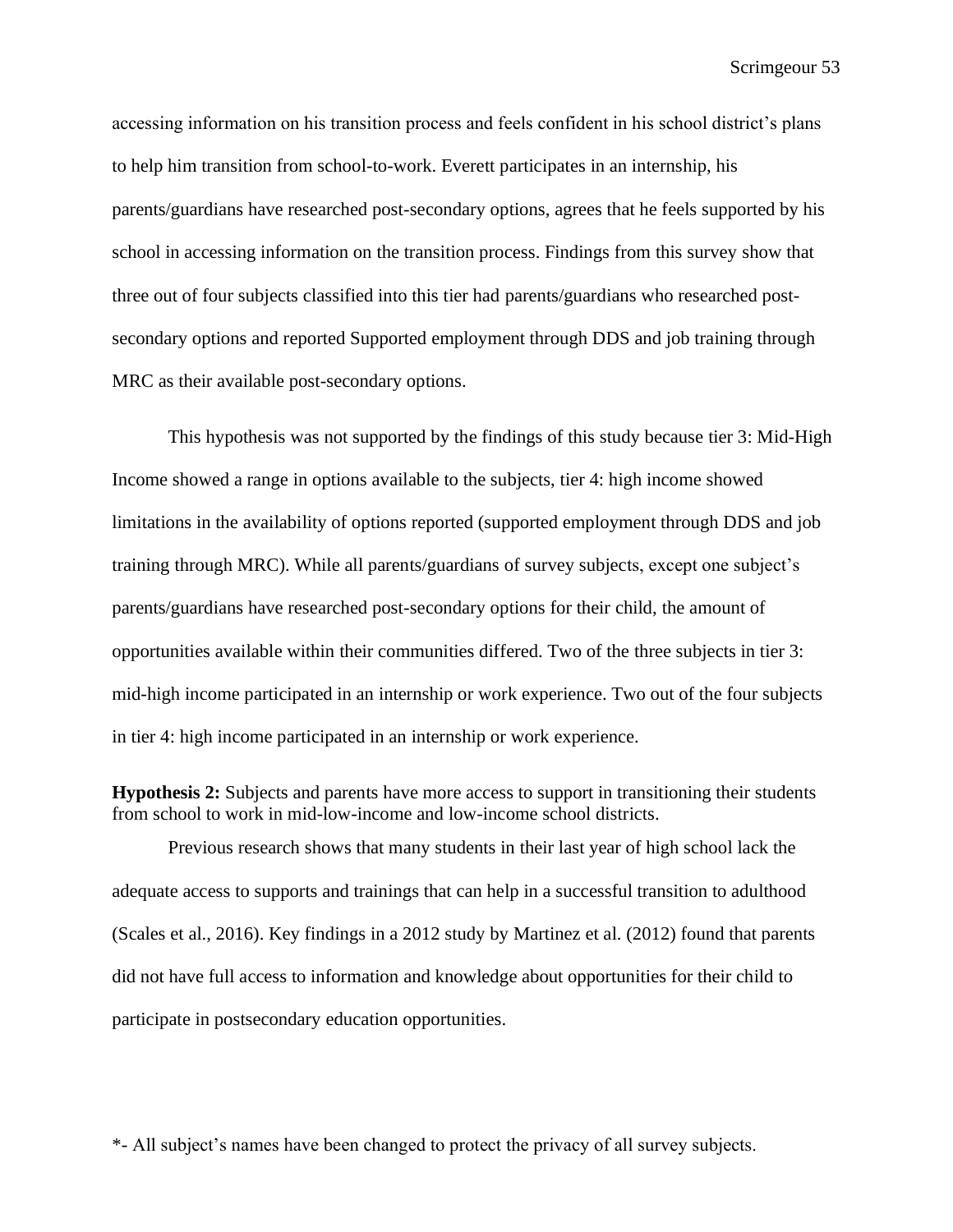In the survey, the researcher asked subjects if they or their parents/guardians had researched post-secondary options (day habilitation programs, institutions, supported employment (DDS), independent employment, job training through MRC, supported shared living, staying at home if the parent preferred the other, applying for an apartment for the subject, the subject starting their own business, pursuing vocational rehabilitation training, or if they had not researched options at all. Eight out of the ten subjects' parents/guardians did research post-secondary options for their student. Declan, the subject who could not be classified into a tier, reported that his parents/guardians did not research post-secondary opportunities for him and Scarlett, one of the four subjects classified into tier 4: high income did not report whether or not her parents/guardians researched postsecondary options or that the school district has or has not created an interagency collaboration. For subjects in this study, this shows that parents/guardians of survey subjects in all tiers are researching post-secondary options and opportunities for their students, however the options that are available to their students vary in each tier.

Mid-low income (tier 2) in table #1 is inclusive of median home income values that are considered mid-low-income school districts that ranges between \$71,000-\$95,999. Somerset-Berkeley and Weymouth all fall into tier 2 in table #3. Somerset-Berkley's school district population is 24,886 and the median household income is \$80,250, with 4.1% of the population living in poverty. Weymouth's school district population is 56,384 and the median household income is \$79,034, with 6.2% of the population living in poverty. Tier 2: mid-low income had subjects Henry and Maeve. Maeve did receive her high school diploma, her parents/guardians did research postsecondary options, she participates in an internship, but she reports that she does not feel supported by her school in accessing information on her transition process. However, she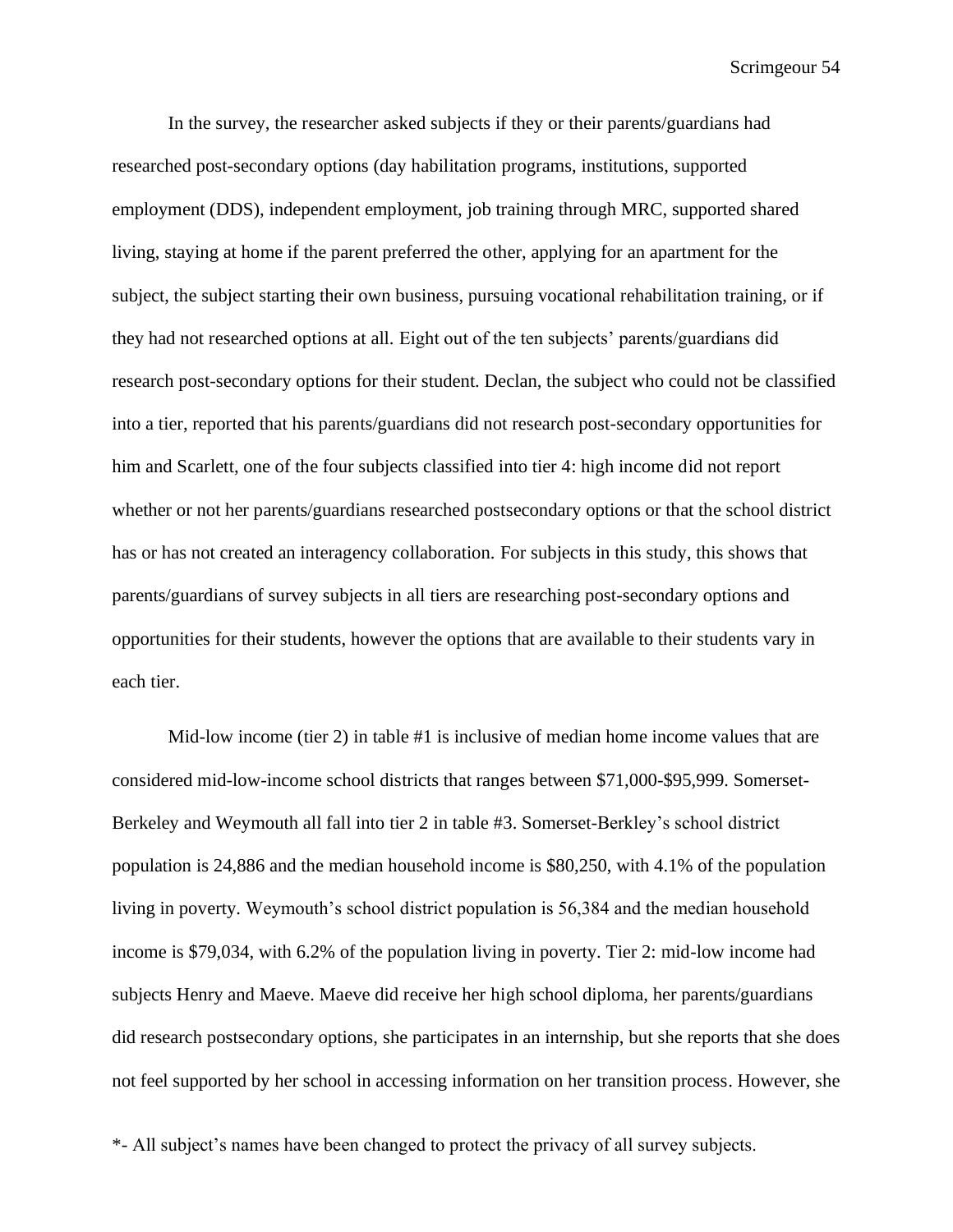also reports that she does feel confident in her school district's plans to help her transition from school-to-work. Henry did not receive his high school diploma, his parents/guardians have researched post-secondary options, he does not feel confident in how his school district plans to help him transition from school-to-work, but strongly agrees that he feels supported by his school in opportunities made available to him. Findings from this survey show that subjects' parents/ guardians had researched post-secondary options and reported supported employment (DDS) (1/2), job training through MRC (1/2), pursuing vocational rehabilitation training (1/2), and stay at home (if parent prefers this option) (1/2).

There were no survey subjects who were apart of the Carver (median household income of \$66,406) or Brockton (median household income of \$63,403) that fell into Tier 1: low income in table #3. Declan could not be classified into a tier as he was uncertain of his household's income and the school district he attends, MHS, could not be identified as it could be one of many partnerships with the EXCEL Program whose school district's high school goes by the acronym MHS. He works in an internship, he did receive his high school diploma, and his parents/guardians did not research postsecondary options.

Findings from this survey do not support this hypothesis as the three subjects had mixed responses on their access to support in transitioning from school-to-work, although both of their parents/guardians had researched post-secondary options

**Hypothesis 3:** Subjects and parents who participate in extracurricular activities (jobs, clubs, organizations, etc.) in both high- and low-income school districts have more knowledge on transition planning and transitioning from school-to-work.

\*- All subject's names have been changed to protect the privacy of all survey subjects. Test et al. (2018) found that only 76% of individuals with disabilities were expected to enroll in some type of postsecondary education/training compared to 94% of their peers without disabilities. The U.S. Bureau of Labor Statistics reported that employment rates for individuals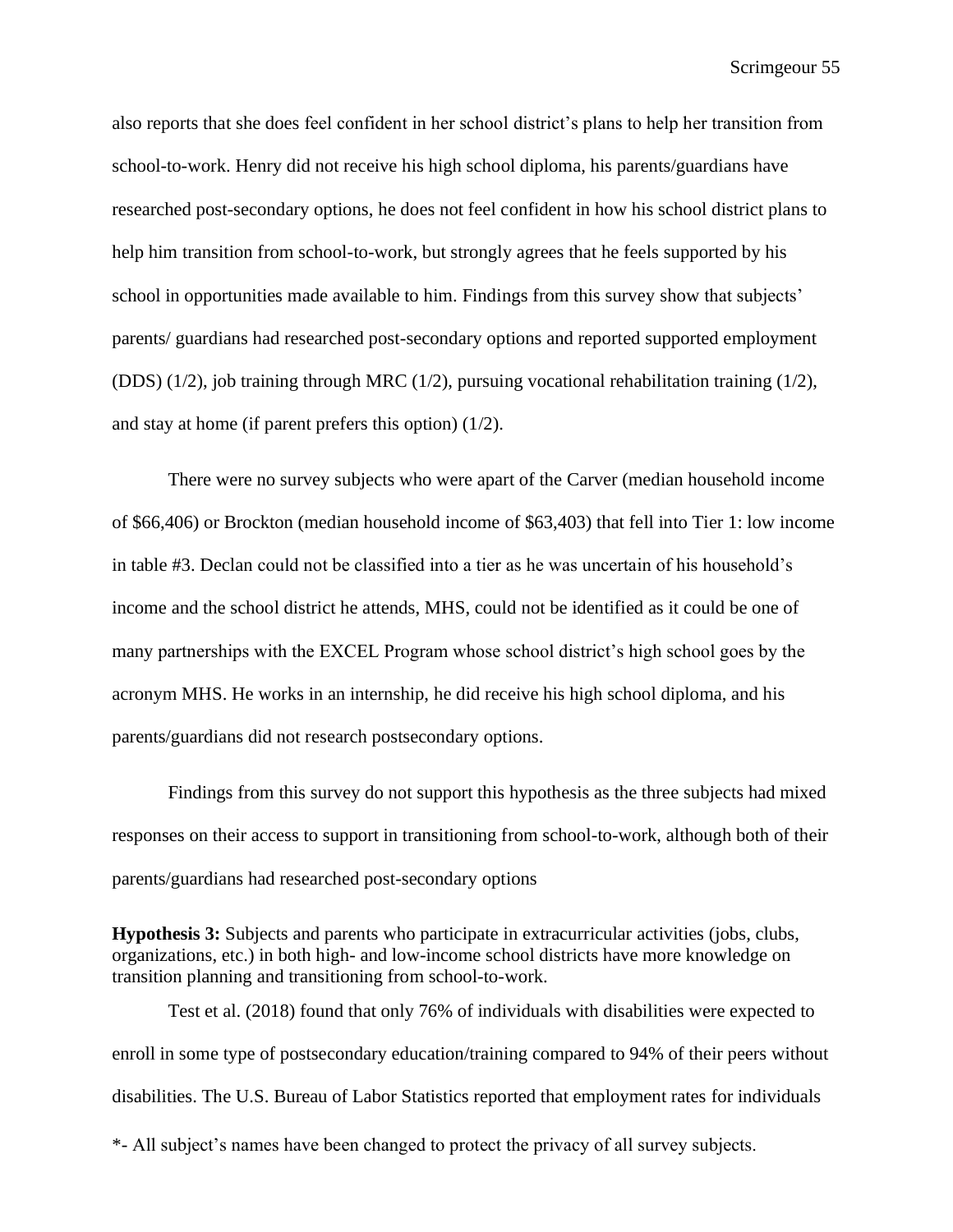with disabilities were 18% compared to 66% for individuals without disabilities in 2017 (Test et al., 2018). However, previous research has also shown that if a student participates in prevocational training, job search training, an internship, or job skill training, they are more likely to have improved vocational rehabilitation referral outcomes and a successful outcome overall (Brewer et al., 2011). Riesen et al. (2014) found that by offering activities such as preemployment training, vocational training skills, and integrated summer employment, communities can enhance the student's chances of securing competitive employment posttransition.

In the survey, subjects were asked if they had received their high school diploma, how long they had participated in the EXCEL Program, and what supports they received within the classroom. Subjects were also asked if they had a job, participated in an internship, and if they were involved in the following extracurriculars: summer employment, sports/Special Olympics/ Unified Sports, clubs/organizations through their high school, Best Buddies, driver's ed/TDA, after-school program, band/orchestra, theater/drama club, volunteer within their community (place of worship, food bank, etc.), and other.

EXCEL Program subjects include students who have and who have not received their high school diplomas. Out of the ten subjects, five received their high school diploma and five had not received their high school diploma. As to participation within the EXCEL Program, and the number of semesters that survey subjects have attended: two subjects were in their first semester, three were in their second semester, and five subjects were in their third semester. Holmes et al. (2018) in previous research reports that academic achievement can be massively impacted by parent involvement. Within the classroom, seven subjects receive one-on-one support, five are placed within smaller group settings, three receive occupation therapy, one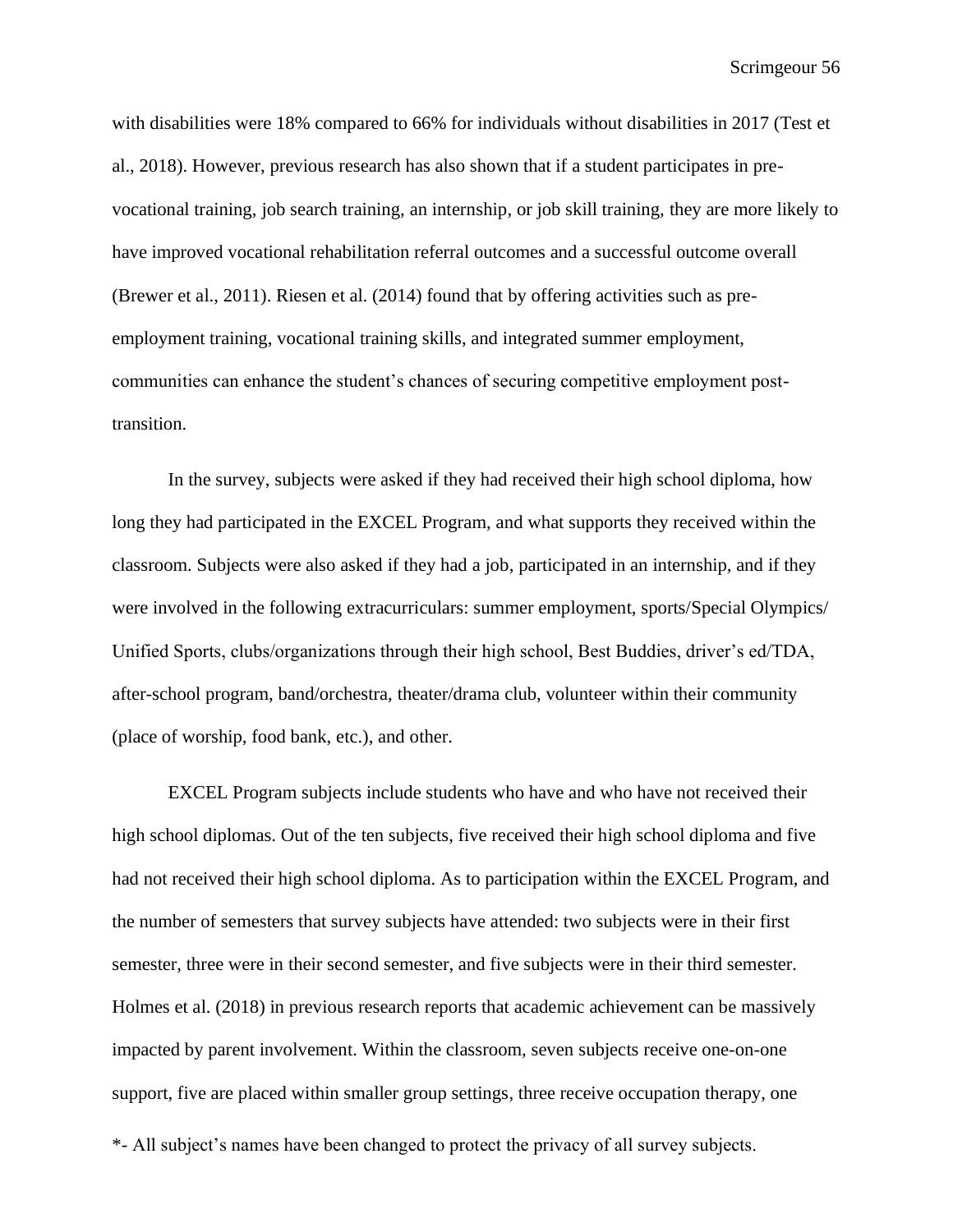receives physical therapy services, four receive speech/reading services, and one receives alternative MCAS testing.

Subjects across the survey participated in extracurricular activities that included summer employment, sports/Special Olympics/ Unified Sports, Best Buddies, band/orchestra, and others (life coaching, winter/spring track, work, and an organization at Bridgewater State University). Due to the COVID-19 pandemic, subjects do not currently participate within an internship through the program as they typically would. Instead, this semester students are participating within a virtual jobs program. Four subjects work through an internship and three subjects work outside of an internship. Three subjects did not answer, and no subjects reported working through both an internship and work. Nine of the ten subjects have participated in vocational rehabilitation and life skills trainings. There was quite a range in the number of years in which the subjects had participated: two had participated for less than a year, two had participated for a year, two had participated for two years, one had participated for four years, and two had participated for more than four years.

This hypothesis is supported by the findings of this study. Nine out of ten subjects that were involved within extracurriculars (the one reported that they were not involved within extracurriculars, but reported that they were involved in Best Buddies as an extracurricular outside of the classroom) reported that their parents/guardians were involved with their education and had researched post-secondary options (except for one who did not report whether or not their parents had researched post-secondary options).

**Hypothesis 4:** Subjects and parents have access to more interagency collaborations in transition planning in higher income school districts.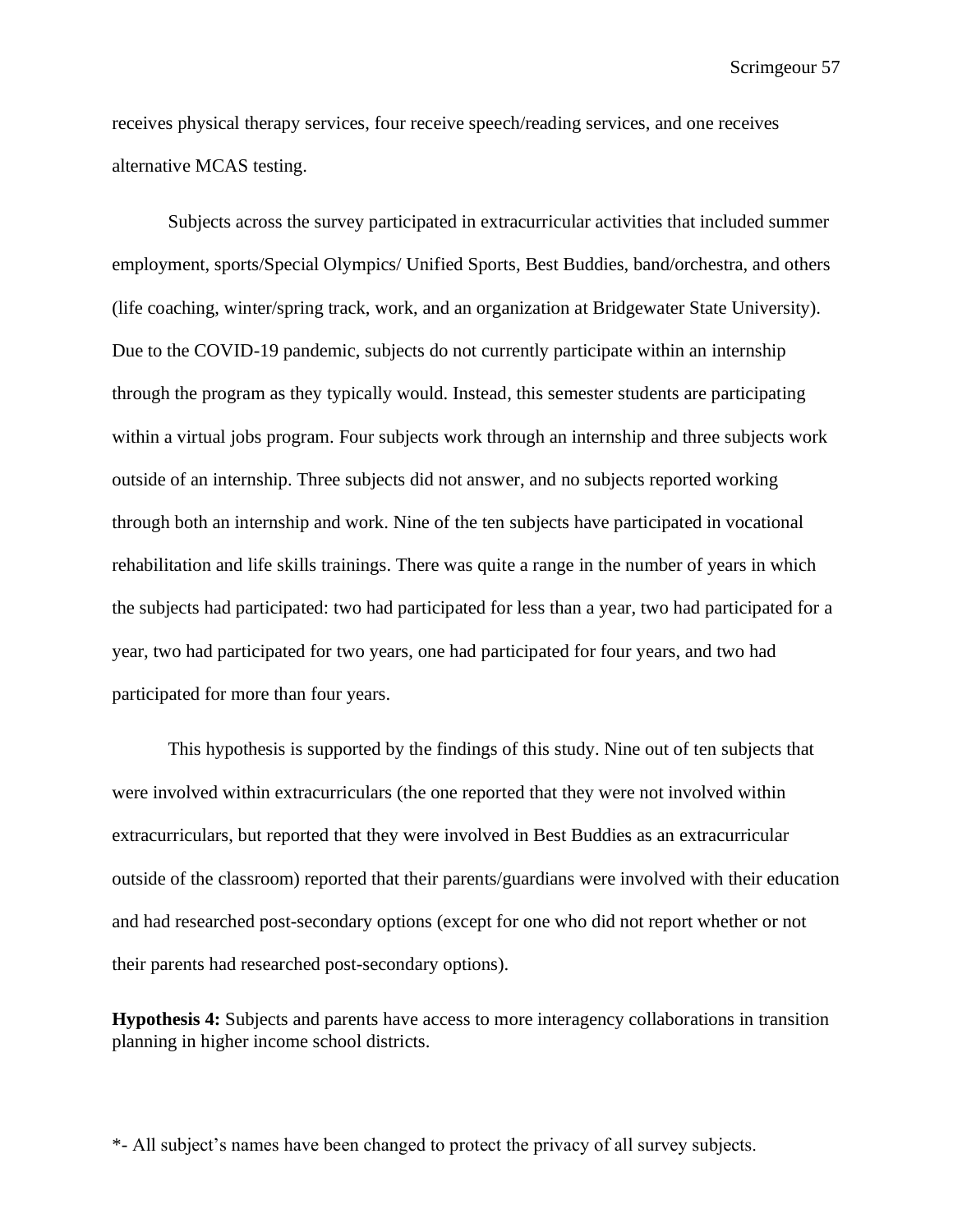Previous research showed the researcher that the lack of interagency collaborations have hindered many students in transition (Trainor et al., 2016). In Osgood et al.'s (2010) study, they called for more attention to be put toward creating collaborations between different agencies in order to eliminate barriers that students often encounter in their transition from school-to-work.

In the survey, subjects were asked if their school had helped them to create an interagency collaboration before the transition and if so, how the school had gone about developing the relationships between the subject, their parents/guardians, and the agency.

In Tier 4: high income districts, two of the subjects had created an interagency collaboration with their school district and a transition planning process option, while the other two subjects did not report as to whether or not an interagency collaboration had been reported.

In Tier 3: mid-high income districts, only one out of the three subjects reported that their school district had made an interagency collaboration with a post-secondary option made available to them through their transition planning process. It is unknown as to whether or not the school districts for the other two subjects did or did not make an interagency collaboration relationship for the subjects.

In Tier 2: mid-low income districts, both subjects' school districts had not helped them to develop interagency collaborations made available to them through post-secondary options in transition planning.

Findings from this survey support this hypothesis, subjects and their parents/guardians have access to more interagency collaborations relationships in transition planning in higher income school districts. The findings for tier 2: mid-low income districts show this as neither school district had made an interagency collaboration for the subjects, while subjects in tier 3: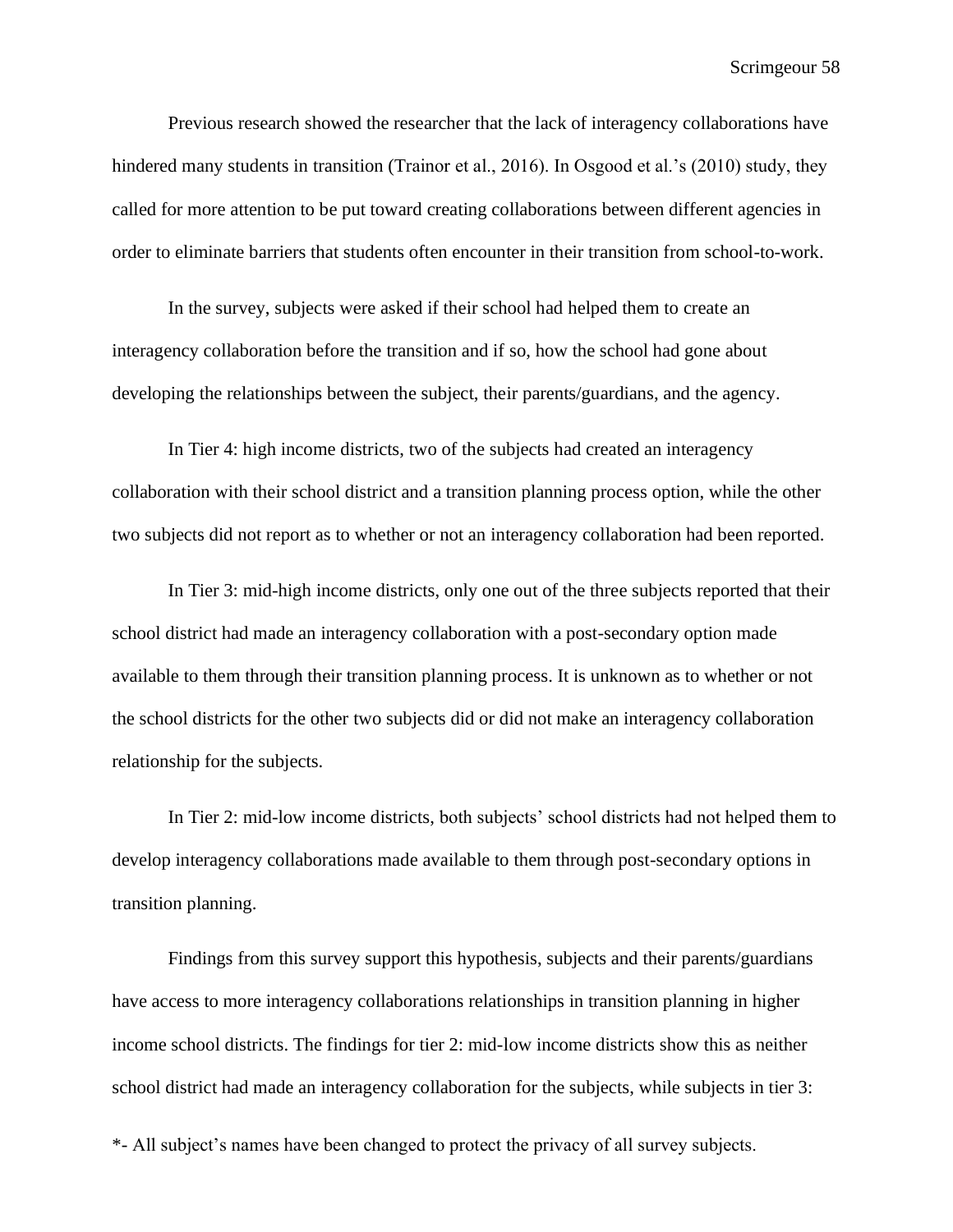mid-high income and subjects in tier 4: high income attended school districts that did create interagency collaboration relationships for the subject to use in their transition process.

#### **Conclusion**

Previous research demonstrates that young people with special educational needs are three times more likely than their peers to experience a negative transition into secondary schooling (McCoy et al., 2019). Students, especially with high incidence disabilities including learning disabilities, emotional disabilities, and attention deficit hyperactivity disorder (ADHD), continue to experience poor post-school outcomes (Trainor et al., 2016). Holmes et al. (2018) also found that individuals, specifically on the autism spectrum, achieve limited independence, are more likely to be underemployed or unemployed, face social isolation, need ongoing support throughout adulthood, and are less likely to participate in postsecondary opportunities. However, previous research has also seen a great deal of variability in overall outcomes for adults on the autism spectrum (Holmes et al., 2018). This is where the parents/guardians' involvement within their child(ren)'s education can have the most impact.

\*- All subject's names have been changed to protect the privacy of all survey subjects. Hirano et al., (2018) reported that family involvement plays a particularly important role in helping the student to succeed in their post-high school endeavors. Students are 41 times more likely to attend post-secondary education if their parents are in involved in their education than students whose parents were not involved (Hirano et al., 2018). Hirano and Rowe (2016) found that teachers and administrators often report that one of the greatest challenges is getting parents who are hard to reach involved in their child's education and transition planning. However, families can face their own barriers in their ability to get involved within their child's education due to limited resources, stress, and lack of knowledge of transition planning (Hirano et al., 2018). Martinez et al. (2012) also found that opportunities for parents/guardians to volunteer and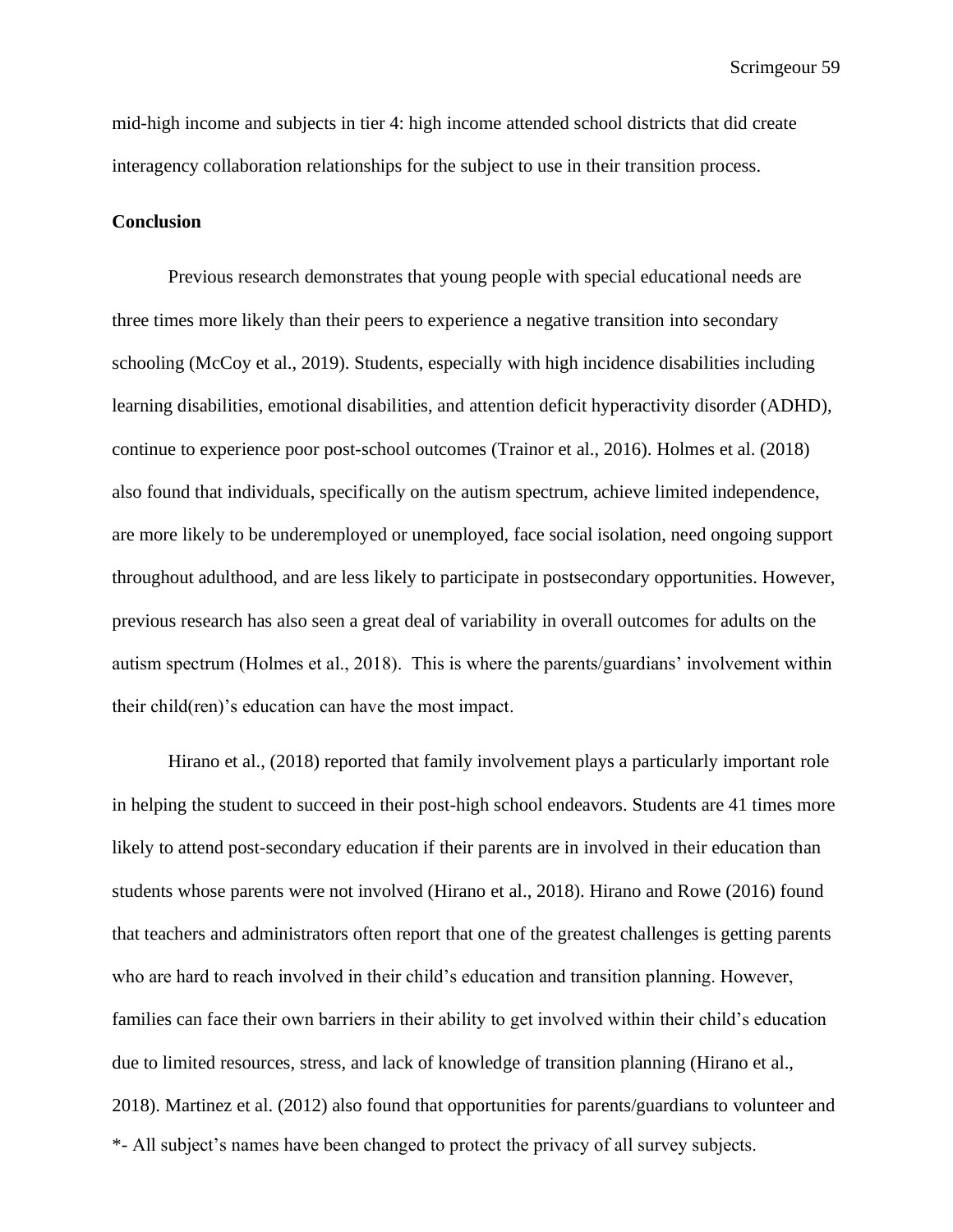get involved decreases as their child begins to age and parents are more likely to be invited as passive participants in their child's education and transition planning (Hirano et al., 2018).

The findings in this study indicate that across the three tiers (tier 2: mid-low income, tier 3: mid-high income, and tier 4: high income), parents/guardians are researching post-secondary options for their student and at least, somewhat involved within their child's education and transitional planning process. Parents and educators need to consider this vulnerable group of youth as individuals who are using these services such as vocational rehabilitation/life activity skills, pre-employment trainings, extracurriculars, and participating in internships to shape their own futures (Osgood et al., 2010) and that parent/guardian involvement within their education is vital to their overall outcome in their transition from school-to-work. Additionally, programs like EXCEL allow students to access post-secondary education which for some increases interest in additional educational opportunities.

Most importantly though, in all of this, is that demographics and economic environments were linked to having an impact on the subjects' and subjects' family's access to knowledge and resources to aid the student in their education and transition planning process in this study. Overall, parents/guardians are researching post-secondary opportunities and are at least somewhat involved with their child's education, however tier 2: mid-low income subjects were less likely to have their school district help them to create an interagency collaboration between the subject and a post-secondary opportunity. Tier 4: high income subject also faced limitations in what post-secondary opportunities were available to the subject within the area that the parents/guardians had researched (supported employment through DDS and job training through MRC). Tier 3: mid-high income subjects found themselves in the middle with more postsecondary opportunities available to them than tier 4: high income subjects, but also in the same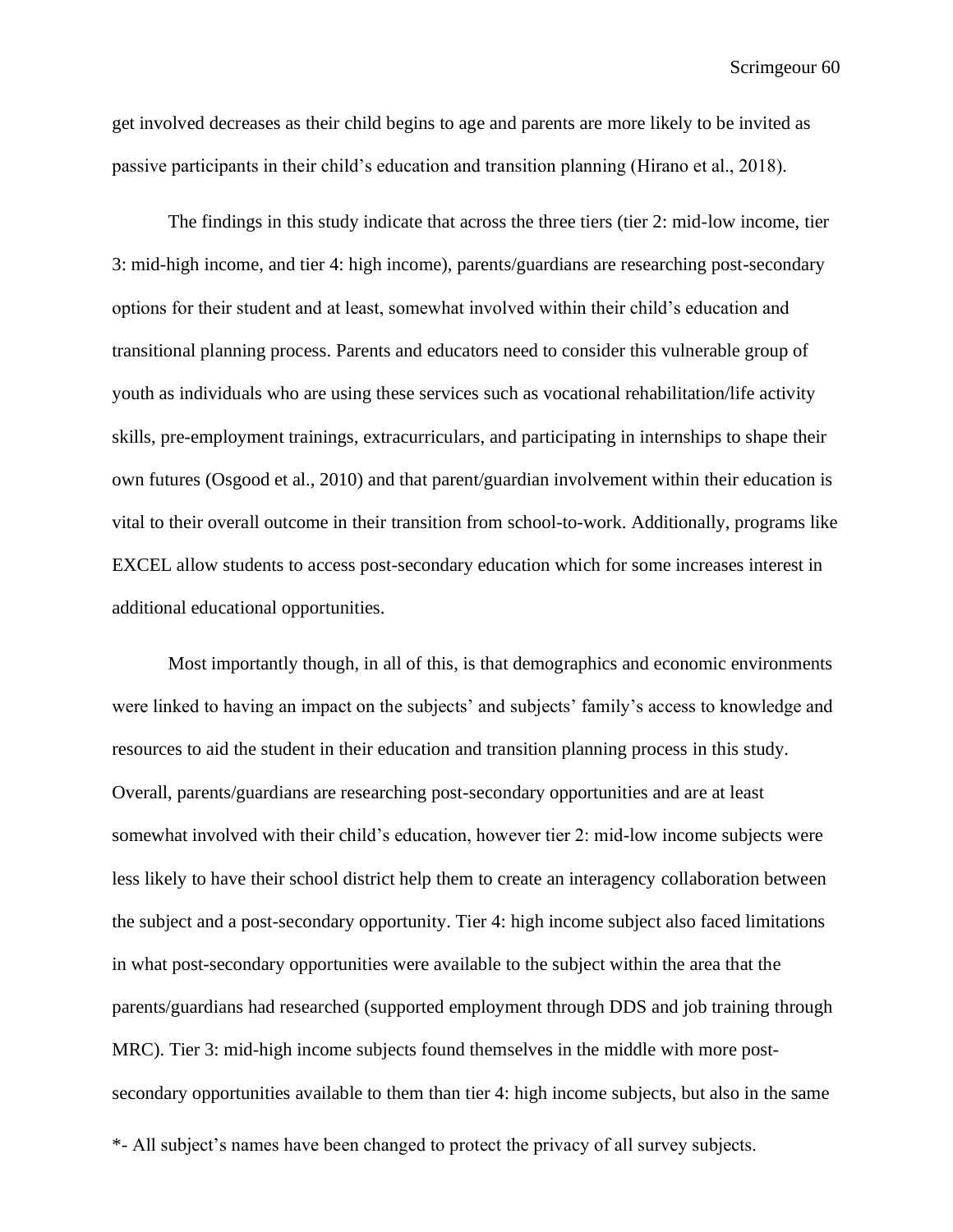position as tier 2: mid-low income subjects with their school districts less likely to create an interagency collaboration between the subject and a post-secondary opportunity. Each tier in the survey reported limitations and were each impacted by the demographics and economic environments within.

#### **Future Research**

In undertaking further research on this topic, I would want to expand the community of survey subjects to all of the inclusive postsecondary programs at two- and four-year universities/institutions, starting in Massachusetts, expanding to New England, and finally across the United States. Collecting more data would allow us to have a larger pool of subjects to examine parents/guardians' impact and the role that they play within their child(ren)'s education. Prior to the COVID-19 pandemic, the program was chosen within the state of Massachusetts, where most school districts have a higher socioeconomic status than most of the United States. This program was chosen based on the age of subjects, availability of the program, and representation of school districts involved within the program. COVID-19 restrictions limited how the survey was distributed and data was collected, so conducting future research in the post-COVID-19 conditions would allow for a broader collection of research through surveys, interviews, and ways in which the survey was advertised for participants of the EXCEL Program to participate. The research findings would provide more insight into the influence of high-and low-income school districts and communities on the availability and accessibility of resources about the transitional process, and the impact of parent/guardian involvement in their child's education and transition planning process.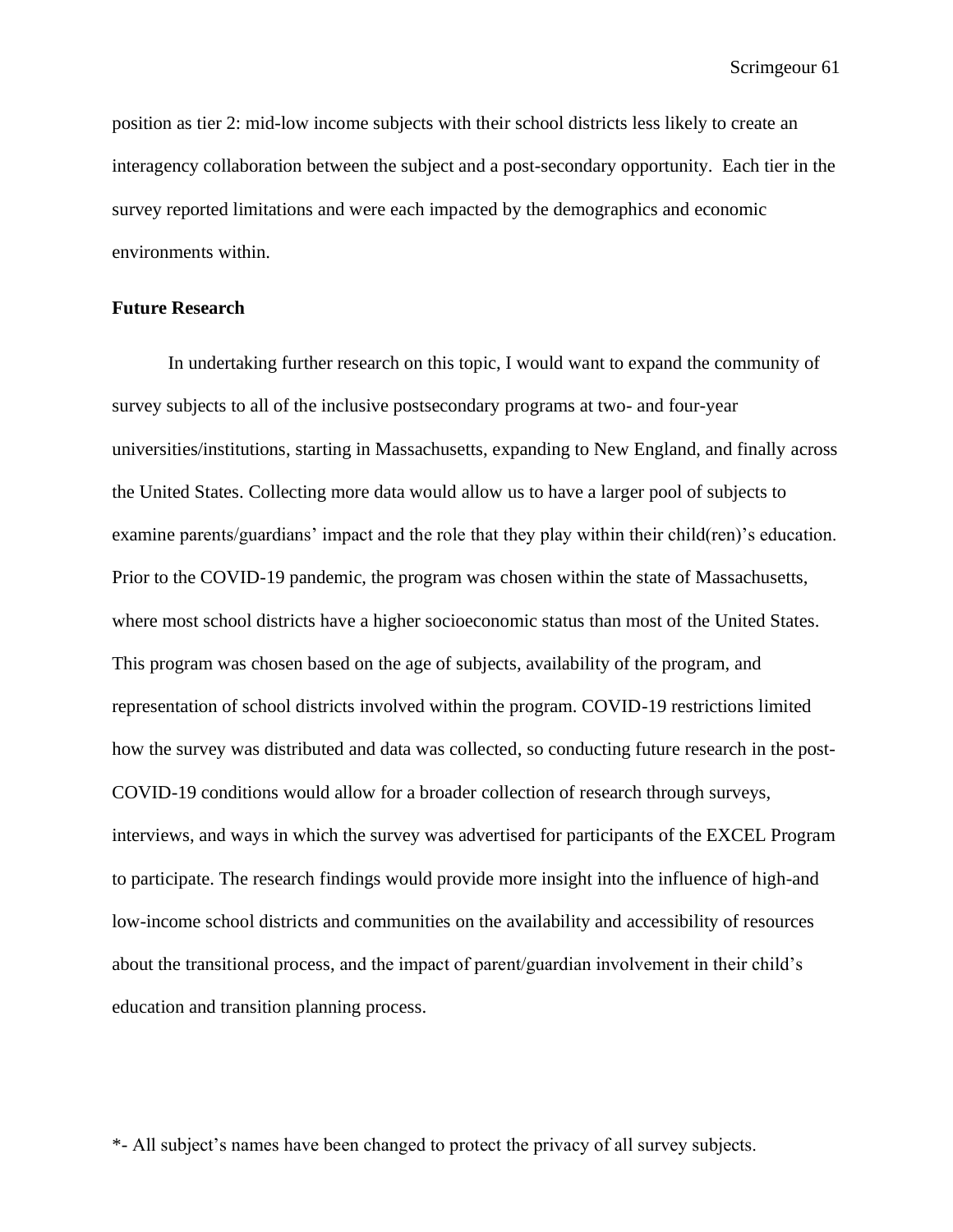### **References**

- Brewer, D., Erikson, W., Karpur, A., Unger, D., Sukyeong Pi, & Malzer, V. (2011). Evaluation of a Multi-site Transition to Adulthood Program for Youth with Disabilities. *Journal of Rehabilitation, 77*(3), 3-13*.*
- Bureau, U. C. (2019, July 1). U.S. Census Bureau QuickFacts: Massachusetts. Retrieved September, 2020, from<https://www.census.gov/quickfacts/fact/table/MA/INC110218>
- Dyke, P., Bourke, J., Llewellyn, G., & Leonard, H. (2013). The experience of mothers of young adults with an intellectual disability transitioning from secondary school to adult life. *Journal of Intellectual & Developmental Disability*, *38*(2), 149–162.
- Education, M. (2016). Massachusetts Inclusive Concurrent Enrollment Initiative (MAICEI). Retrieved August, 2020, from<https://www.mass.edu/strategic/maicei.asp>
- Education, M. (2019). Bridgewater State University. Retrieved August, 2020, from [https://www.mass.edu/strategic/read\\_maiceipart-bridgewater.asp](https://www.mass.edu/strategic/read_maiceipart-bridgewater.asp)
- Ellison, C., White, A., & Chapman, L. (2011). Avoiding institutional outcomes for older adults living with disability: The use of community-based aged care supports. *Journal of Intellectual & Developmental Disability*, *36*(3), 175–183.
- Fowler, C. H., Getzel, E. E., & Lombardi, A. (2018). Facilitating College Supports to Ensure Student Success. *New Directions for Adult & Continuing Education*, *2018*(160), 101- 112.
- Francis, G. L., Fuchs, E., Johnson, A. D., Gordon, S., & Grant, A. (2016). Developing Parent-Professional Partnerships in a Postsecondary Education Program for Students with Disabilities. *Psychology in the Schools*, *53*(10), 1045–1056.
- Grigal, M., Hart, D., & Weir, C. (2012). A Survey of Postsecondary Education Programs for Students with Intellectual Disabilities in the United States. *Journal of Policy and Practice in Intellectual Disabilities, 9*(4), 223–233.
- Guan, S.-S. A., & Fuligni, A. J. (2015). Changes in Parent, Sibling, and Peer Support During the Transition to Young Adulthood. *Journal of Research on Adolescence (Wiley-Blackwell)*, *26*(2), 286–299.
- Hardie, J. H., & Seltzer, J. A. (2016). Parent-Child Relationships at the Transition to Adulthood: A Comparison of Black, Hispanic, and White Immigrant and Native-Born Youth. *Social Forces*, *95(*1), 321–353.
- Hirano, K. A., Garbacz, A., Shanley, L., & Rowe, D. A. (2016). Parent Involvement in Secondary Special Education and Transition: An Exploratory Psychometric Study. *Journal of Child & Family Studies*, *25*(12) , 3537–3553.
- \*- All subject's names have been changed to protect the privacy of all survey subjects.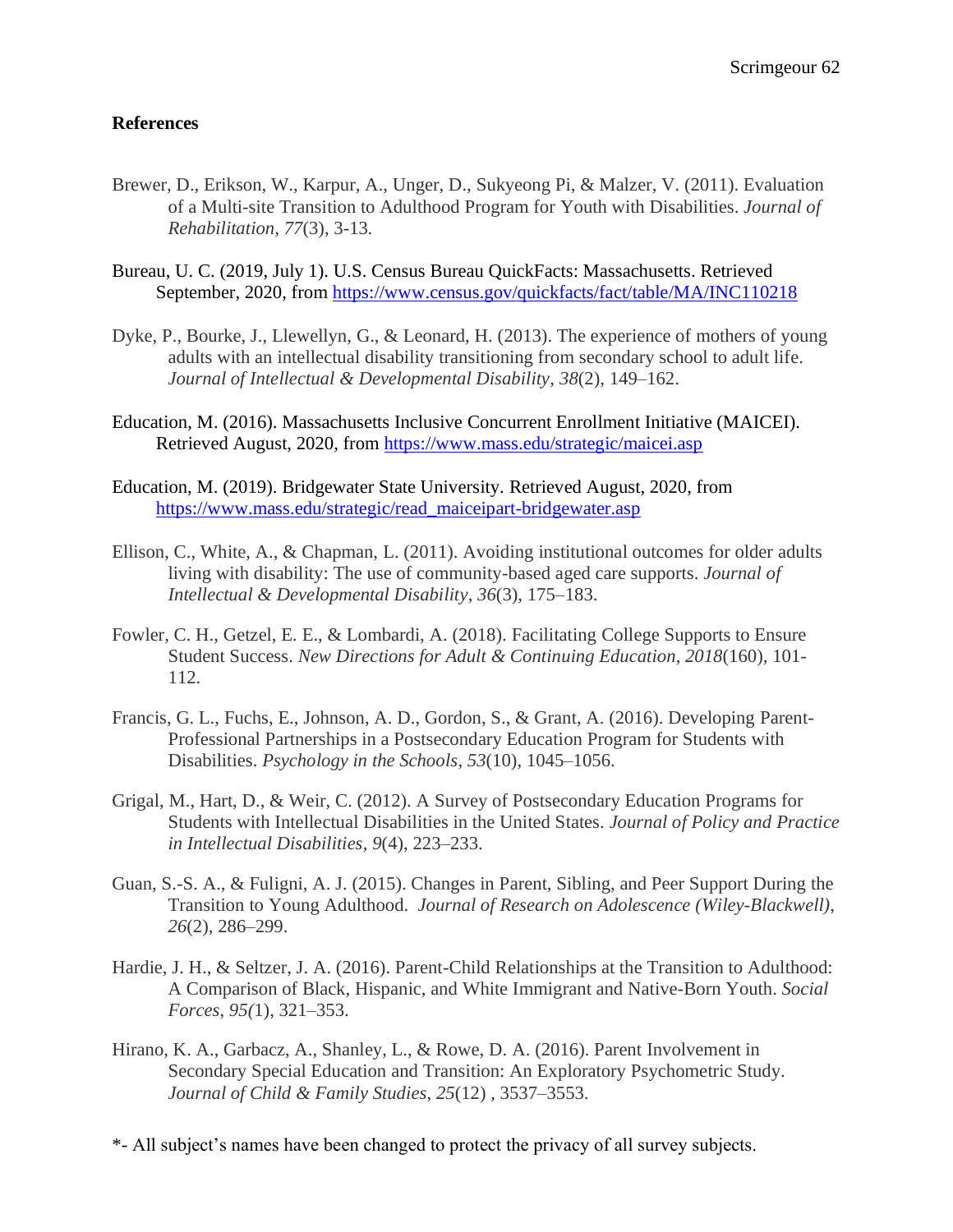- Hirano, K. A., & Rowe, D. A. (2016). A Conceptual Model for Parent Involvement in Secondary Special Education. *Journal of Disability Policy Studies*, *27*(1), 43–53.
- Hirano, K. A., Rowe, D., Lindstrom, L., & Chan, P. (2018). Systematic Barriers to Family Involvement in Transition Planning for Youth with Disabilities: A Qualitative Metasynthesis. *Journal of Child and Family Studies*, *27*, 3440–3456.
- Holmes, L. G., Kirby, A. V., Strassberg, D. S., & Himle, M. B. (2018). Parent expectations and preparatory activities as adolescents with ASD transition to adulthood. *Journal of Autism and Developmental Disorders*, 48, 2925–2937.
- Honeycutt, T., Martin, F., & Wittenburg, D. (2017). Transitions and vocational rehabilitation success: Tracking outcomes for different types of youth. *Journal of Vocational Rehabilitation*, *46*(2), 137–148.
- Hoover, A. (2016). The Role Of The Community In Transition To The Adult World For Students with Disabilities. *American Secondary Education*, *44*(2), 21–30.
- Kingsnorth, S., Gall, C., Beayni, S., & Rigby, P. (2011). Parents as transition experts? Qualitative findings from a pilot parents-led peer support group. *Child: Care, Health, & Development*, *37*(6), 833–840.
- Lee, C.-Y., & Goldstein, S. E. (2016). Loneliness, Stress, and Social Support in Young Adulthood: Does the Source of Support Matter? *Journal of Youth & Adolescence*, *45*(3), 568–580.
- Martinez, D. C., Conroy, J. W., & Cerreto, M. C. (2012). Parent Involvement in the Transition Process of Children with Intellectual Disabilities: The Influence of Inclusion on Parent Desires and Expectations for Postsecondary Education. *Journal of Policy and Practice in Intellectual Disabilities, 9*(4), 279–288.
- McCoy, S., Shevlin, M., & Rose, R. (2020). Secondary school transition for students with special educational needs in Ireland. *European Journal of Special Needs Education*, *35*(2), 154–170.
- Mill, A., Mayes, R., & McConnell, D. (2010). Negotiating autonomy within the family: the experiences of young adults with intellectual disabilities. *British Journal of Learning Disabilities*, *38*(3), 194–200.
- Osgood, D. W., Foster, E. M., & Courtney, M. E. (2010). Vulnerable Populations and the Transition to Adulthood. *Future of Children*, *20*(1), 209–220.
- Reporter, C. (2018). Census profile: Attleboro School District, MA. Retrieved September, 2020, from<https://censusreporter.org/profiles/97000US2502190-attleboro-school-district-ma/>
- Reporter, C. (2018). Census profile: Bridgewater-Raynham School District, MA. Retrieved September, 2020, from [https://censusreporter.org/profiles/97000US2503030-bridgewater](https://censusreporter.org/profiles/97000US2503030-bridgewater-raynham-school-district-ma/)[raynham-school-district-ma/](https://censusreporter.org/profiles/97000US2503030-bridgewater-raynham-school-district-ma/)
- \*- All subject's names have been changed to protect the privacy of all survey subjects.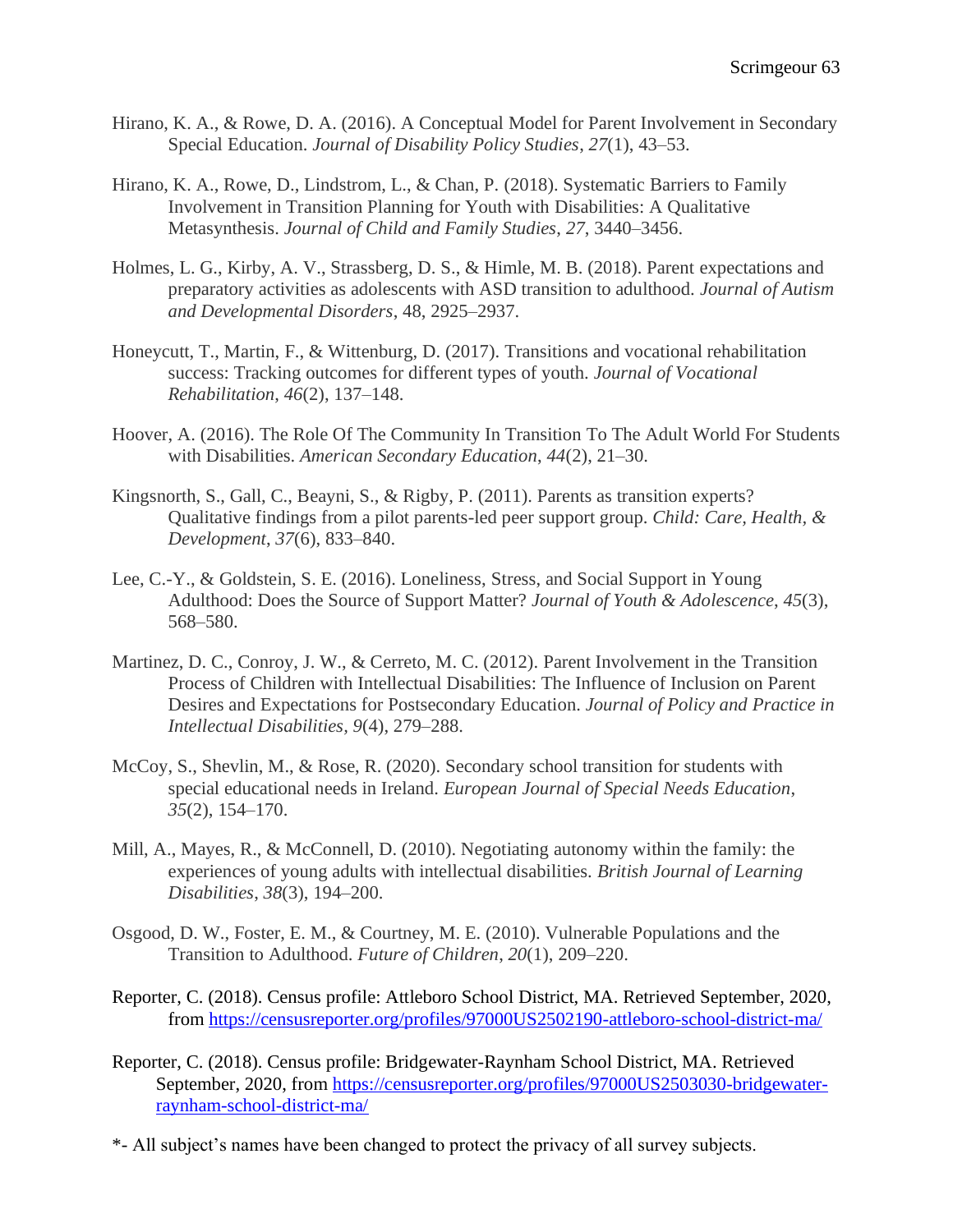- Reporter, C. (2018). Census profile: Brockton School District, MA. Retrieved September, 2020, from<https://censusreporter.org/profiles/97000US2503090-brockton-school-district-ma/>
- Reporter, C. (2018). Census profile: Carver School District, MA. Retrieved September, 2020, from<https://censusreporter.org/profiles/97000US2503360-carver-school-district-ma/>
- Reporter, C. (2018). Census profile: Duxbury School District, MA. Retrieved September, 2020, from<https://censusreporter.org/profiles/97000US2504410-duxbury-school-district-ma/>
- Reporter, C. (2018). Census profile: Easton School District, MA. Retrieved September, 2020, from<https://censusreporter.org/profiles/97000US2504620-easton-school-district-ma/>
- Reporter, C. (2018). Census profile: Freetown-Lakeville School District, MA. Retrieved September, 2020, from [https://censusreporter.org/profiles/97000US2505070-freetown](https://censusreporter.org/profiles/97000US2505070-freetown-lakeville-school-district-ma/)[lakeville-school-district-ma/](https://censusreporter.org/profiles/97000US2505070-freetown-lakeville-school-district-ma/)
- Reporter, C. (2018). Census profile: Hanover School District, MA. Retrieved September, 2020, from<https://censusreporter.org/profiles/97000US2505790-hanover-school-district-ma/>
- Report, C. (2018). Census profile: Mansfield School District, MA. Retrieved November, 2020, from<https://censusreporter.org/profiles/97000US2507230-mansfield-school-district-ma/>
- Reporter, C. (2018). Census profile: Marshfield School District, MA. Retrieved September, 2020, from [https://censusreporter.org/profiles/97000US2507350-marshfield-school](https://censusreporter.org/profiles/97000US2507350-marshfield-school-district-ma/)[district-ma/](https://censusreporter.org/profiles/97000US2507350-marshfield-school-district-ma/)
- Reporter, C. (2018). Census profile: Norton School District, MA. Retrieved September, 2020, from<https://censusreporter.org/profiles/97000US2509000-norton-school-district-ma/>
- Reporter, C. (2018). Census profile: Silver Lake School District, MA. Retrieved September, 2020, from [https://censusreporter.org/profiles/96000US2510830-silver-lake-school](https://censusreporter.org/profiles/96000US2510830-silver-lake-school-district-ma/)[district-ma/](https://censusreporter.org/profiles/96000US2510830-silver-lake-school-district-ma/)
- Reporter, C. (2018). Census profile: Somerset-Berkley School District, MA. Retrieved September, 2020, from [https://censusreporter.org/profiles/96000US2500541-somerset](https://censusreporter.org/profiles/96000US2500541-somerset-berkley-school-district-ma/)[berkley-school-district-ma/](https://censusreporter.org/profiles/96000US2500541-somerset-berkley-school-district-ma/)
- Reporter, C. (2018). Census profile: Weymouth School District, MA. Retrieved September, 2020, from [https://censusreporter.org/profiles/97000US2512840-weymouth-school](https://censusreporter.org/profiles/97000US2512840-weymouth-school-district-ma/)[district-ma/](https://censusreporter.org/profiles/97000US2512840-weymouth-school-district-ma/)
- Riesen, T., Schultz, J., Morgan, R., & Kupferman, S. (2014). School-to-work Barriers as Identified by Special Educators, Vocational Rehabilitation Counselors, and Community Rehabilitation Professionals. *Journal of Rehabilitation*, *80*(1), 33–44.
- \*- All subject's names have been changed to protect the privacy of all survey subjects.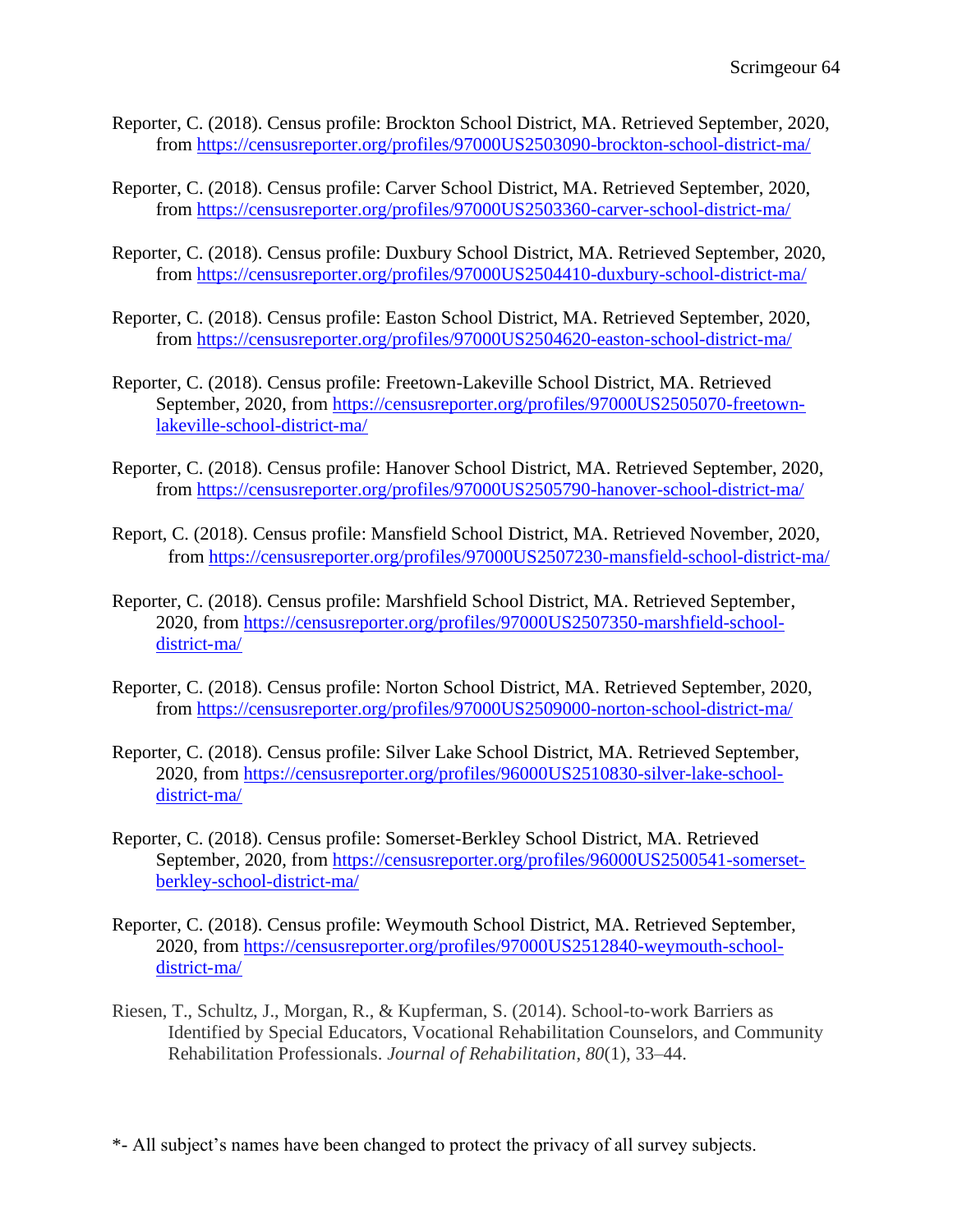- Robinson, D., Moore, N., & Hooley, T. (2018). Ensuring an independent future for young people with special educational needs and disabilities (SEND): A critical examination of the impact of education, health and care plans in England. *British Journal of Guidance & Counseling*, *46*(4), 479–491.
- Scales, P. C., Benson, P. L., Oesterle, S., Hill, K. G., Hawkins, J. D., & Pashak, T. J. (2016). The dimensions of successful young adult development: A conceptual and measurement framework. *Applied Developmental Science*, *20*(3), 150–174.
- Shepherd, K. G., & Kervick, C. T. (2016). Enhancing collaborative leadership among parents of children with disabilities: New directions for policy and practice. *Journal of Disability Policy Studies, 27*(1), 32–42.
- Sprunger, N. S., Harvey, M. W., & Quick, M. M. (2018). Special education transition predictors for post-school success: Findings from the field. *Preventing School Failure*, *62*(2), 116 128.
- Swartz, T. T., McLaughlin, H., & Mortimer, J. T. (2017). Parental assistance, negative life events, and attainment during the transition to adulthood. *The Sociological Quarterly*, *58*(1), 91–110.
- Test, D. W., Clark, K. A., & Rusher, D. E. (2018). Transition from high school to adulthood. *New Directions for Adult and Continuing Education*, *2018*(160), 25–38.
- Trainor, A. A., Morningstar, M. E., & Murray, A. (2016). Characteristics of transition planning and services for students with high-incidence disabilities. *Learning Disability Quarterly, 39*(2), 113–124.
- University, B. S. (2018). EXCEL Partnership Program. Retrieved September, 2020, from <https://www.bridgew.edu/academics/EXCEL-program/partnership>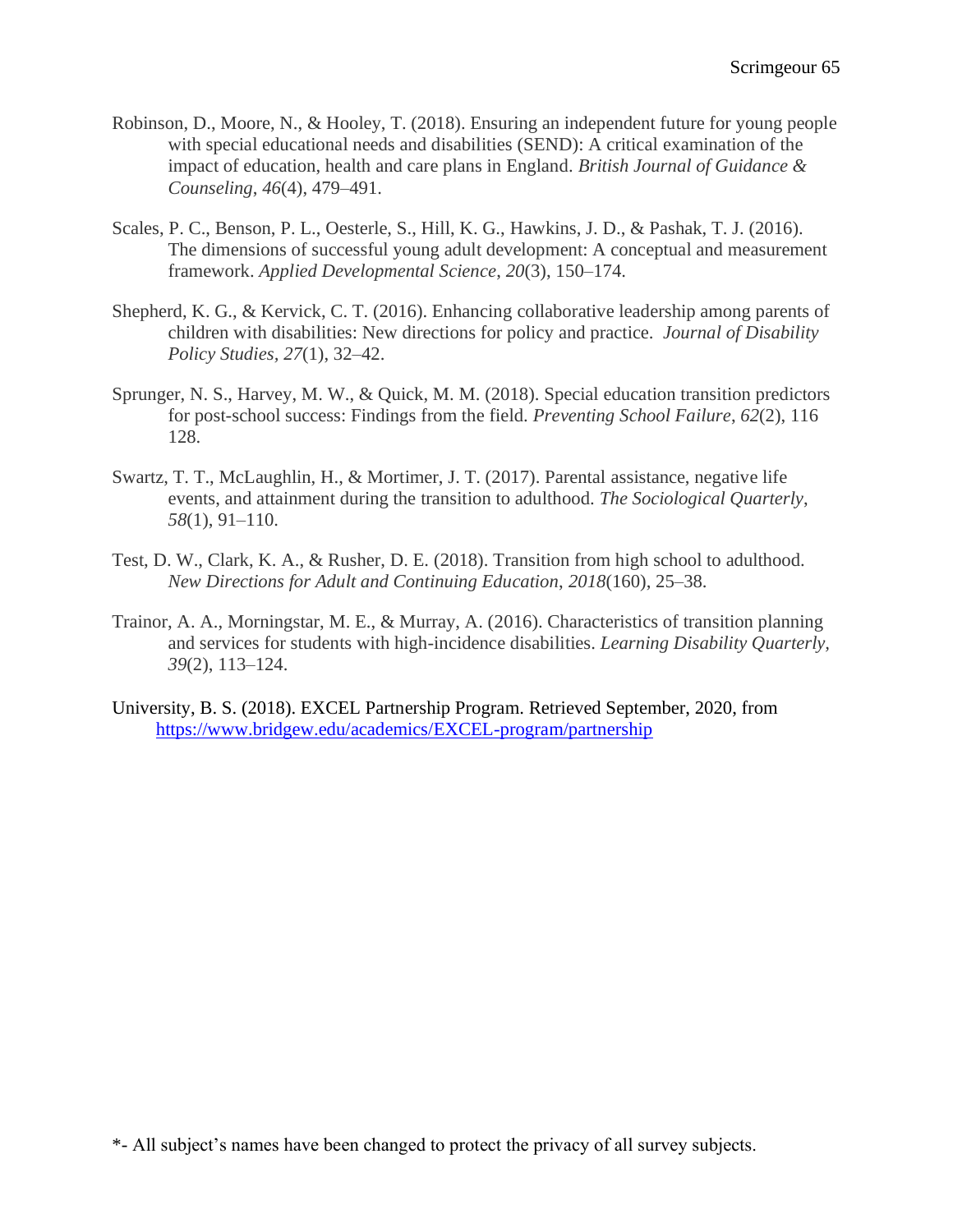# **INDEX**

# **1. Recruitment email**

**2. Survey**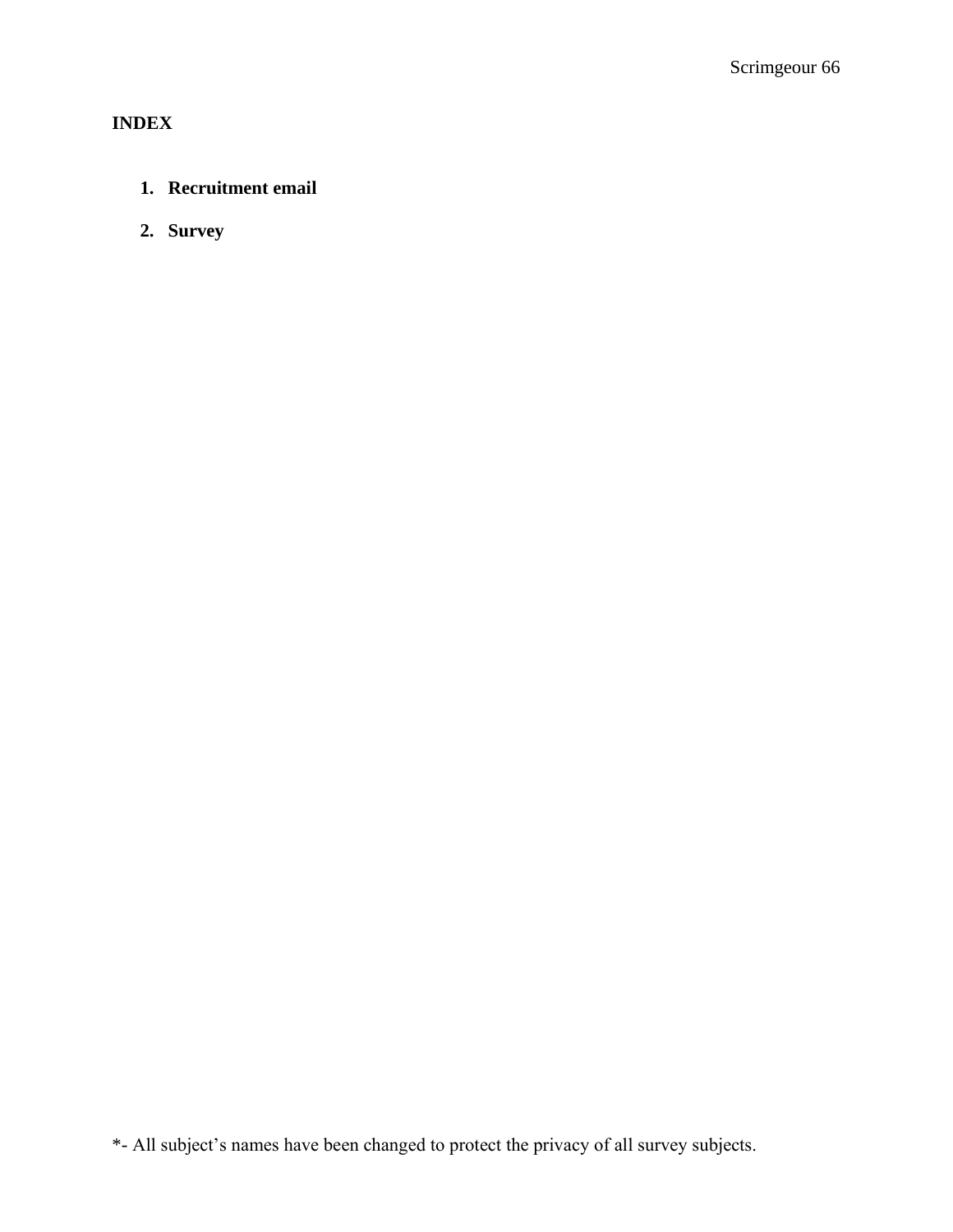# **INDEX 1**

### **Student**

Hello EXCEL Students,

The Sociology and Special Education departments are conducting a research survey on students' access to knowledge and resources that can help aid in your transition out of school and the transition opportunities/possibilities available to you. By clicking on the link to the survey below, we are asking that you consider taking part in the survey and take the opportunity to share your input. This survey is confidential, and names will not be collected as part of the confidentiality.

Here is the link to the survey: https://bridgew.az1.qualtrics.com/jfe/form/SV\_cUTGBWazwE3k1IV?Q\_DL=DUb8VDFHaoiHl mc\_cUTGBWazwE3k1IV\_MLRP\_2bhVxnqv1CTPcot&Q\_CHL=email

If you have any questions about the research or the survey, please email Christina Raeke at craeke@bridgew.edu!

Thank you!

### **School District**

Hello (school district),

The Sociology and Special Education departments at Bridgewater State University are conducting a research survey through the EXCEL Program. The 30-question survey will look at your student's access to knowledge and resources that can help aid in your student's transition out of school and the transition opportunities/possibility available to them. The student can choose whether or not to complete the survey in the link sent to them in their email. We ask that you not complete a survey, as it is for the student's insight only, however we wanted you to be informed of the research being conducted.

If you have any questions or would like more information on the research being conducted, please email Christina Raeke at craeke@bridgew.edu!

Thank you!

### **Parent(s)/Guardian(s)/Family**

Hello,

The Sociology and Special Education departments at Bridgewater State University are conducting a research survey through the EXCEL Program. The survey will look at your student's access to knowledge and resources that can help aid in your student's transition out of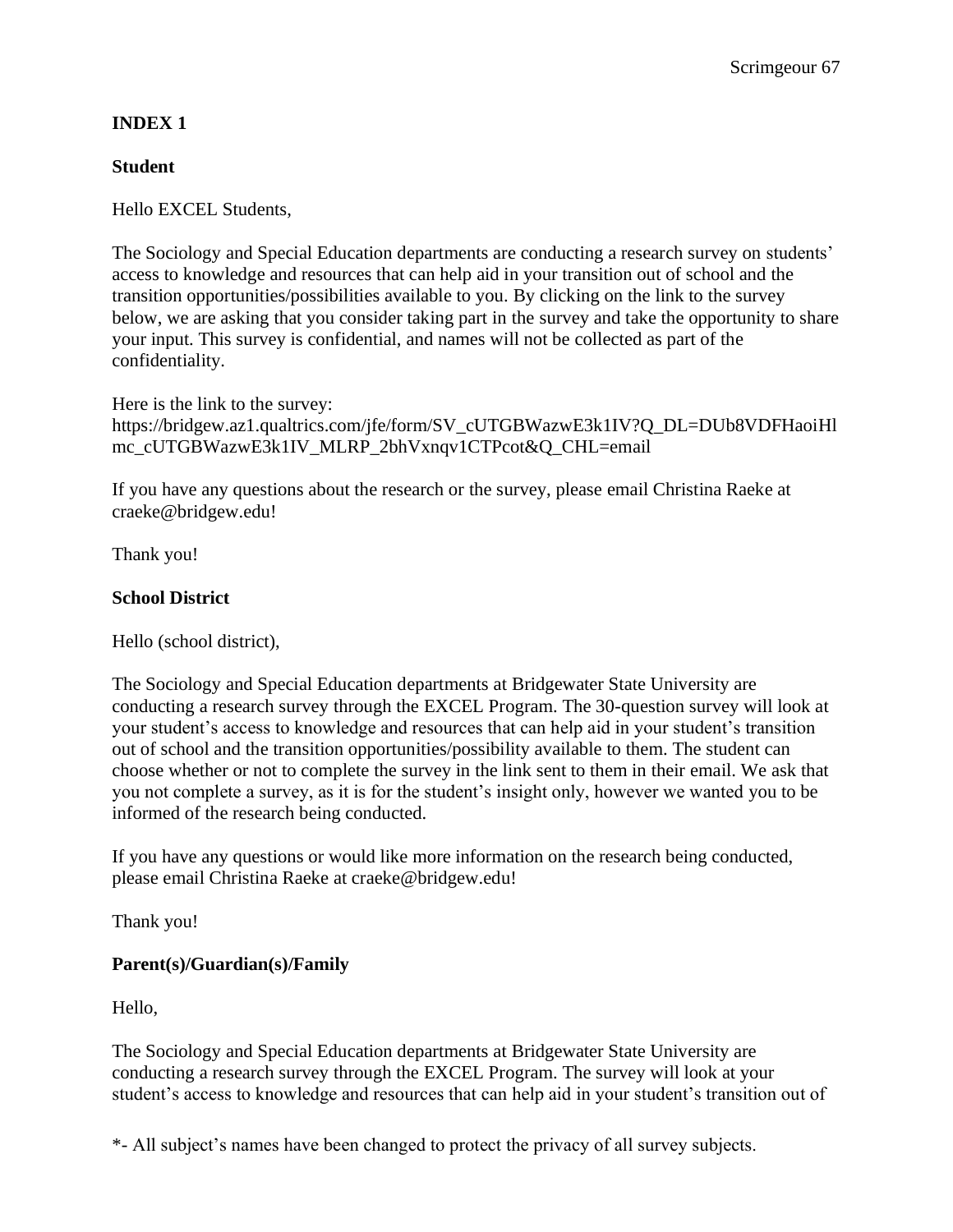school and the transition opportunities/possibility available to them. The student can choose whether or not to complete the survey in the link sent to them in their email. We ask that you not complete a survey, as it is for the student's insight only, however we wanted you to be informed of the research being conducted.

If you have any questions about the research, please email Christina Raeke at craeke@bridgew.edu!

Thank you!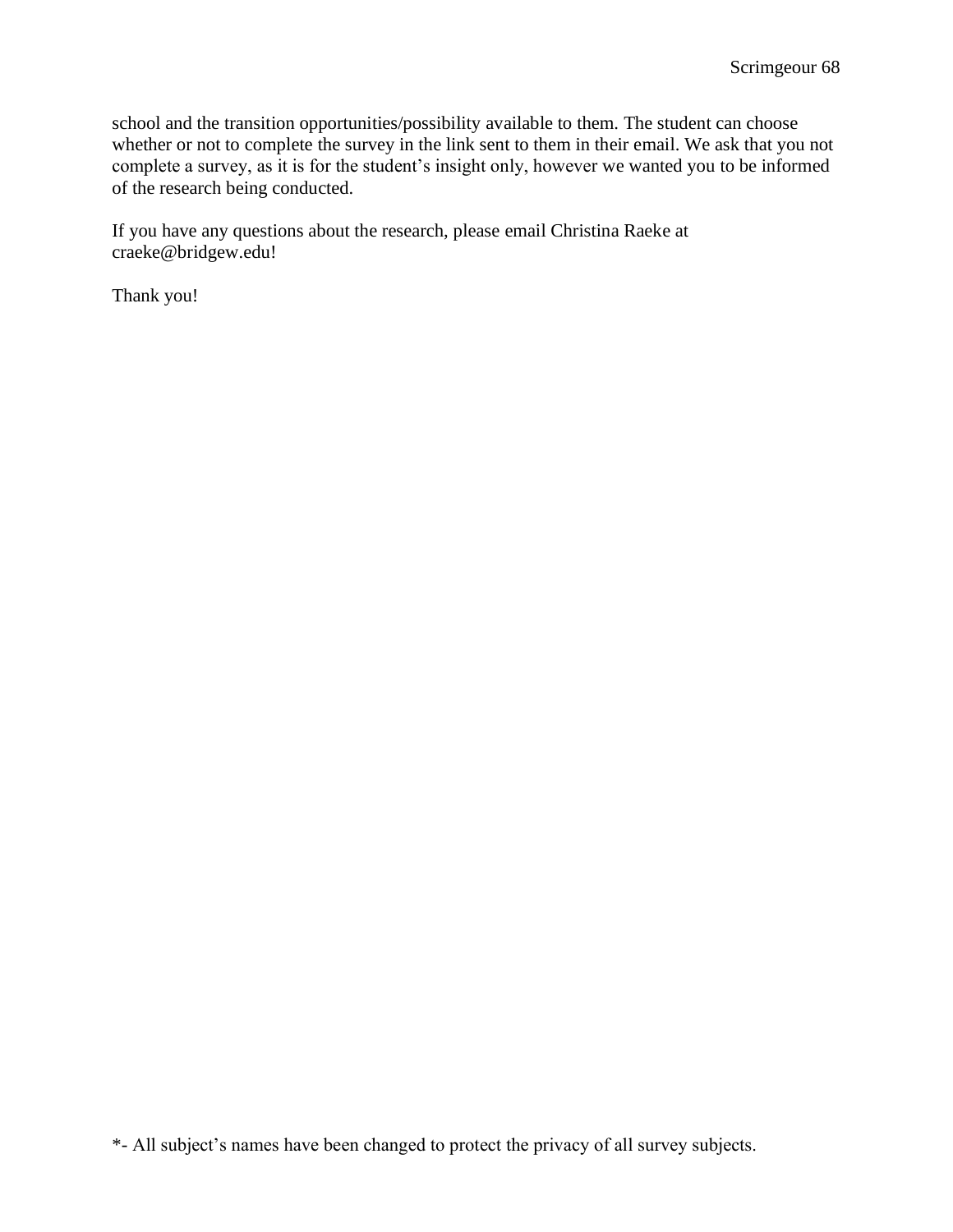## **INDEX 2**

You are invited to participate in a survey about your education and access to resources that can aid in the transition from school to work. If you decide to participate in this study, your participation will involve completing one survey that takes approximately 20 minutes to complete. Although you may not personally benefit, this study is important to science/society from school to work. There are no foreseeable risks, and you may refuse to answer particular questions or withdraw from this study at any time. Your confidentiality will be kept to the degree permitted by the technology being used.

If you agree to participate, please click the arrow below to continue to the survey. You will have the option to refuse to answer individual questions and may change your mind and leave the study at any time without penalty.

- 1. Are you a participant of the Bridgewater State University Extraordinary Expectations-Career-Life (EXCEL) Program?
	- a. Yes
	- b. No
- 2. Do you qualify for an Individualized Education Program (IEP) or 504 plan?
	- a. Yes
	- b. No
- 3. What is your age?
	- a. 18
	- b. 19
	- c. 20
	- d. 21
	- e. 22
	- f. 23
	- g. 24
	- h. 25
	- i. 26
- 4. What is your gender identity?
	- a. Female
	- b. Male
	- c. Transgender
	- d. Nonbinary
	- e. Prefer not to answer
	- f. Other
- 5. What is your race? (Select all that apply)
	- a. African American/African/ Black/ Caribbean
	- b. Asian/ Pacific Islander
	- c. Caucasian
	- d. Hispanic/Latino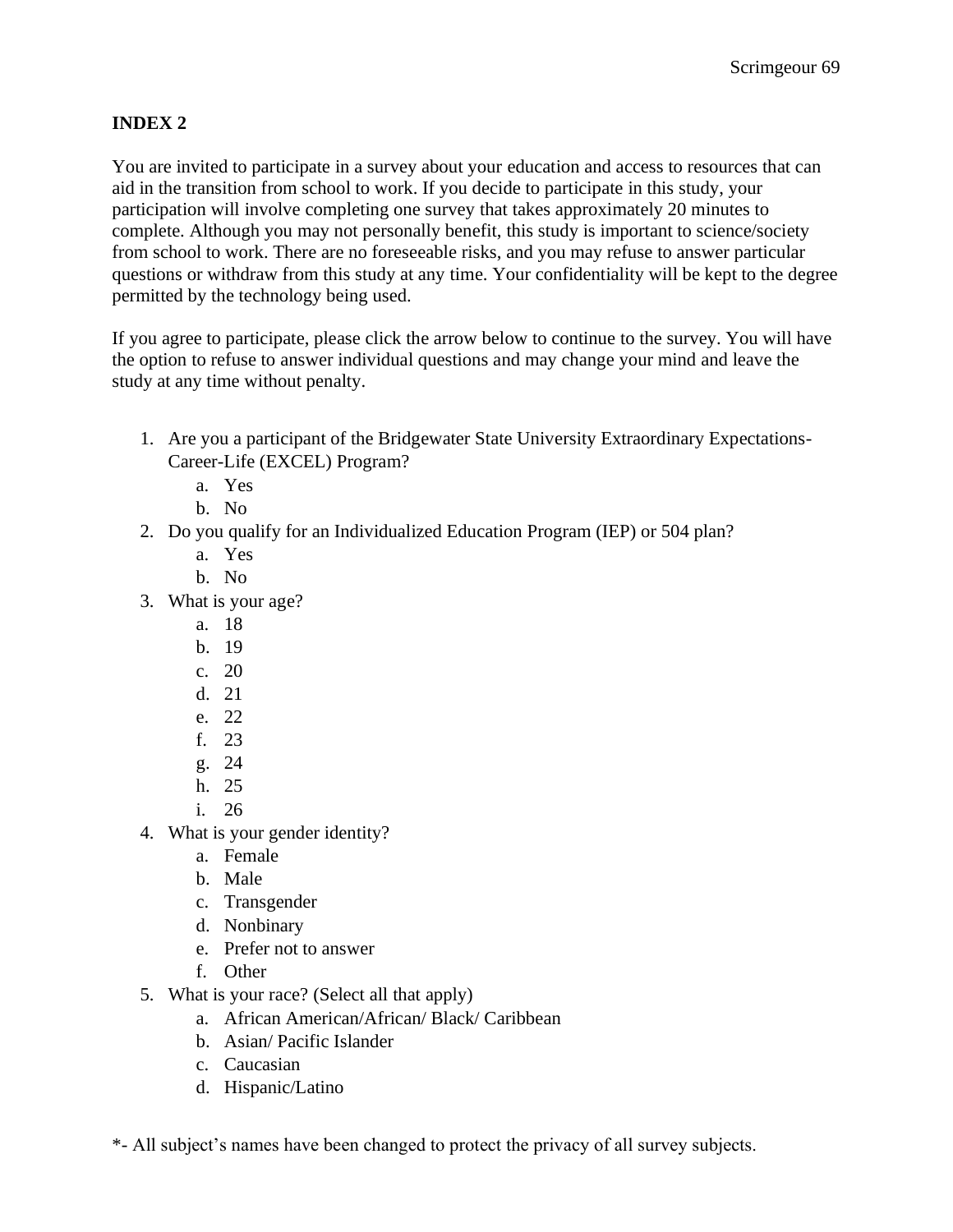- e. Native American
- f. Prefer not to answer
- g. Other
- 6. Did you receive your high school diploma?
	- a. Yes
	- b. No
- 7. How many semesters have you participated in the EXCEL Program? (Include this semester as 1)
	- a. 1
	- b. 2
	- c. 3
	- d. 4
	- e. 5
	- f. 6
- 8. Are you a citizen of the United States of America?
	- a. Yes
	- b. No
- 9. What is your disability (Select all that apply)?
	- a. Autism
	- b. Blindness
	- c. Deafness
	- d. Emotional Disturbance
	- e. Hearing Impairment
	- f. Intellectual Disability
	- g. Multiple Disabilities
	- h. Orthopedic
	- i. Other Health Impaired
	- j. Specific Learning Disability
	- k. Speech or Language Disability
	- l. Traumatic Brain Injury
	- m. Visual Impairment
	- n. Other
		- i. Please list
- 10. How many people live within your household? (Include yourself)
	- a. 1
	- b. 2
	- c. 3
	- d. 4
	- e. 5
	- f. 6
	- g. 7
	- h. 8
	- i. 9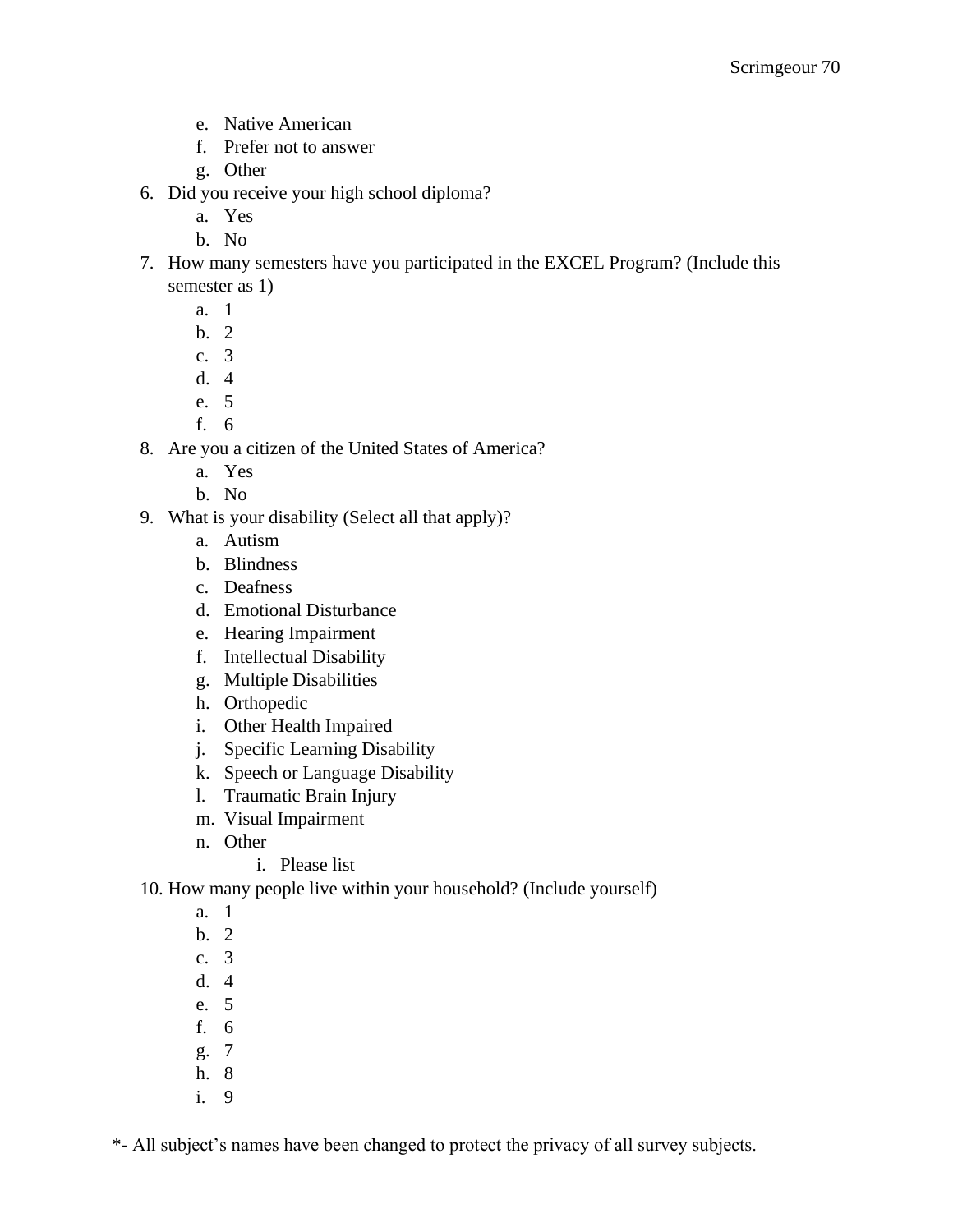- j. 10
- k. More than 10

11. How many heads of household live at your house? (parents/guardians/grandparents)

- a. 1
- b. 2
- c. 3
- d. 4
- e. More than 4
- 12. How many heads of household work?
	- a. 1
	- b. 2
	- c. 3
	- d. 4
	- e. More than 4
- 13. What is the income of your household?
	- a. \$0-\$20,999
	- b. \$21,000-\$40,999
	- c. \$41,000-\$60,999
	- d. \$61,000-\$80,999
	- e. \$81,000-\$100,999
	- f. \$101,000-\$120,999
	- g. \$121,000-\$140,999
	- h. \$141,000- \$160,999
	- i. \$161,000-\$180,999
	- j. \$181,000-\$200,999
	- k. \$201,000+
	- l. Unknown/Uncertain
- 14. Are you the sole decision maker in medical, academic, personal, and independent matters or do your parent(s)/guardian(s) play a role?
	- a. Sole decision maker
	- b. Parents play a role
- 15. Do you currently work outside of school or through your internship?
	- a. Internship only
	- b. Work only
	- c. Internship and work
- 16. What types of supports does you receive within the classroom? (Select all that apply)
	- a. One-on-one support
	- b. Smaller groups setting
	- c. OT
	- d. PT
	- e. Speech/ Reading
	- f. Alternative MCAS Testing
- 17. What school district do you attend?
- \*- All subject's names have been changed to protect the privacy of all survey subjects.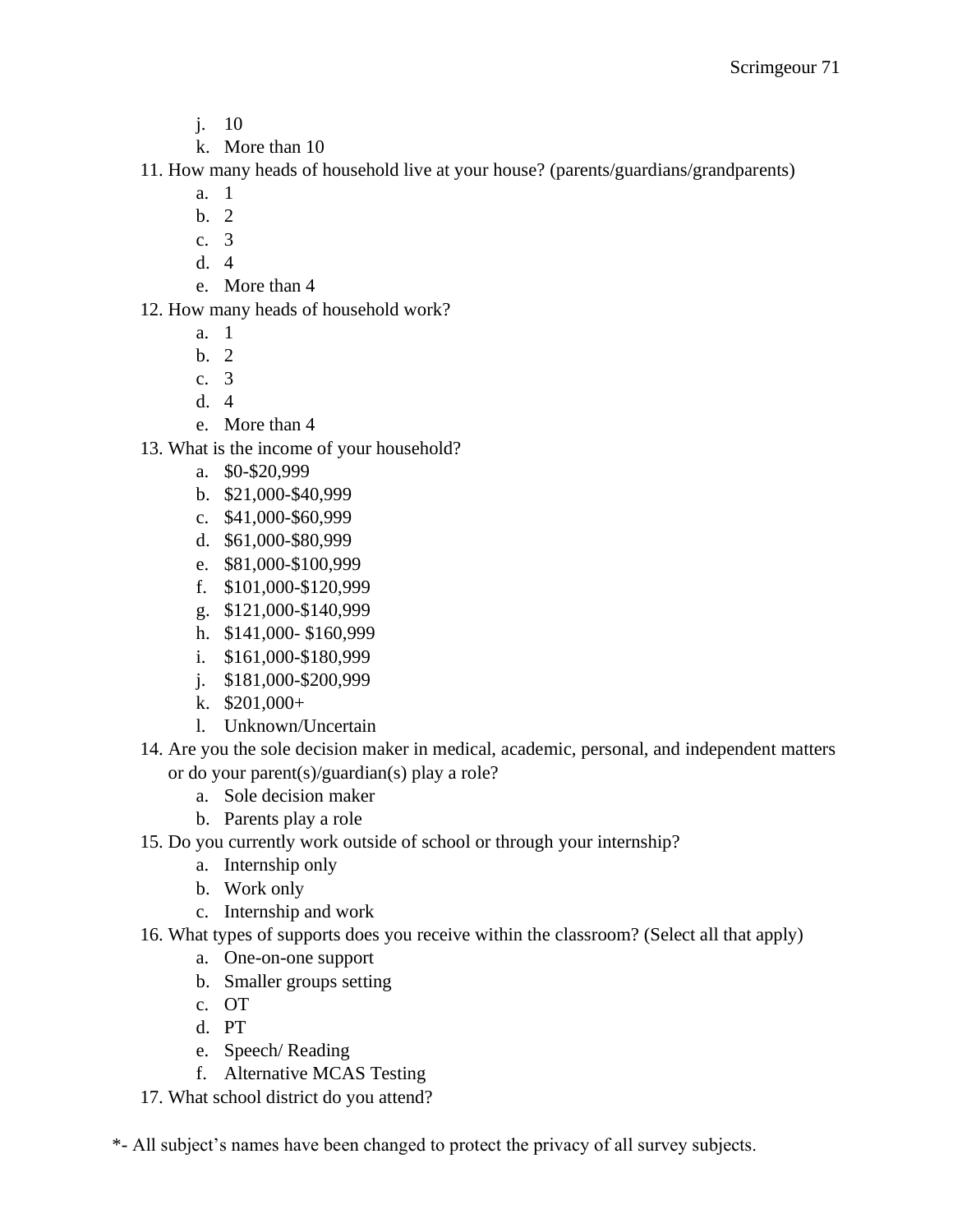- a. Leave this answer as a fill in the blank
- 18. IDEA 2004 states that "..when the child turns 16, or younger if determined appropriate by the IEP Team, and updated annually, thereafter, the IEP must include-Appropriate measurable postsecondary goals based upon age appropriate transitional assessments [§300.320 (b) (1)].Transition planning begins no later than age 14, in middle school or early high school, as the student explores what they want their post-school outcome to be. Post-secondary goals and a transition plan that the IEP team determines fit for the individual student are implemented into their IEP in order to begin assessing opportunities and options available for the student's transition from school to post-school life. At what age did your team begin transition planning for your transition?
	- a. 8
	- b. 9
	- c. 10
	- d. 11
	- e. 12
	- f. 13
	- g. 14
	- h. Older than 14
- 19. Have you felt supported by your school in accessing information on your transition process?
	- a. Strongly Agree
	- b. Agree
	- c. Disagree
	- d. Strongly Disagree
- 20. Vocational Rehabilitation is a type of service available to students on Individualized Education Programs and 504 Plans where students learn about job training, how to keep a job, and the goal of the service is to have the student gain employment. Have you been participating in vocational rehabilitation or life skills activities?
	- a. Yes
	- b. No
- 21. If you answered YES on Question 20, how long have you been participating in vocational rehabilitation or life skills activities?
	- a. Less than 1 year
	- b. 1 year
	- c. 2 years
	- d. 3 years
	- e. 4 years
	- f. More than 4 years
- 22. Do you participate in extracurricular activities?
	- a. Yes
	- b. No
- 23. If you answered YES on Question 22, what extracurricular activities do you participate in? (Select all that apply)
- \*- All subject's names have been changed to protect the privacy of all survey subjects.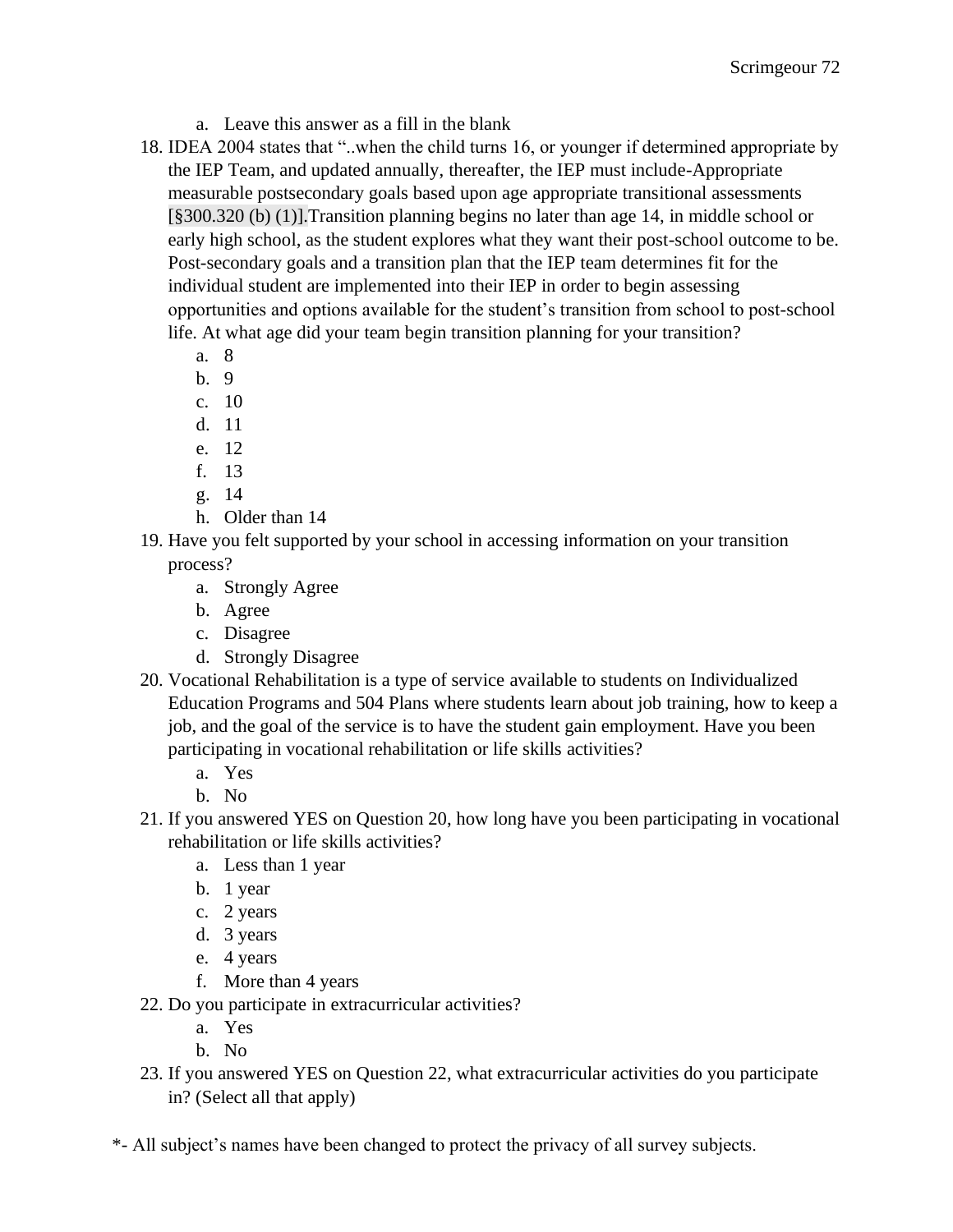- a. Summer Employment
- b. Sports/Special Olympics/ Unified Sports
- c. Clubs/ Organizations through the High School
- d. Best Buddies
- e. Driver's Ed/ TDA
- f. After-School Program
- g. Band/Orchestra
- h. Theater/ Drama Club
- i. Volunteer within your community (Place of worship, food back, etc.)
- j. Other (Please list)
- 24. When beginning Transitional Planning, did the IEP team ask your parents or guardians if they wanted to get involved in your education? If yes, how so?
	- a. Yes, how so? (Please explain it in your own words):
	- b. No, if no, did your parents/guardians advocate to get involved? Please explain in your own words
- 25. How involved would you say your parents/guardians in your day-to-day education? (Select all that apply)
	- a. Little involvement
	- b. Some Involvement
	- c. Involved, but would like to be more involved
	- d. Have developed professional relationship with your teacher and are involved within your classroom
	- e. Actively volunteer within your classroom
	- f. Moderately volunteer within your classroom
- 26. How are your parents/guardians involved within your classroom? (Select all that apply)
	- a. Volunteering on a weekly basis
	- b. Volunteering on a monthly basis
	- c. Volunteering once a year
	- d. Apart of the PTA/PTO
	- e. Attend your IEP meeting every six months/year
	- f. Actively emailing/phone call/in contact with your teacher
	- g. Know and understand your postsecondary goals listed in your IEP (If so, what are they)
	- h. Involved within the transitional planning stages with your IEP team
	- i. Apart of the your IEP team
	- j. Sped PAC
- 27. How would you compare your parents/guardians involvement in your education from middle school to high school/vocational?
	- a. Have not been involved
	- b. Decreased
	- c. Somewhat decreased
	- d. Stayed the same between them
	- e. Somewhat increased
- \*- All subject's names have been changed to protect the privacy of all survey subjects.